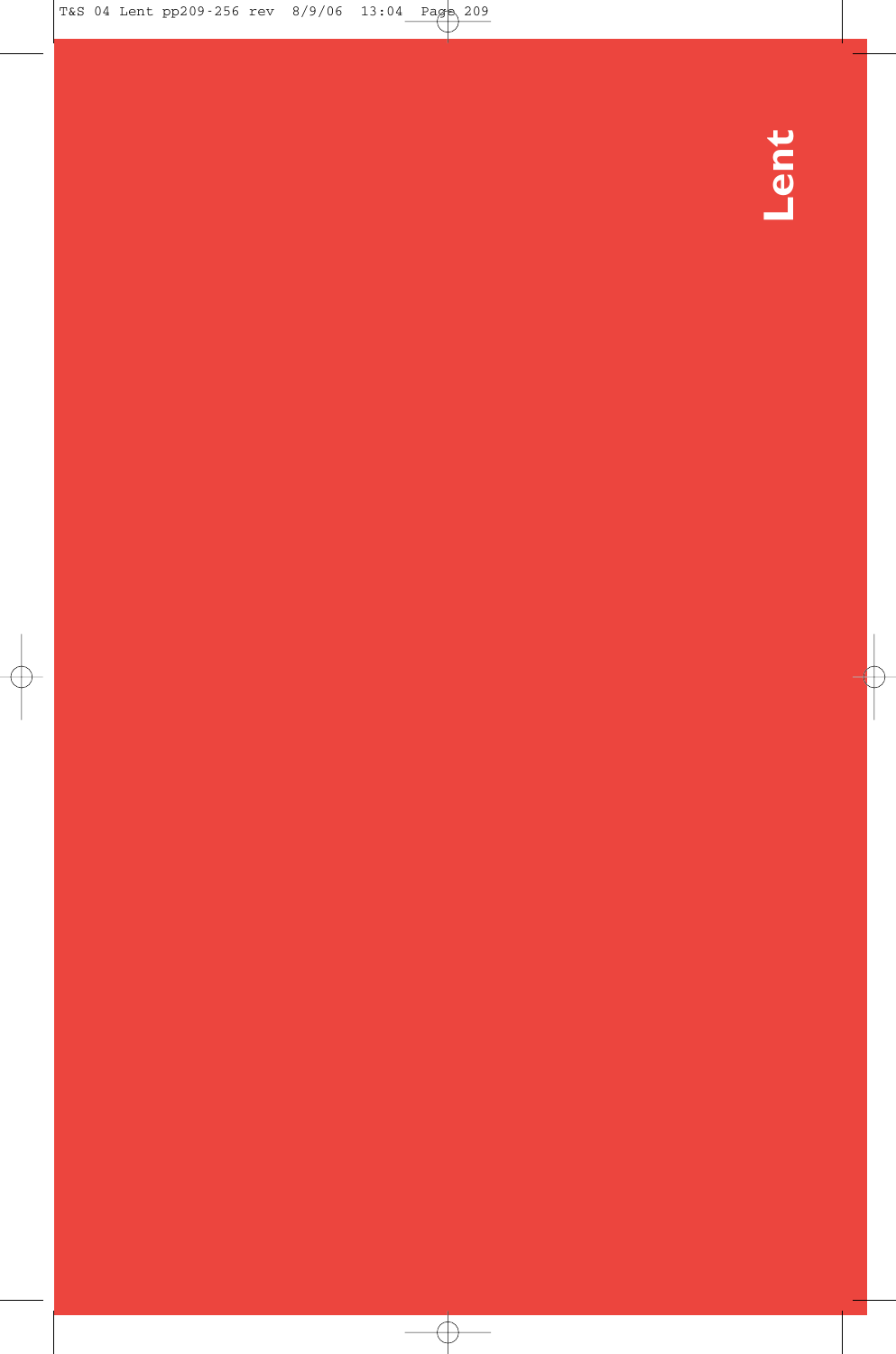# **Lent**

# **Contents**

# **211 Introduction to the Season 212 Seasonal Material** Invitations to Confession **212** Kyrie Confessions **213** Gospel Acclamations **214** Intercessions **215** Introduction to the Peace **217** Prayers at the Preparation of the Table **217** Prefaces **218** Extended Preface **218** Blessings **219** Acclamations **220**

Short Passages of Scripture **220**

### **221 The Liturgy of Ash Wednesday** Structure **221** Notes **222** The Liturgy of Ash Wednesday **223**

#### **236 The Way of the Cross** A Brief History **236** Notes **237** The Way of the Cross **238** The Traditional Stations **256**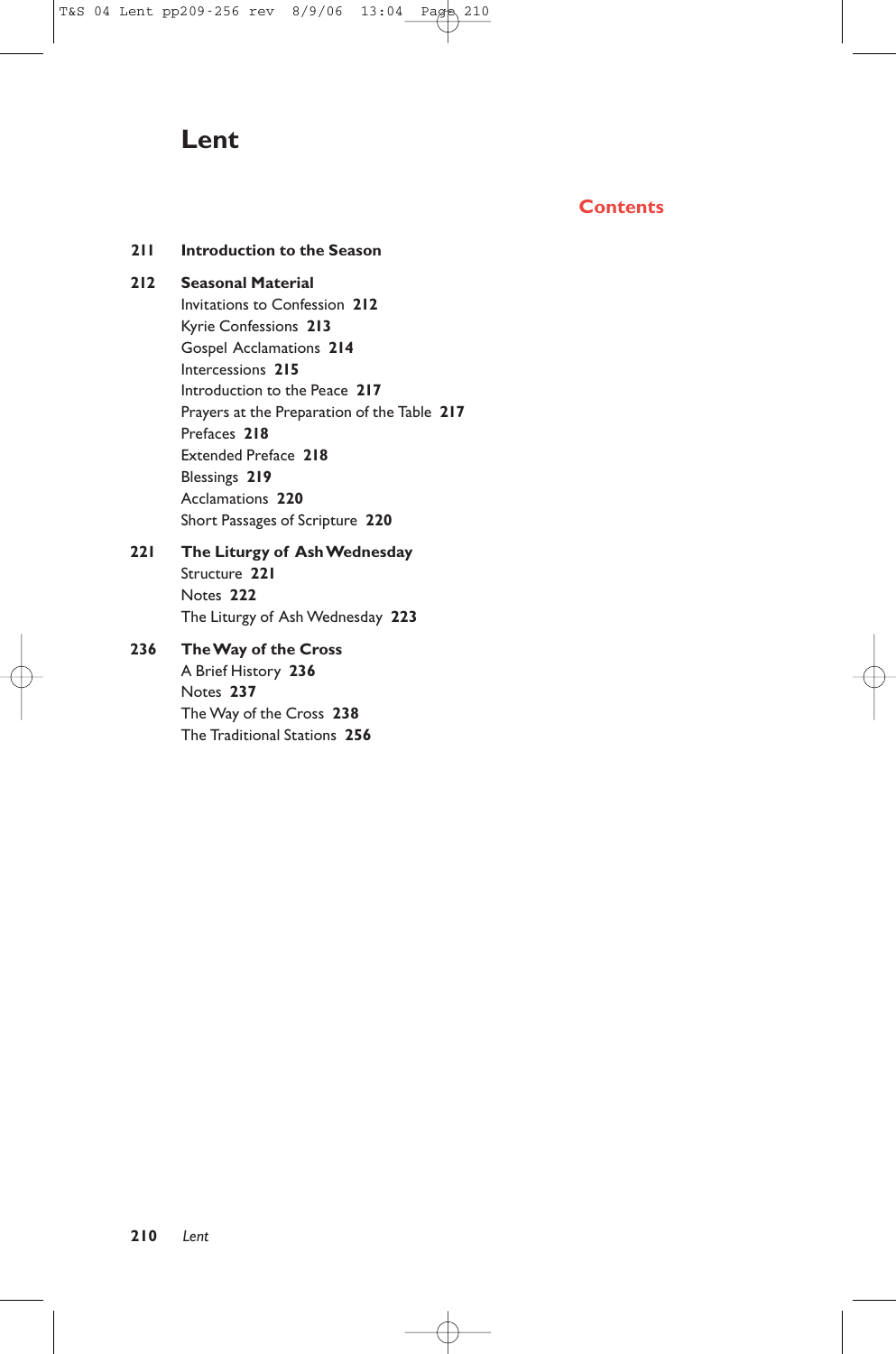

# **Introduction to the Season**

Lent may originally have followed Epiphany, just as Jesus' sojourn in the wilderness followed immediately on his baptism, but it soon became firmly attached to Easter, as the principal occasion for baptism and for the reconciliation of those who had been excluded from the Church's fellowship for apostasy or serious faults.This history explains the characteristic notes of Lent – self-examination, penitence, self-denial, study, and preparation for Easter, to which almsgiving has traditionally been added.

Now is the healing time decreed for sins of heart and word and deed, when we in humble fear record the wrong that we have done the Lord.

*(Latin, before 12th century)*

As the candidates for baptism were instructed in Christian faith, and as penitents prepared themselves, through fasting and penance, to be readmitted to communion, the whole Christian community was invited to join them in the process of study and repentance, the extension of which over forty days would remind them of the forty days that lesus spent in the wilderness, being tested by Satan.

Ashes are an ancient sign of penitence; from the middle ages it became the custom to begin Lent by being marked in ash with the sign of the cross.The calculation of the forty days has varied considerably in Christian history. It is now usual in the West to count them continuously to the end of Holy Week (not including Sundays), so beginning Lent on the sixth Wednesday before Easter, Ash Wednesday. Liturgical dress is the simplest possible. Churches are kept bare of flowers and decoration.*Gloria in excelsis*  is not used.The Fourth Sunday of Lent (*Laetare* or Refreshment Sunday) was allowed as a day of relief from the rigour of Lent, and the Feast of the Annunciation almost always falls in Lent; these breaks from austerity are the background to the modern observance of Mothering Sunday on the Fourth Sunday of Lent.

As Holy Week approaches, the atmosphere of the season darkens; the readings begin to anticipate the story of Christ's suffering and death, and the reading of the Passion Narrative gave to the Fifth Sunday its name of Passion Sunday.There are many devotional exercises which may be used in Lent and Holy Week outside the set liturgy.The Stations of the Cross, made popular in the West by the Franciscans after they were granted custody of the Christian sites in the Holy Land, are the best known.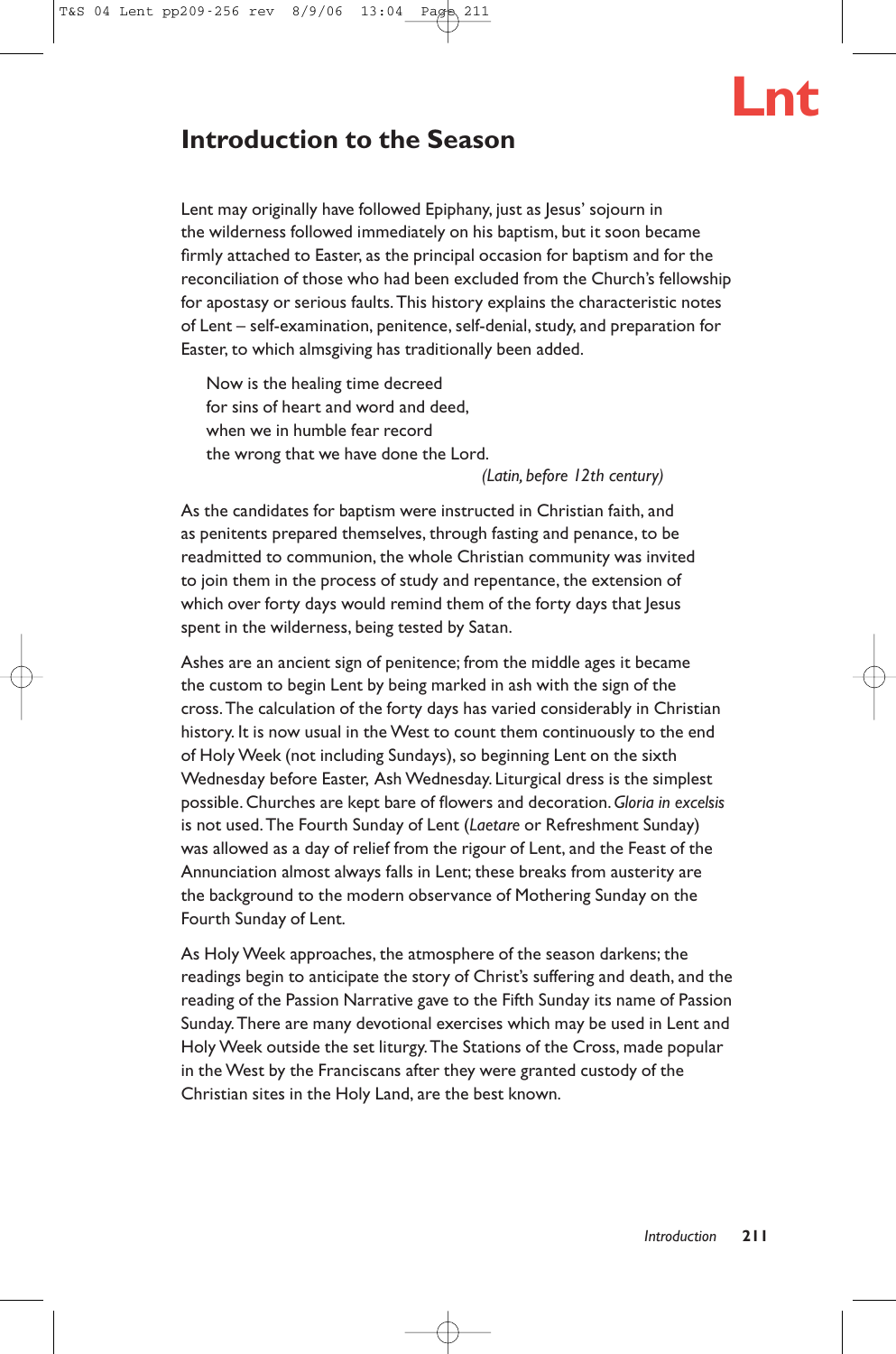# **Seasonal Material**

# **Invitations to Confession**

| AΙ | The sacrifice of God is a broken spirit;<br>a broken and contrite heart God will not despise.<br>Let us come to the Lord, who is full of compassion,<br>and acknowledge our transgressions in penitence and faith.                                                        |
|----|---------------------------------------------------------------------------------------------------------------------------------------------------------------------------------------------------------------------------------------------------------------------------|
| А2 | Compassion and forgiveness belong to the Lord our God,<br>though we have rebelled against him.<br>Let us then renounce our wilfulness and ask his mercy<br>by confessing our sins in penitence and faith.                                                                 |
| А3 | Jesus, full of the Holy Spirit, returned from the Jordan and was led<br>by the Spirit into the wilderness, where for forty days he was tempted<br>by the devil. Let us confess our sins remembering before God the<br>times when we have fallen from temptation into sin. |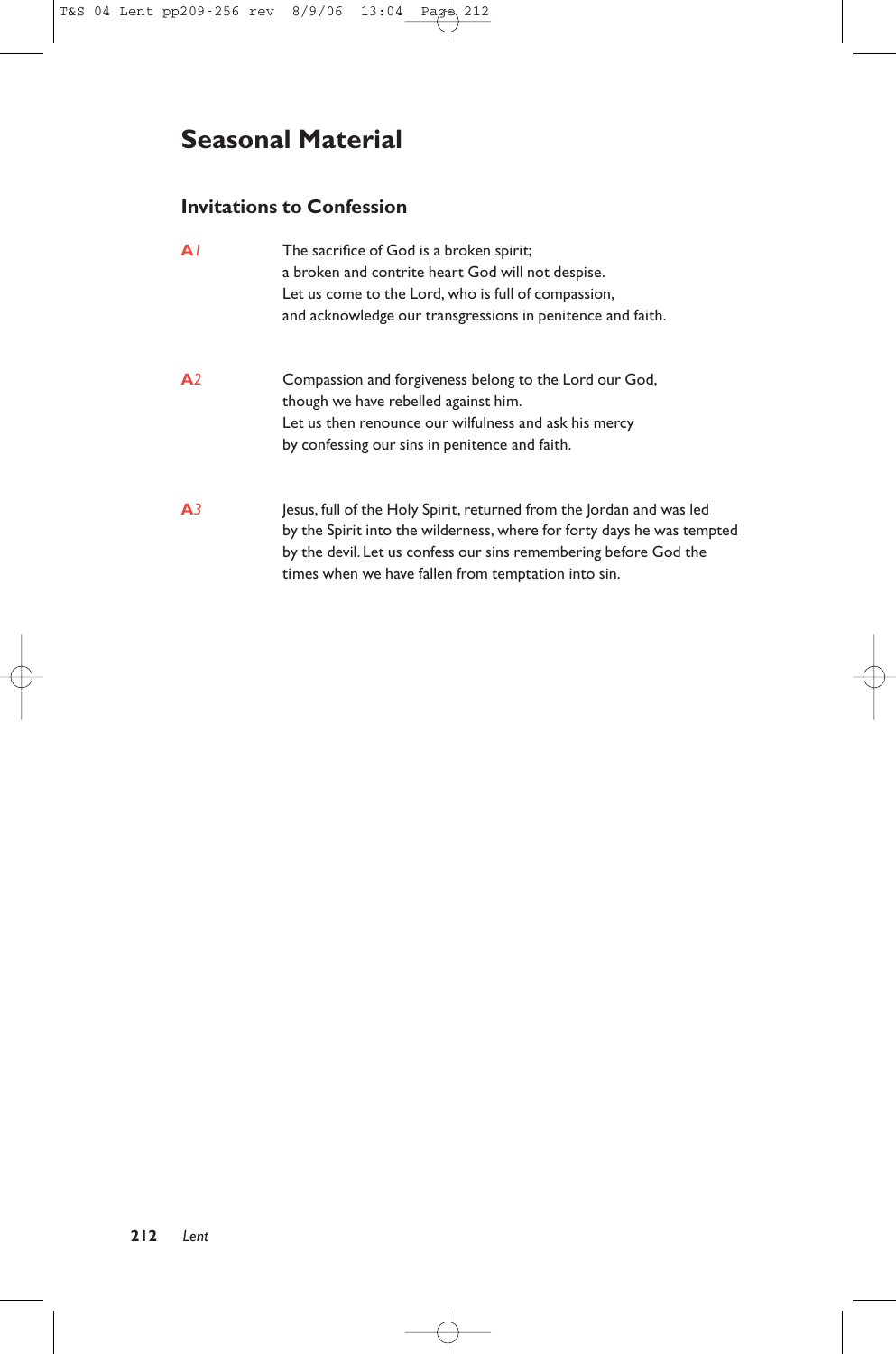# **Kyrie Confessions**

**B**<sup>1</sup> Wash me thoroughly from my wickedness and cleanse me from my sin: Lord, have mercy. **Lord, have mercy.**

> Make me a clean heart, O God, and renew a right spirit within me: Christ, have mercy. **Christ, have mercy.**

Cast me not away from your presence and take not your holy spirit from me: Lord, have mercy. **Lord, have mercy.**

**B***2* Wash away all my iniquity and cleanse me from my sin: Lord, have mercy. **Lord, have mercy.**

> Against you, you only have I sinned and done what is evil in your sight: Christ, have mercy. **Christ, have mercy.**

Create in me a pure heart, O God, and renew a steadfast spirit within me: *cf Psalm 51* Lord, have mercy. **Lord, have mercy.**

**B***3* We confess to you our selfishness and lack of love: fill us with your Spirit. Lord, have mercy. **Lord, have mercy.**

> We confess to you our fear and failure in sharing our faith: fill us with your Spirit. Christ, have mercy. **Christ, have mercy.**

We confess to you our stubbornness and lack of trust: fill us with your Spirit. Lord, have mercy. **Lord, have mercy.**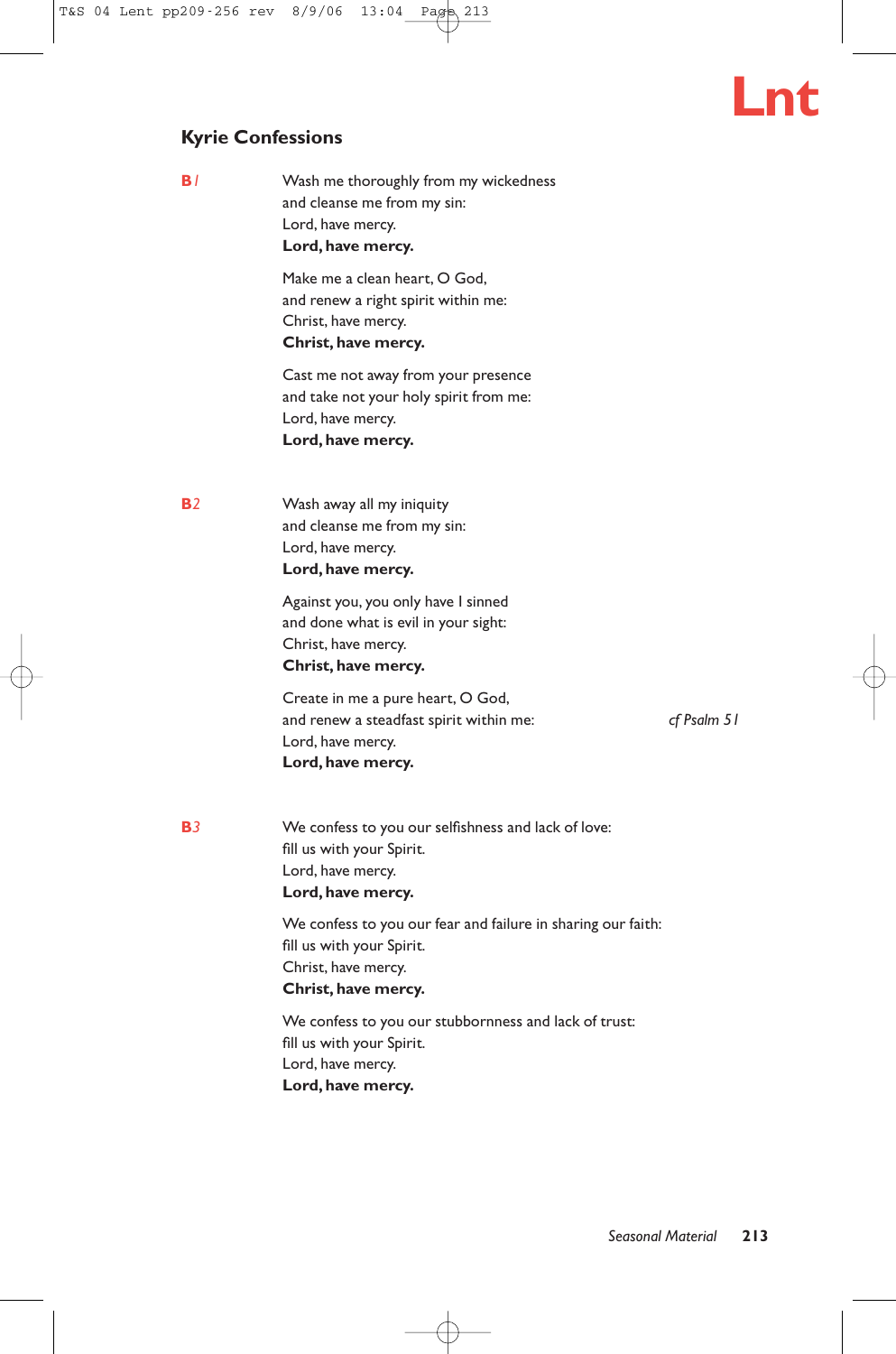# **Gospel Acclamations**

| G/             | Praise to you, O Christ, King of eternal glory.                         |  |  |
|----------------|-------------------------------------------------------------------------|--|--|
|                | The Lord is a great God, O that today you would listen to his voice.    |  |  |
|                | Harden not your hearts.<br>cf Psalm 95.3,8                              |  |  |
|                | Praise to you, O Christ, King of eternal glory.                         |  |  |
| G <sub>2</sub> | Praise to you, O Christ, King of eternal glory.                         |  |  |
|                | Blessed are those who have endured temptation;                          |  |  |
|                | they have stood the test and will receive the crown of life. James 1.12 |  |  |
|                | Praise to you, O Christ, King of eternal glory.                         |  |  |
| G <sub>3</sub> | Praise to you, O Christ, King of eternal glory.                         |  |  |
|                | I am the light of the world, says the Lord,                             |  |  |
|                | whoever follows me will have the light of life.<br>John $8.12$          |  |  |
|                | Praise to you, O Christ, King of eternal glory.                         |  |  |
| G <sub>4</sub> | Praise to you, O Christ, King of eternal glory.                         |  |  |
|                | Your word is a lamp to my feet and a light to my path.<br>Psalm 119.105 |  |  |
|                | Praise to you, O Christ, King of eternal glory.                         |  |  |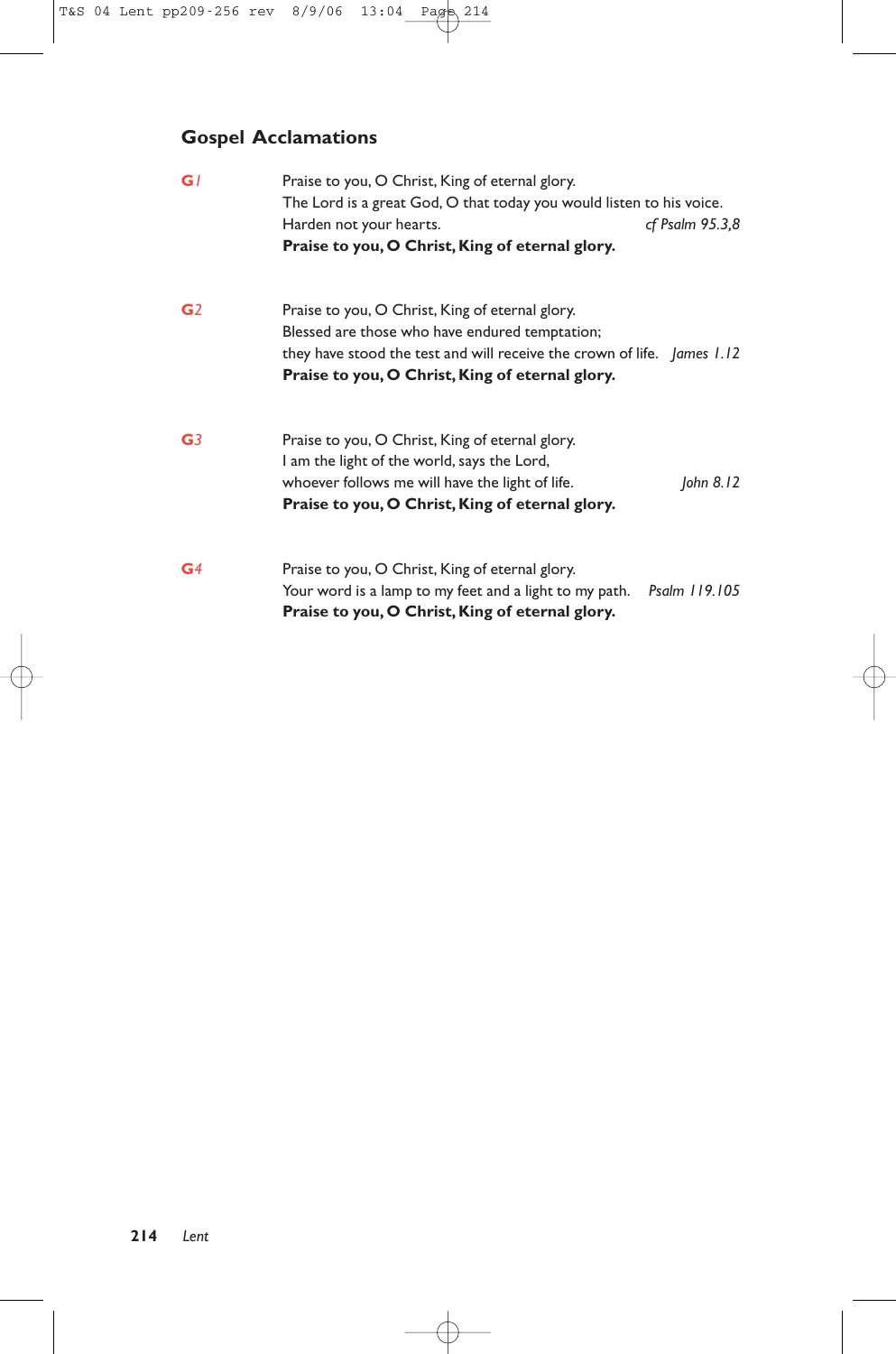### **Intercessions**

**H***1* With confidence and trust let us pray to the Father.

For the one holy catholic and apostolic Church … let us pray to the Father. Lord of compassion, **in your mercy hear us.**

For the mission of the Church, that in faithful witness it may preach the gospel to the ends of the earth, let us pray to the Father. Lord of compassion, **in your mercy hear us.**

For those preparing for baptism [and confirmation] … and for their teachers and sponsors, let us pray to the Father. Lord of compassion, **in your mercy hear us.**

For peace in the world … that a spirit of respect and reconciliation may grow among nations and peoples, let us pray to the Father. Lord of compassion, **in your mercy hear us.**

For the poor, the persecuted, the sick, and all who suffer … for refugees, prisoners, and all in danger; that they may be relieved and protected, let us pray to the Father. Lord of compassion, **in your mercy hear us.**

For those whom we have injured or offended, let us pray to the Father. Lord of compassion, **in your mercy hear us.**

For grace to amend our lives and to further the reign of God, let us pray to the Father. Lord of compassion, **in your mercy hear us.**

In communion with all those who have walked in the way of holiness … let us pray to the Father. Lord of compassion, **in your mercy hear us.**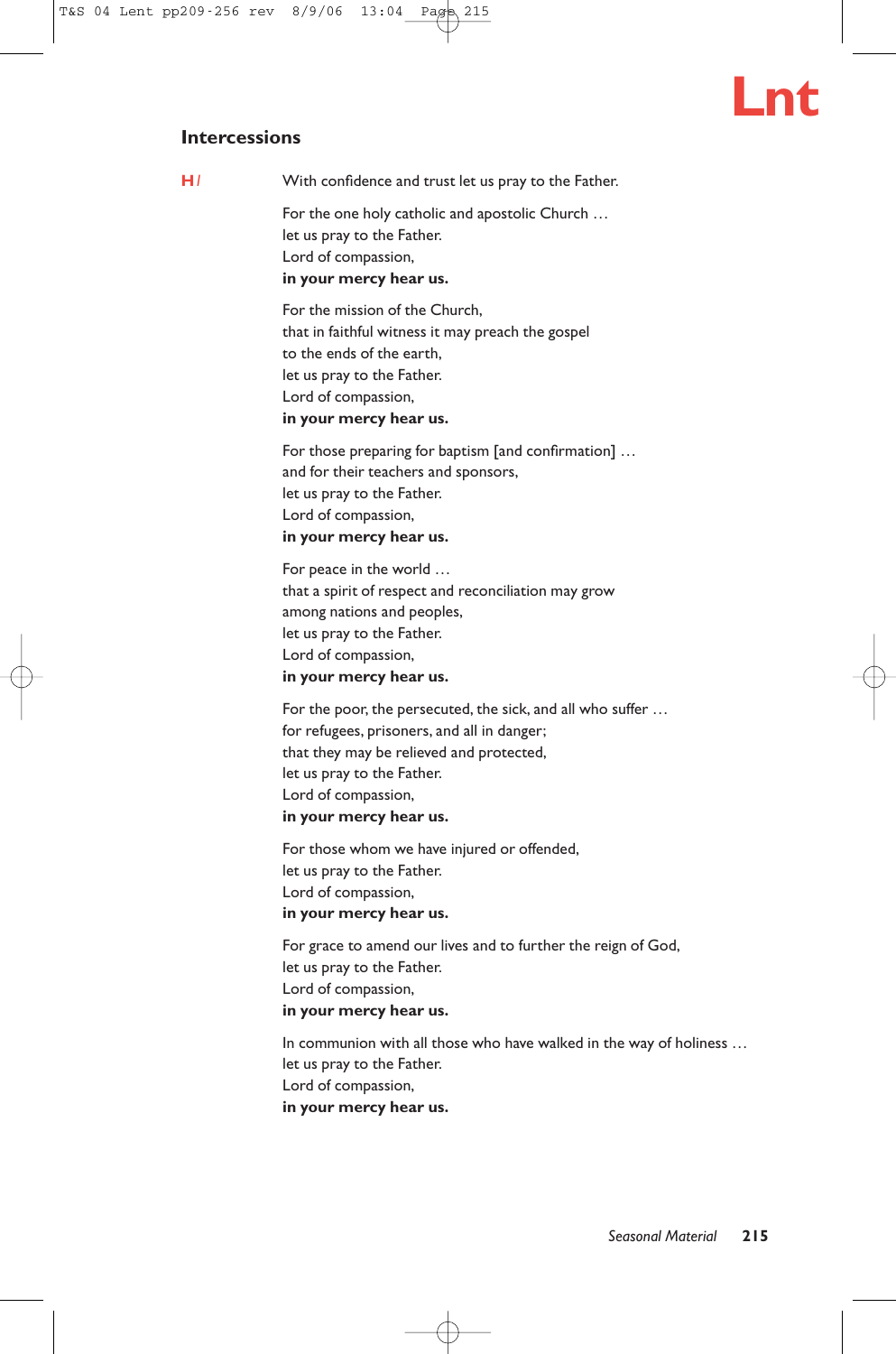God our Father, in your love and goodness you have taught us to come close to you in penitence with prayer, fasting and generosity; accept our Lenten discipline, and when we fall by our weakness, raise us up by your unfailing mercy; through Jesus Christ our Lord. **Amen.**

**H***2* We pray to the Lord for courage to give up other things and to give ourselves to him this Lent.

> Give your Church the courage to give up her preoccupation with herself and to give more time to your mission in the world. [We pray for …]

May the blood and water flowing from the side of Jesus bring forgiveness to your people and help us to face the cost of proclaiming salvation. Lord, meet us in the silence,

#### **give us strength and hear our prayer.**

Give your world the courage to give up war, bitterness and hatred, and to seek peace. [We pray for …]

May the shoulders of the risen Jesus, once scourged by soldiers, bear the burden of political and military conflict in our world. Lord, meet us in the silence, **give us strength and hear our prayer.**

Give us the courage to give up quarrels, strife and jealousy in our families, neighbourhoods and communities. [We pray for …]

May the presence of the risen Jesus, his body once broken and now made whole, bring peace and direction as we live with one another. Lord, meet us in the silence, **give us strength and hear our prayer.**

Give us the courage to give up our selfishness as we live for others, and to give time, care and comfort to the sick. [We pray for …]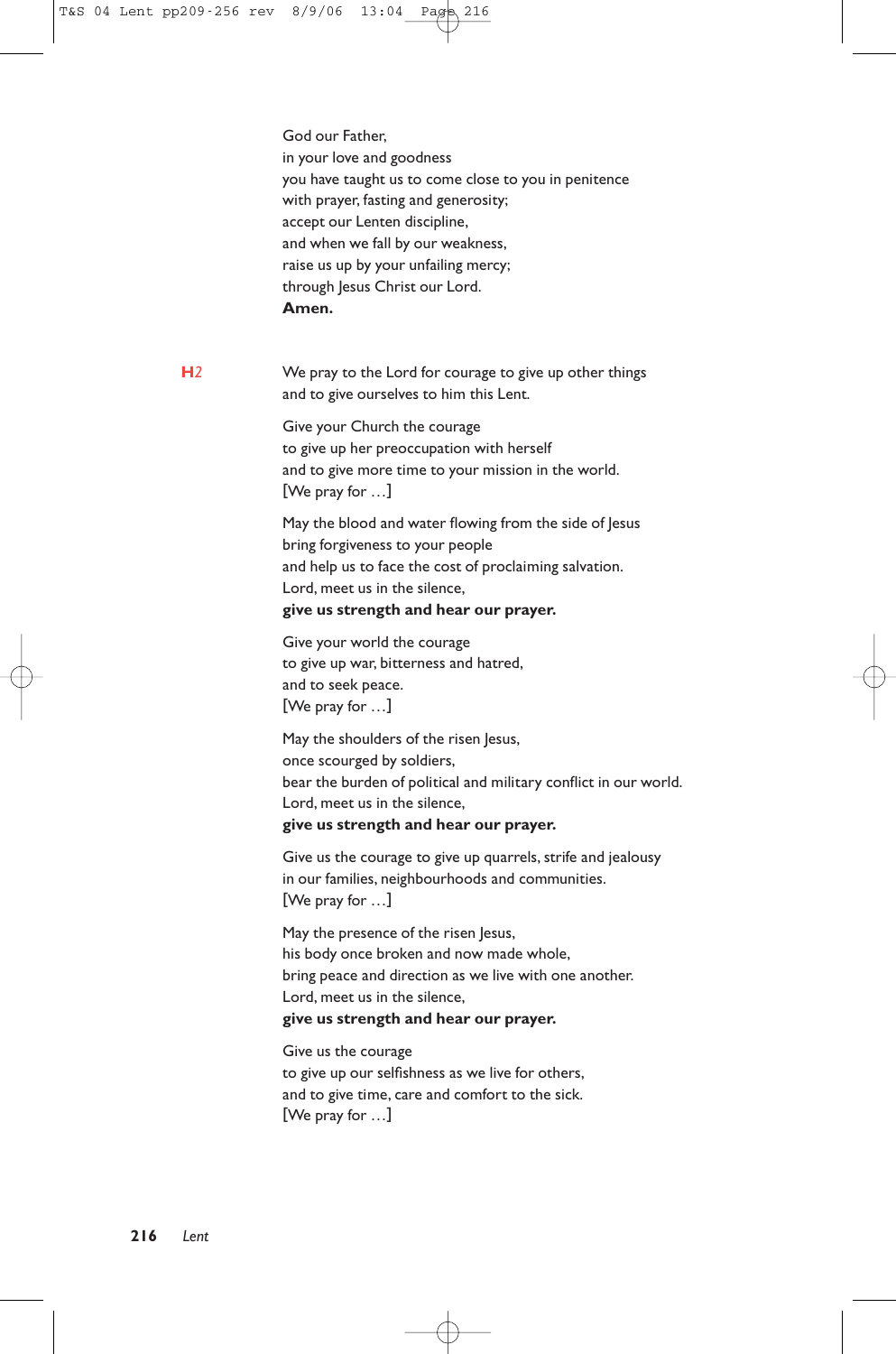May the wounded hands of Jesus bring his healing touch, and the light of his presence fill their rooms. Lord, meet us in the silence, **give us strength and hear our prayer.**

Give us the courage to give up our fear of death and to rejoice with those who have died in faith. [Especially we hold … in our minds.]

May the feet of the risen Lord Jesus, once nailed to the cross, walk alongside the dying and bereaved in their agony, and walk with us and all your Church through death to the gate of glory. Lord, meet us in the silence, **give us strength and hear our prayer, here and in eternity. Amen.**

## **Introduction to the Peace**

**J***1* Since we are justified by faith, we have peace with God through our Lord Jesus Christ, who has given us access to his grace. *Romans 5.1,2* 

# **Prayers at the Preparation of the Table**

| K I | God of wisdom,                             |
|-----|--------------------------------------------|
|     | may the light of your eternal Word,        |
|     | our Lord and Saviour Jesus Christ,         |
|     | lead us in holiness and guide us to glory; |
|     | we ask this in his name.                   |
|     | Amen.                                      |
|     |                                            |

- **K***2* God of mercy and compassion, your Word calls us home to faith and love. accept all we offer you this day; in the name of Jesus Christ the Lord. **Amen.**
- **K***3* God of our journey, as we walk with you on your path of obedience, sustain us on our way and lead us to your glory; through Jesus Christ our Lord. **Amen.**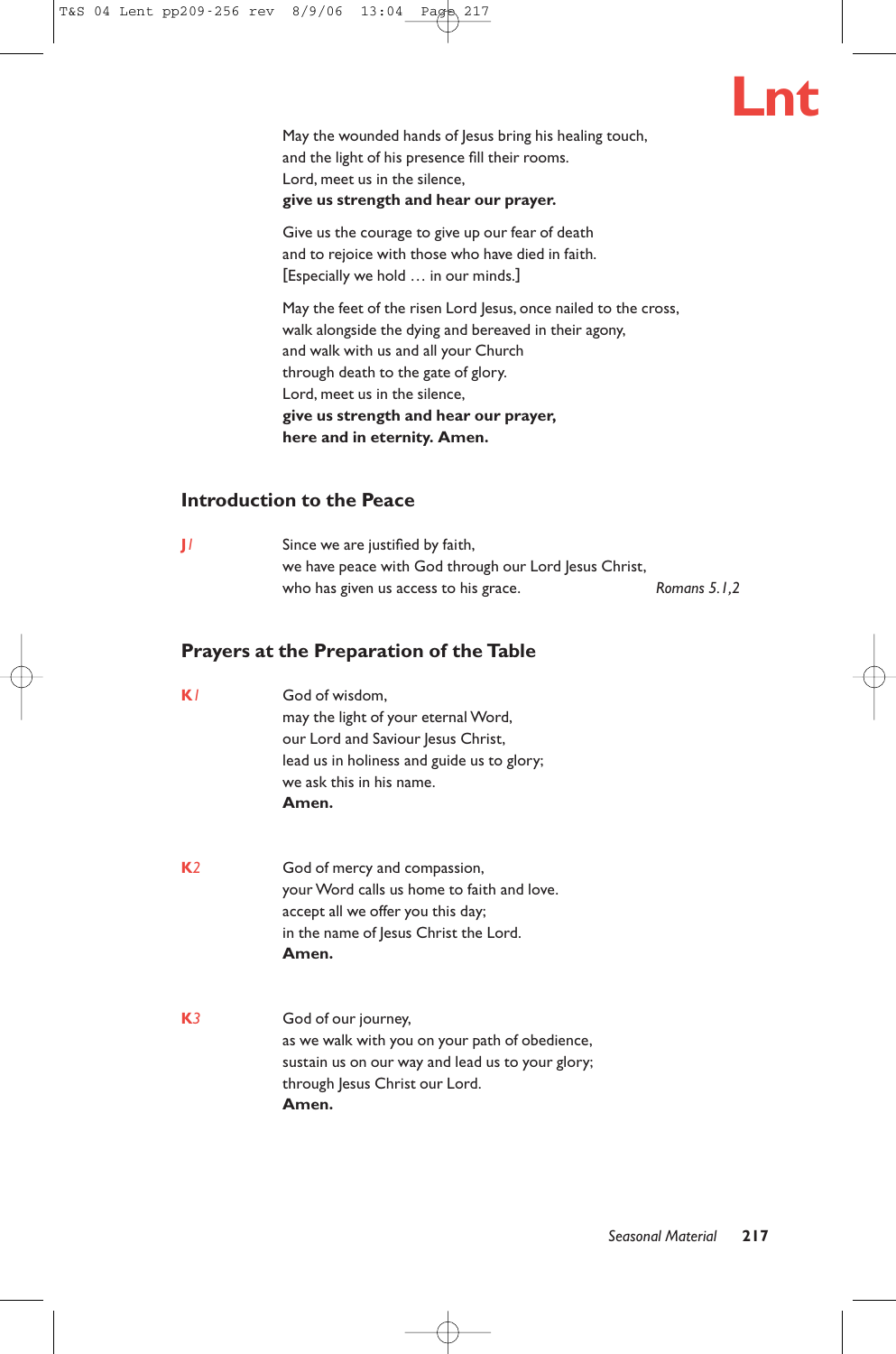## **Prefaces**

| LI             | And now we give you thanks<br>because you give us the spirit of discipline,<br>that we may triumph over evil and grow in grace,<br>as we prepare to celebrate the paschal mystery<br>with mind and heart renewed.                                                                                                                                                                                    |
|----------------|------------------------------------------------------------------------------------------------------------------------------------------------------------------------------------------------------------------------------------------------------------------------------------------------------------------------------------------------------------------------------------------------------|
| L2             | And now we give you thanks<br>because he was tempted in every way as we are, yet did not sin.<br>By his grace we are able to triumph over every evil,<br>and to live no longer for ourselves alone,<br>but for him who died for us and rose again.                                                                                                                                                   |
| L <sub>3</sub> | And now we give you thanks<br>because each year you give us this joyful season<br>when we prepare to celebrate the paschal mystery<br>with mind and heart renewed.<br>You give us a spirit of loving reverence for you<br>and of willing service to our neighbour.<br>As we recall the saving acts that give new life in Christ,<br>you bring the image of your Son to perfection within our hearts. |

## **Extended Preface**

**M**<sup>*1*</sup> It is indeed right and good to give you thanks and praise, almighty God and everlasting Father, through Jesus Christ your Son. For in these forty days you lead us into the desert of repentance that through a pilgrimage of prayer and discipline we may grow in grace and learn to be your people once again. Through fasting, prayer and acts of service you bring us back to your generous heart. Through study of your holy word you open our eyes to your presence in the world and free our hands to welcome others into the radiant splendour of your love. As we prepare to celebrate the Easter feast with joyful hearts and minds we bless you for your mercy and join with saints and angels for ever praising you and *saying*: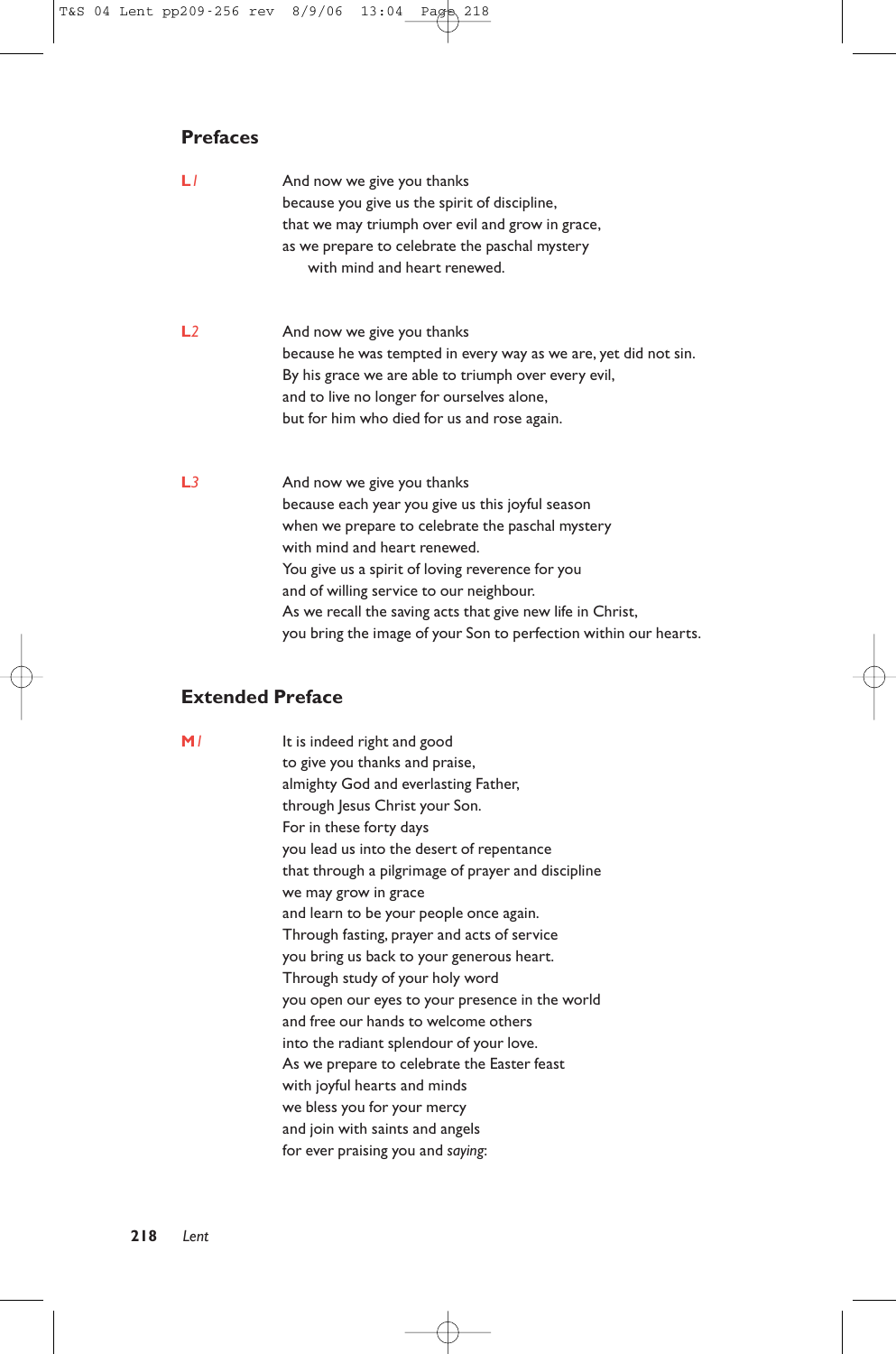# **Blessings**

| Christ give you grace to grow in holiness,<br>to deny yourselves, take up your cross, and follow him;<br>and the blessing                                  |
|------------------------------------------------------------------------------------------------------------------------------------------------------------|
| God.<br>who from the death of sin raised you to new life in Christ,<br>keep you from falling and set you in the presence of his glory;<br>and the blessing |
| May God the Father,<br>who does not despise the broken spirit,<br>give to you a contrite heart.<br>Amen.                                                   |
| May Christ,<br>who bore our sins in his body on the tree,<br>heal you by his wounds.<br>Amen.                                                              |
| May the Holy Spirit,<br>who leads us into all truth,<br>speak to you words of pardon and peace.                                                            |
| Amen.                                                                                                                                                      |
|                                                                                                                                                            |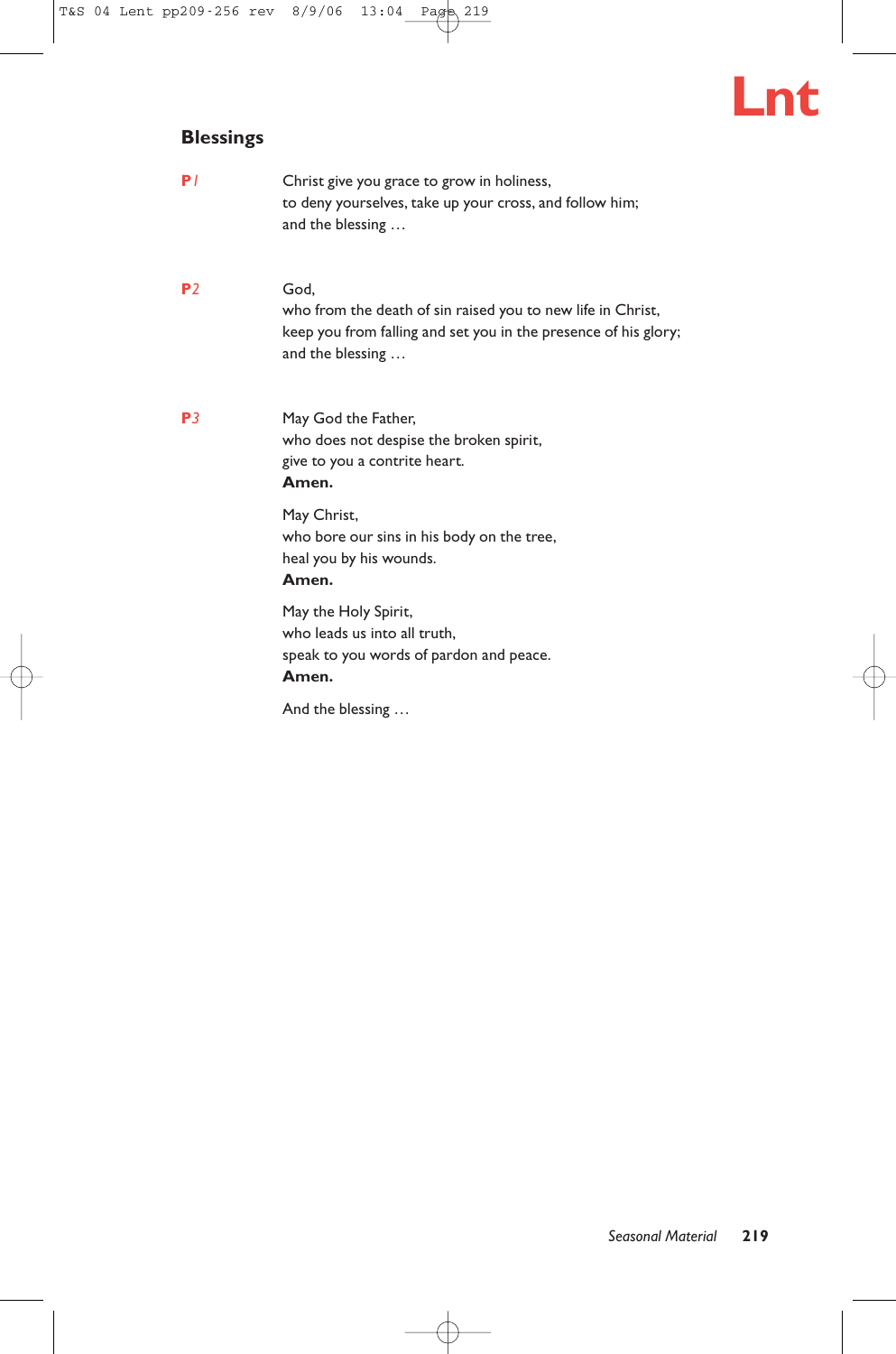# **Acclamations**

**R***1* This is love, not that we loved God, **but that he loved us and sent his Son.** He is the sacrifice for our sins, **that we might live through him.** If God loves us so much **we ought to love one another.** If we love one another **God lives in us.** *cf 1 John 4.10-12* 

**R***2* To you, O Lord, I lift up my soul; **O my God, in you I trust.** You are the God of my salvation; **To you, O Lord, I lift up my soul.** In you I hope all the day long. **O my God, in you I trust.** Remember, Lord, your compassion and love, for they are from everlasting. **To you, O Lord, I lift up my soul; O my God, in you I trust.**

# **Short Passages of Scripture**

| S <sub>1</sub> | The sacrifice of God is a broken spirit;<br>a broken and contrite heart, O God, you will not despise.                                                    |              |
|----------------|----------------------------------------------------------------------------------------------------------------------------------------------------------|--------------|
|                |                                                                                                                                                          | Psalm 51.18  |
| S <sub>2</sub> | The Lord is full of compassion and mercy,<br>slow to anger and of great kindness.                                                                        | Psalm 103.8  |
| S <sub>3</sub> | For thus said the Lord God, the Holy One of Israel:<br>In returning and rest you shall be saved;<br>in quietness and in trust shall be your strength.    | Isaiah 30.15 |
| S <sub>4</sub> | He was in the wilderness for forty days, tempted by Satan;<br>and he was with the wild beasts; and the angels waited on him.                             | Mark 1.13    |
| S <sub>5</sub> | Be alert at all times, praying that you may have the strength to<br>escape all these things that will take place, and to stand before the<br>Son of Man. | Luke 21.36   |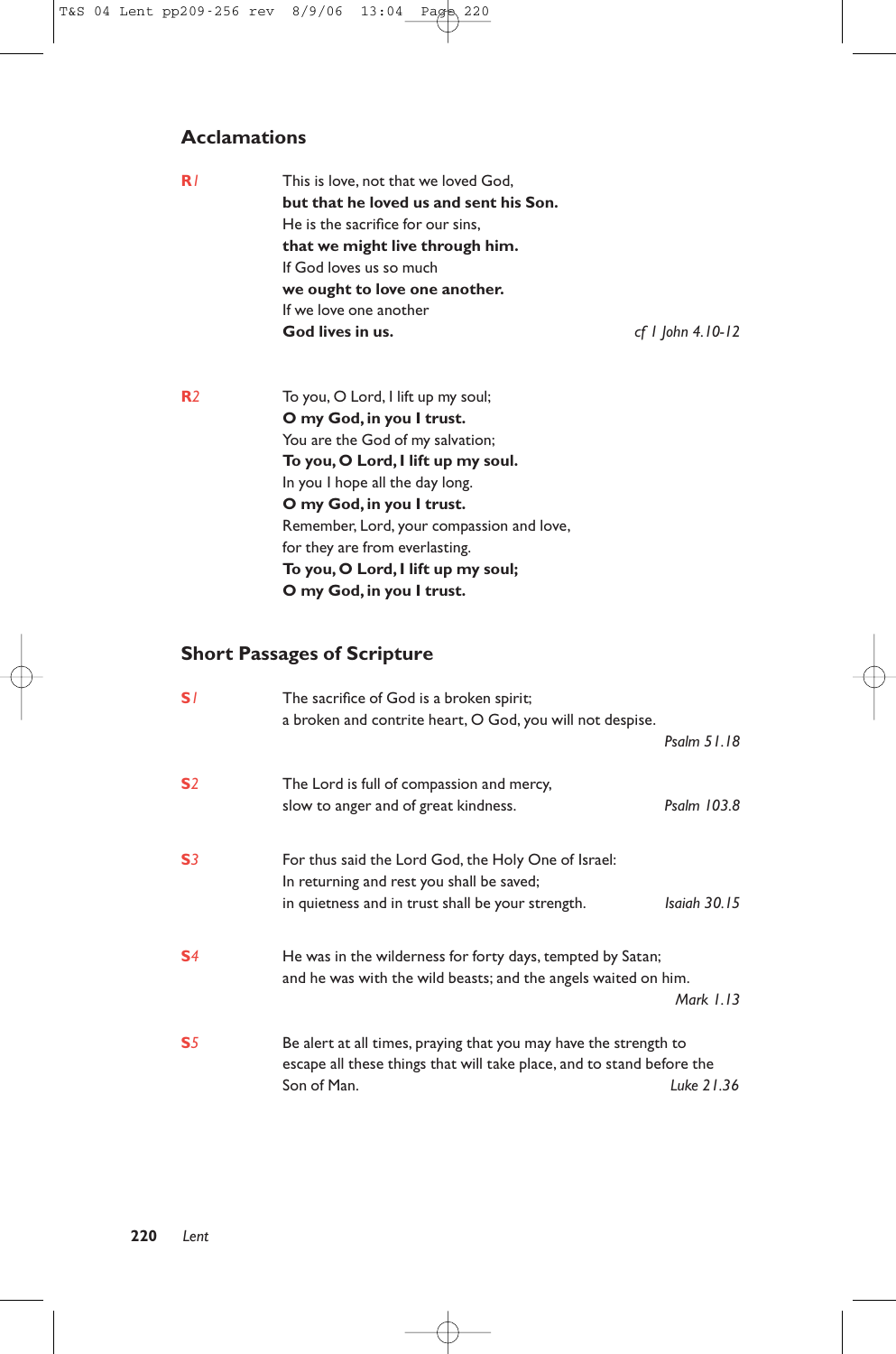# **The Liturgy of Ash Wednesday**

# *Structure*

### ¶ The Gathering

The Greeting Introduction The Collect

## **The Liturgy of the Word**

Readings Gospel Reading Sermon

# **The Liturgy of Penitence**

Self-examination and Confession Imposition of Ashes Absolution

### **The Liturgy of the Sacrament**

The Peace Preparation of the Table Taking of the Bread and Wine The Eucharistic Prayer The Lord's Prayer Breaking of the Bread Giving of Communion Prayer after Communion

## ¶ The Dismissal

Responsory The Dismissal Gospel The Blessing The Dismissal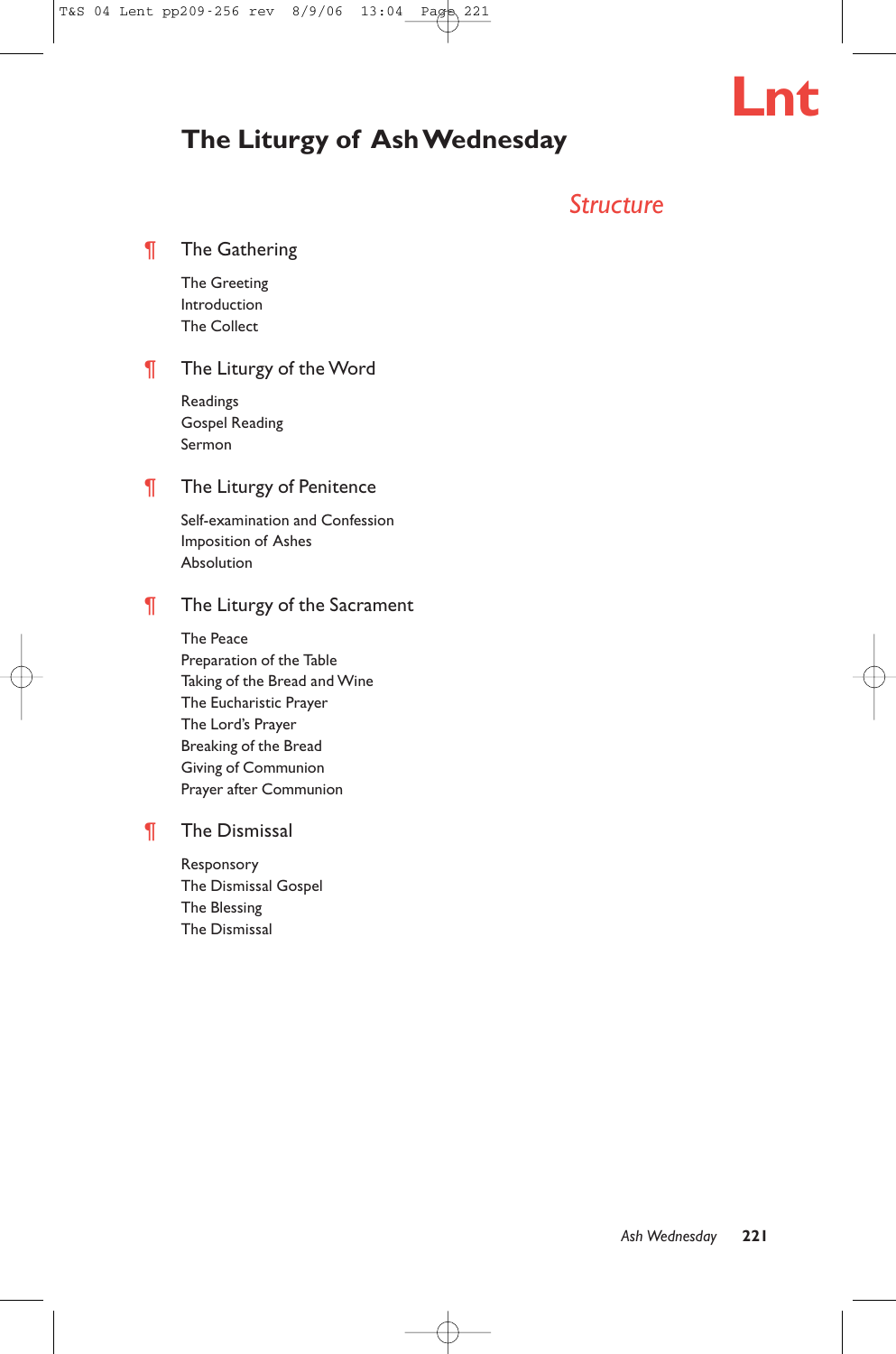# **The Liturgy of Ash Wednesday**

### **Notes**

#### **1 Liturgical Colour for Lent**

The traditional colour is violet; if possible, this should be different from the imperial purple used for Advent. Lenten Array, which is unbleached linen, may also be used. Hangings and flowers should be removed, though dry arrangements may be appropriate.

#### **2 When to use the Rite**

This service is intended for use on Ash Wednesday, but where necessary it may be used up to the first Sunday in Lent.

#### **3 Silence**

The silence during the Liturgy of Penitence is an integral part of the rite and should not be omitted or reduced to a mere pause.

#### **4 Confession and Absolution**

Other authorized forms of confession and absolution may replace the forms used in this service.

#### **5 Ash**

The ash used for the Imposition of Ashes may be made from the burnt palm crosses of the previous year. Members of the congregation may be asked to return the palm crosses to church on the Sunday before Lent and the palm crosses could be burned as part of the activities of Shrove Tuesday. If necessary, other provision may be made.

#### **6 Imposition of Ashes**

The president may be assisted by others with the imposition of ashes, especially in larger congregations.The ashes may be imposed with the words provided or in silence, or brief personal prayer may be offered.

#### **7 Dismissal Gospel**

The Responsory and the reading of a Dismissal Gospel are optional.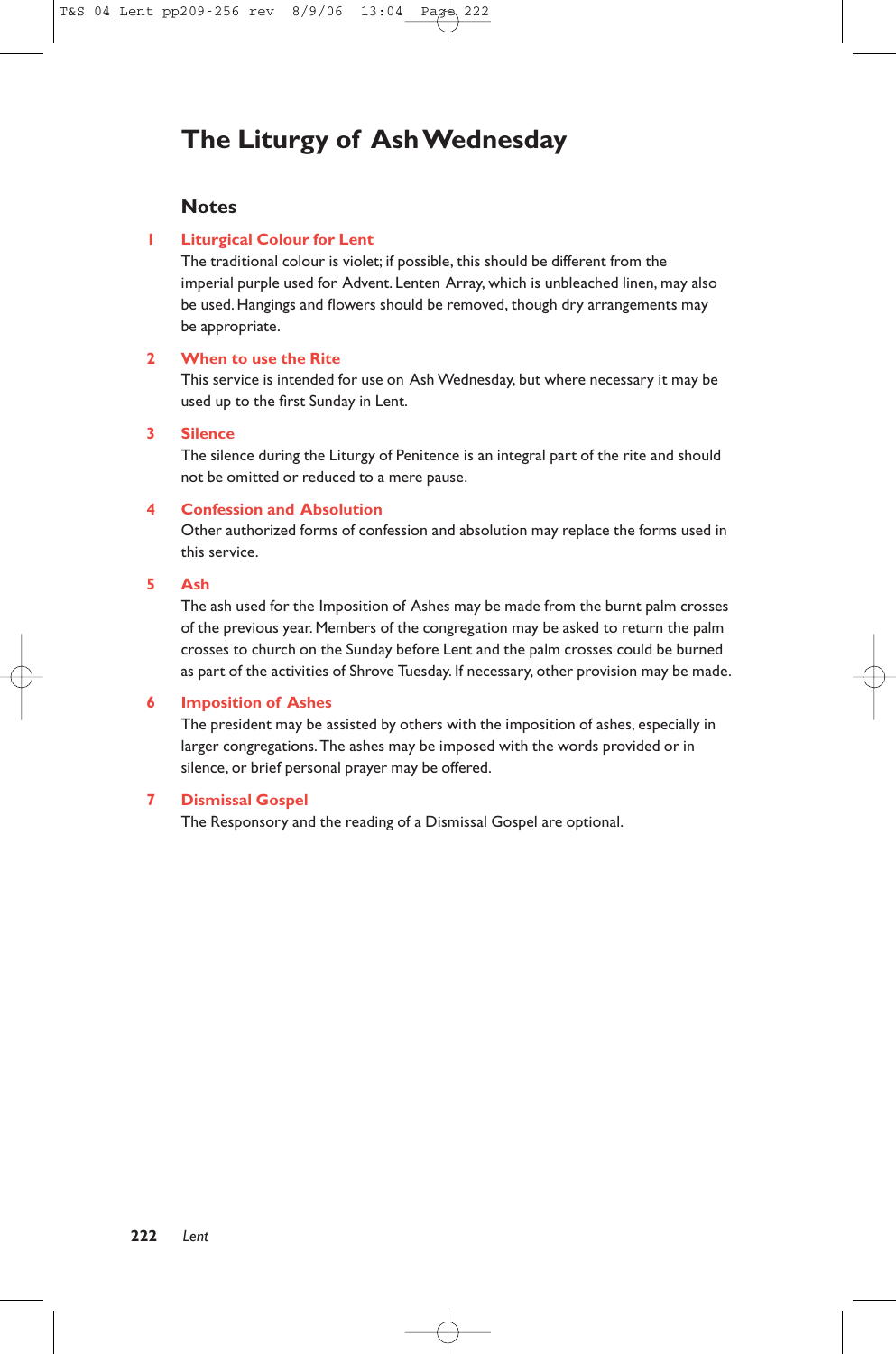# **The Liturgy of Ash Wednesday**

# ¶ *The Gathering*

*At the entry of the ministers a hymn may be sung.*

#### *The president may say*

In the name of the Father, and of the Son, and of the Holy Spirit.

*All* **Amen.**

#### **The Greeting**

**Lnt**

#### *The president greets the people*

Grace, mercy and peace from God our Father and the Lord Jesus Christ be with you *All* **and also with you.**

## **Introduction**

#### *The president explains the meaning of Lent and invites the people to observe it faithfully*

Brothers and sisters in Christ, since early days Christians have observed with great devotion the time of our Lord's passion and resurrection and prepared for this by a season of penitence and fasting.

By carefully keeping these days, Christians take to heart the call to repentance and the assurance of forgiveness proclaimed in the gospel, and so grow in faith and in devotion to our Lord.

I invite you, therefore, in the name of the Church, to the observance of a holy Lent, by self-examination and repentance; by prayer, fasting, and self-denial; and by reading and meditating on God's holy word.

*The Trisagion or another suitable penitential song may be used*

*All* **Holy God,**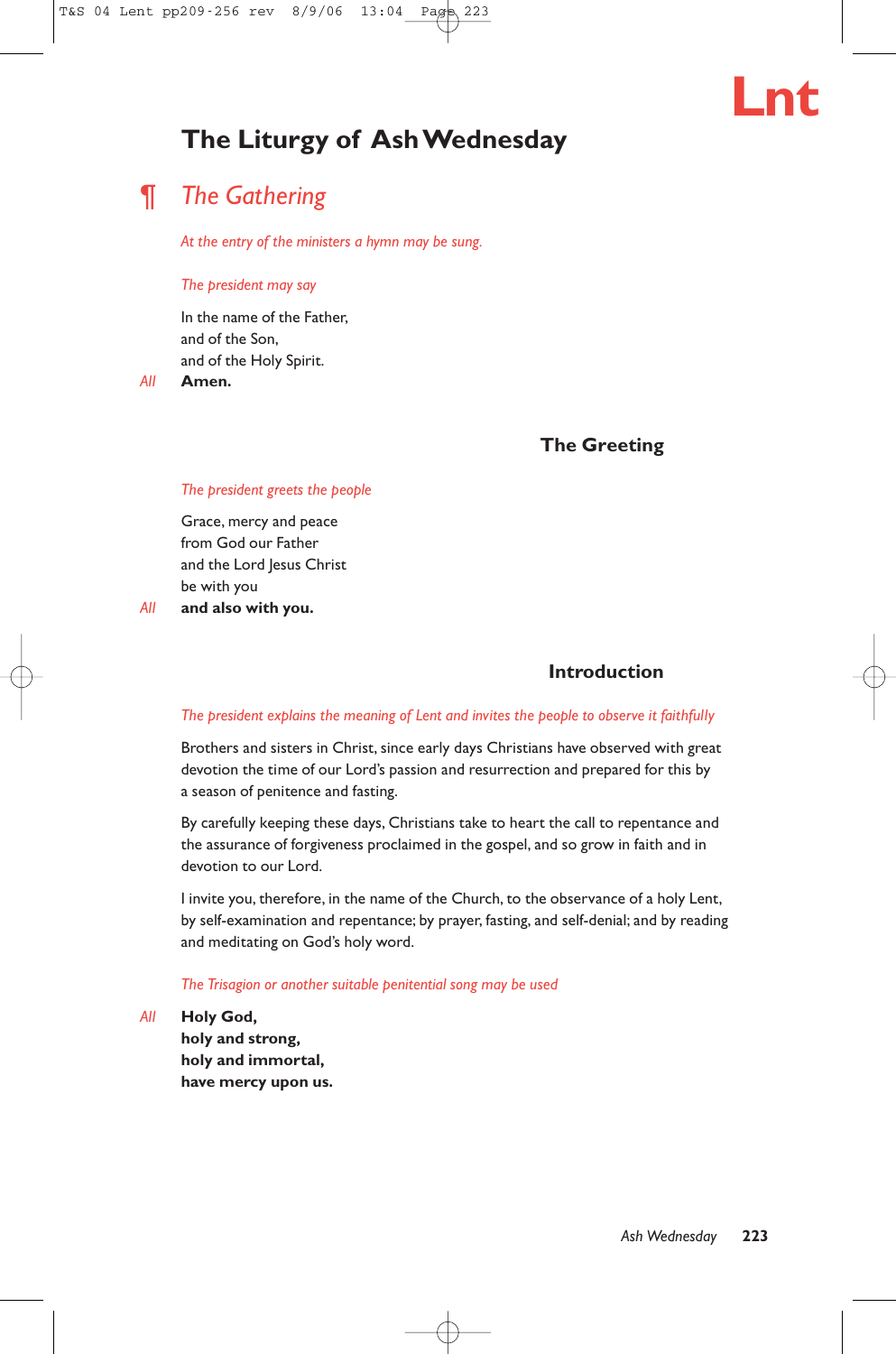#### *The president introduces a period of silent prayer with the words*

Let us pray for grace to keep Lent faithfully.

#### *Silence is kept.*

Almighty and everlasting God, you hate nothing that you have made and forgive the sins of all those who are penitent: create and make in us new and contrite hearts that we, worthily lamenting our sins and acknowledging our wretchedness, may receive from you, the God of all mercy, perfect remission and forgiveness; through Jesus Christ your Son our Lord, who is alive and reigns with you, in the unity of the Holy Spirit, one God, now and for ever.

#### *All* **Amen.**

#### *(or)*

Holy God, our lives are laid open before you: rescue us from the chaos of sin and through the death of your Son bring us healing and make us whole in Jesus Christ our Lord.

*All* **Amen.**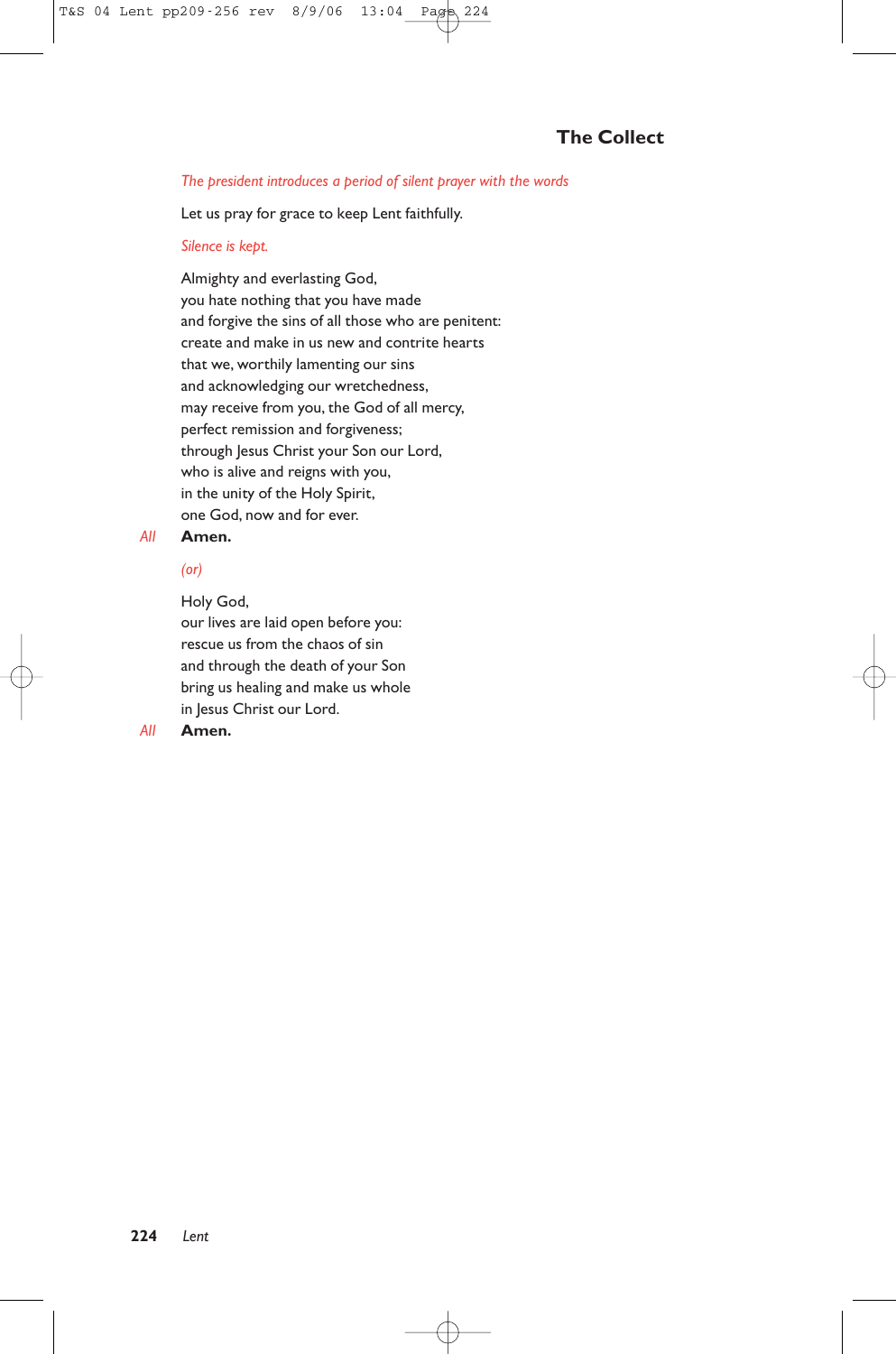# ¶ *The Liturgy of the Word*

## **Readings**

**Lnt**

*Either one or two readings from Scripture precede the Gospel reading.*

*At the end of each the reader may say*

This is the word of the Lord.

*All* **Thanks be to God.**

*The psalm or canticle follows the first reading; other hymns and songs may be used between the readings.*

# **Gospel Reading**

#### *This acclamation may herald the Gospel reading*

Praise to you, O Christ, King of eternal glory. The Lord is a great God, O that today you would listen to his voice. Harden not your hearts. *cf Psalm 95.3, 8*

#### *All* **Praise to you, O Christ, King of eternal glory.**

#### *When the Gospel is announced the reader says*

Hear the Gospel of our Lord Jesus Christ according to *N.*

*All* **Glory to you, O Lord.**

#### *At the end*

This is the Gospel of the Lord. *All* **Praise to you, O Christ.**

**Sermon**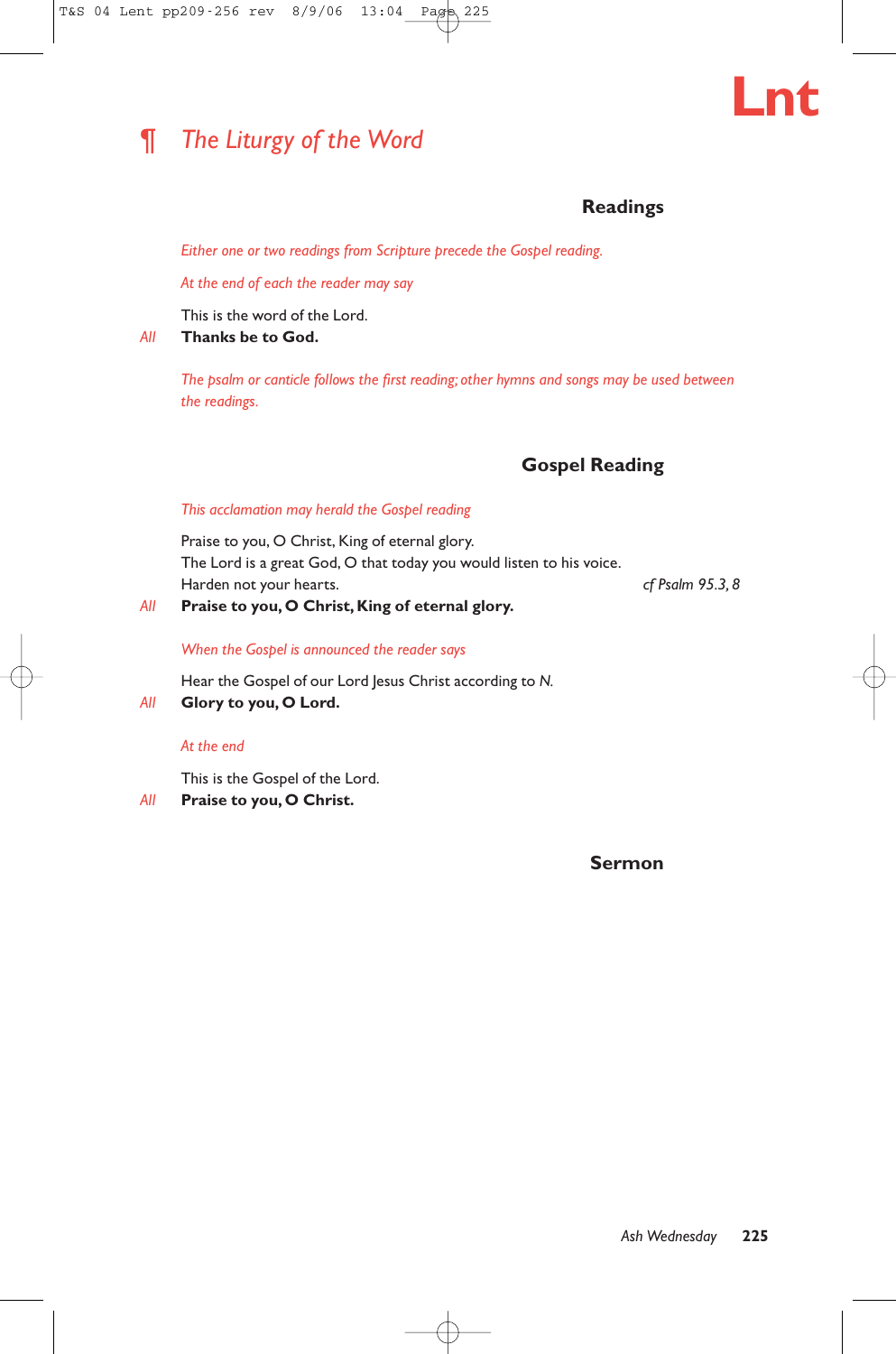# ¶ *The Liturgy of Penitence*

# **Self-examination and Confession**

*A minister now leads a corporate examination of conscience, using one of these forms or another suitable form*

**Either** Let us now call to mind our sin and the infinite mercy of God.

God the Father,

*All* **have mercy on us.**

God the Son,

*All* **have mercy on us.**

God the Holy Spirit,

*All* **have mercy on us.**

Trinity of love,

- *All* **have mercy on us.**
- *All* **Most merciful God, Father of our Lord Jesus Christ, we confess that we have sinned in thought,word and deed.**

We have not loved you with our whole heart, and mind, and strength. We have not loved our neighbours as ourselves. We have not forgiven others, as we have been forgiven.

#### *All* **Lord, have mercy.**

We have been deaf to your call to serve, as Christ served us. We have not been true to the mind of Christ. We have grieved your Holy Spirit.

#### *All* **Lord, have mercy.**

We confess to you, Lord …

all our past unfaithfulness: the pride, hypocrisy and impatience of our lives.

#### *All* **Lord, have mercy.**

Our self-indulgent appetites and ways, and our exploitation of other people.

#### *All* **Lord, have mercy.**

Our anger at our own frustration and our envy of those more fortunate than ourselves.

#### *All* **Lord, have mercy.**

Our intemperate love of worldly goods and comforts and our dishonesty in daily life and work.

#### *All* **Lord, have mercy.**

Our negligence in prayer and worship and our failure to commend the faith that is in us.

#### *All* **Lord, have mercy.**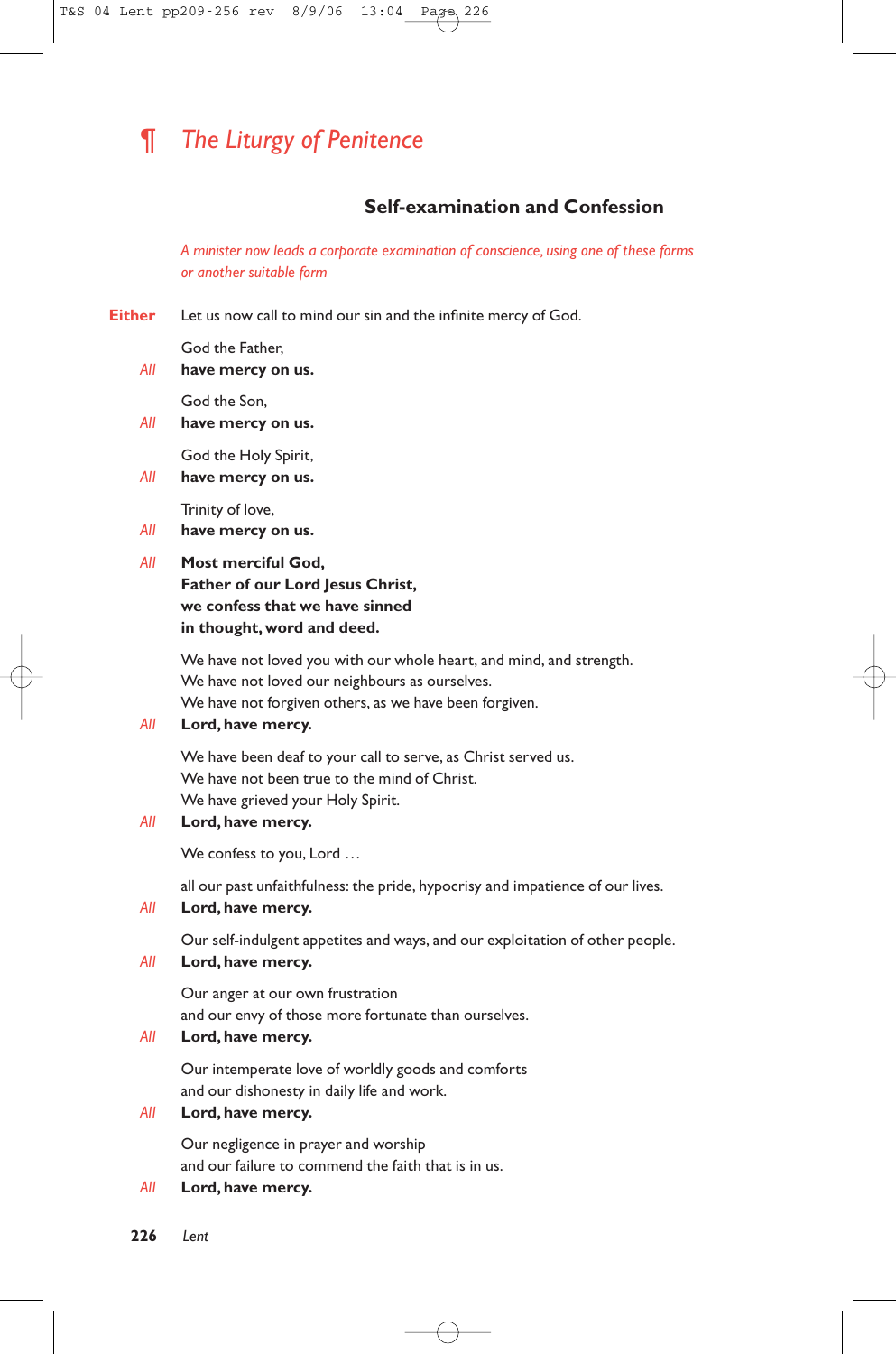Accept our repentance, Lord …

for the wrongs we have done, for our blindness to human need and suffering, and our indifference to injustice and cruelty.

*All* **Accept our repentance, Lord.**

For all false judgements, for uncharitable thoughts towards our neighbours and for our prejudice and contempt towards those who differ from us.

#### *All* **Accept our repentance, Lord.**

For our waste and pollution of your creation and our lack of concern for those who come after us.

#### *All* **Accept our repentance, Lord.**

Restore us, good Lord, and let your anger depart from us.

#### *All* **Favourably hear us, for your mercy is great.**

Accomplish in us the work of your salvation,

*All* **that we may show your glory in the world.**

By the cross and passion of your Son our Lord,

*All* **bring us with all your saints to the joy of his resurrection.**

#### *Silence is kept.*

*All* **We have not loved you with our whole heart. We have not loved our neighbours as ourselves. In your mercy forgive what we have been, help us to amend what we are, and direct what we shall be; that we may do justly, love mercy, and walk humbly with you, our God. Amen.**

> *If the people are to be marked with ash this should follow here; otherwise the service continues with an authorized absolution and the exchange of the Peace.*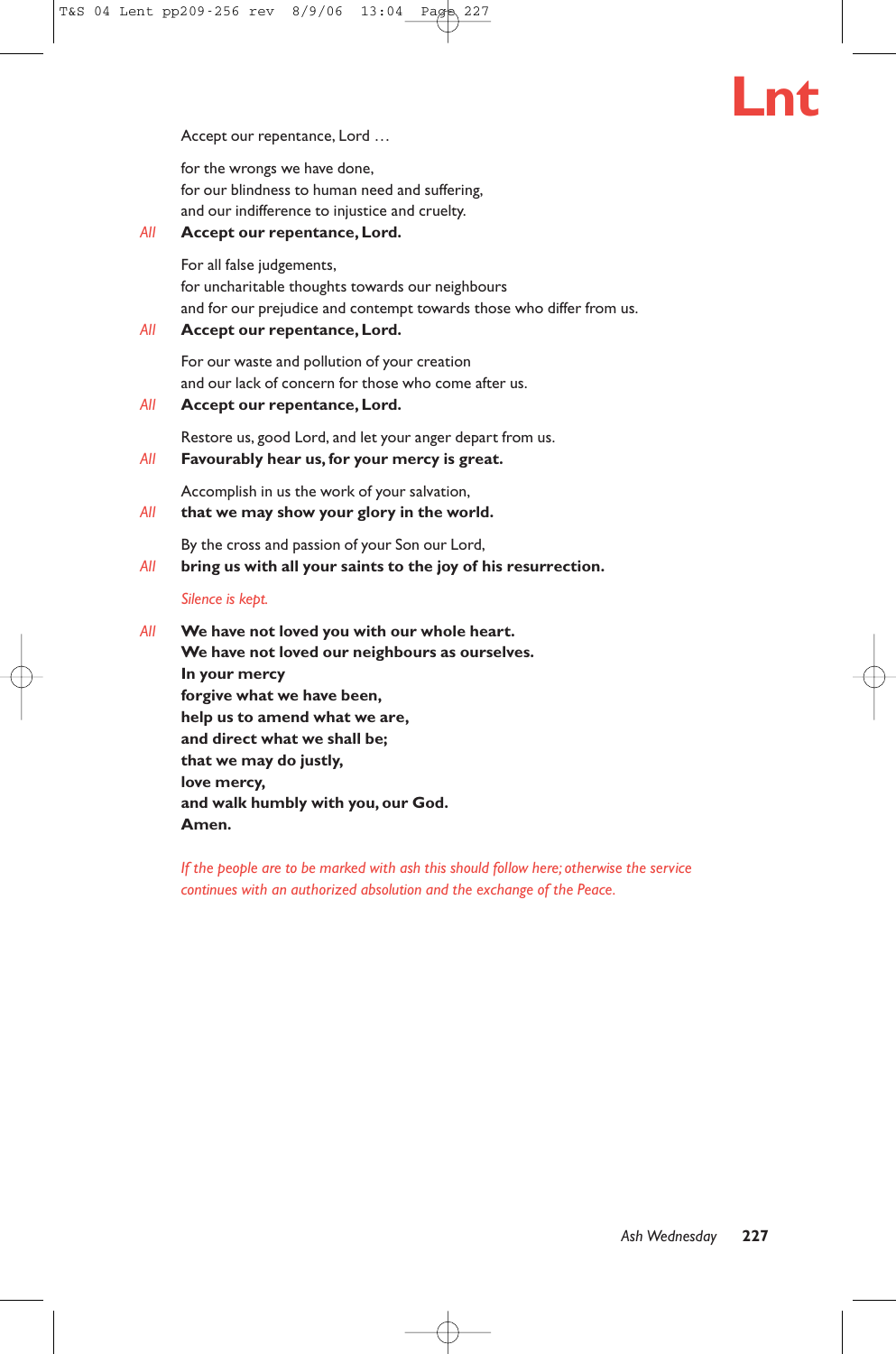**Or** Let us now call to mind our sin and the infinite mercy of God.

God the Father,

*All* **have mercy upon us.**

God the Son,

*All* **have mercy upon us.**

God the Holy Spirit,

*All* **have mercy upon us.**

Holy, blessed and glorious Trinity,

#### *All* **have mercy upon us.**

From all evil and mischief; from pride, vanity, and hypocrisy; from envy, hatred, and malice; and from all evil intent,

#### *All* **good Lord, deliver us.**

From sloth, worldliness and love of money; from hardness of heart and contempt for your word and your laws,

#### *All* **good Lord, deliver us.**

From sins of body and mind; from the deceits of the world, the flesh and the devil,

#### *All* **good Lord, deliver us.**

In all times of sorrow; in all times of joy; in the hour of death, and at the day of judgement,

#### *All* **good Lord, deliver us.**

By the mystery of your holy incarnation; by your birth, childhood and obedience; by your baptism, fasting and temptation,

#### *All* **good Lord, deliver us.**

By your ministry in word and work; by your mighty acts of power; and by your preaching of the kingdom,

#### *All* **good Lord, deliver us.**

By your agony and trial; by your cross and passion; and by your precious death and burial,

#### *All* **good Lord, deliver us.**

By your mighty resurrection; by your glorious ascension; and by your sending of the Holy Spirit,

*All* **good Lord, deliver us.**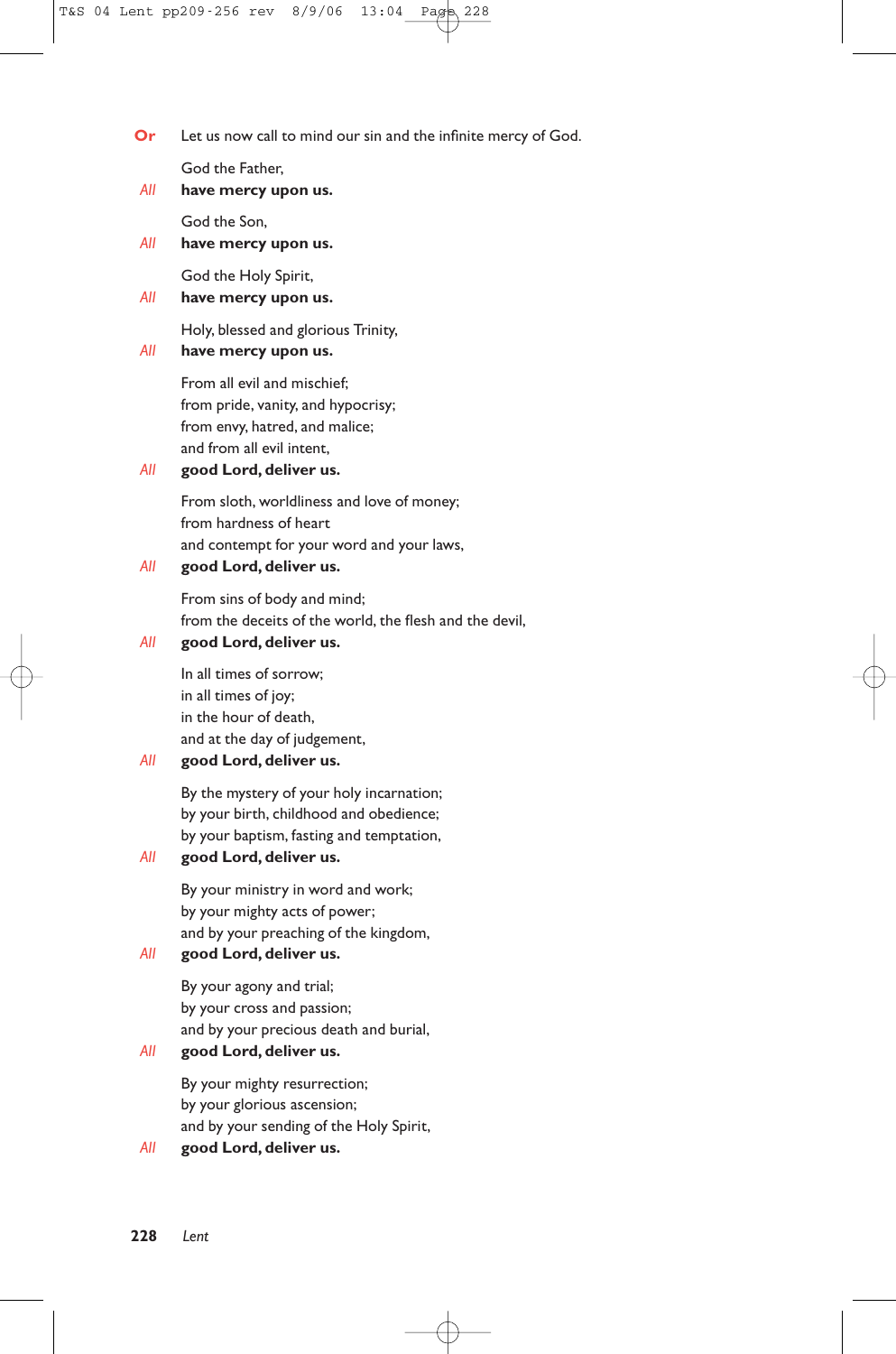Give us true repentance; forgive us our sins of negligence and ignorance and our deliberate sins; and grant us the grace of your Holy Spirit to amend our lives according to your holy word.

# *All* **Holy God,**

**holy and strong, holy and immortal, have mercy upon us.**

#### *Silence is kept.*

Make our hearts clean, O God;

*All* **and renew a right spirit within us.**

*All* **Father eternal, giver of light and grace, we have sinned against you and against our neighbour, in what we have thought, in what we have said and done, through ignorance, through weakness, through our own deliberate fault. We have wounded your love, and marred your image in us. We are sorry and ashamed, and repent of all our sins. For the sake of your Son Jesus Christ, who died for us, forgive us all that is past; and lead us out from darkness to walk as children of light. Amen.**

*If the people are to be marked with ash this should follow here, otherwise the service continues with an authorized absolution and the exchange of the Peace.*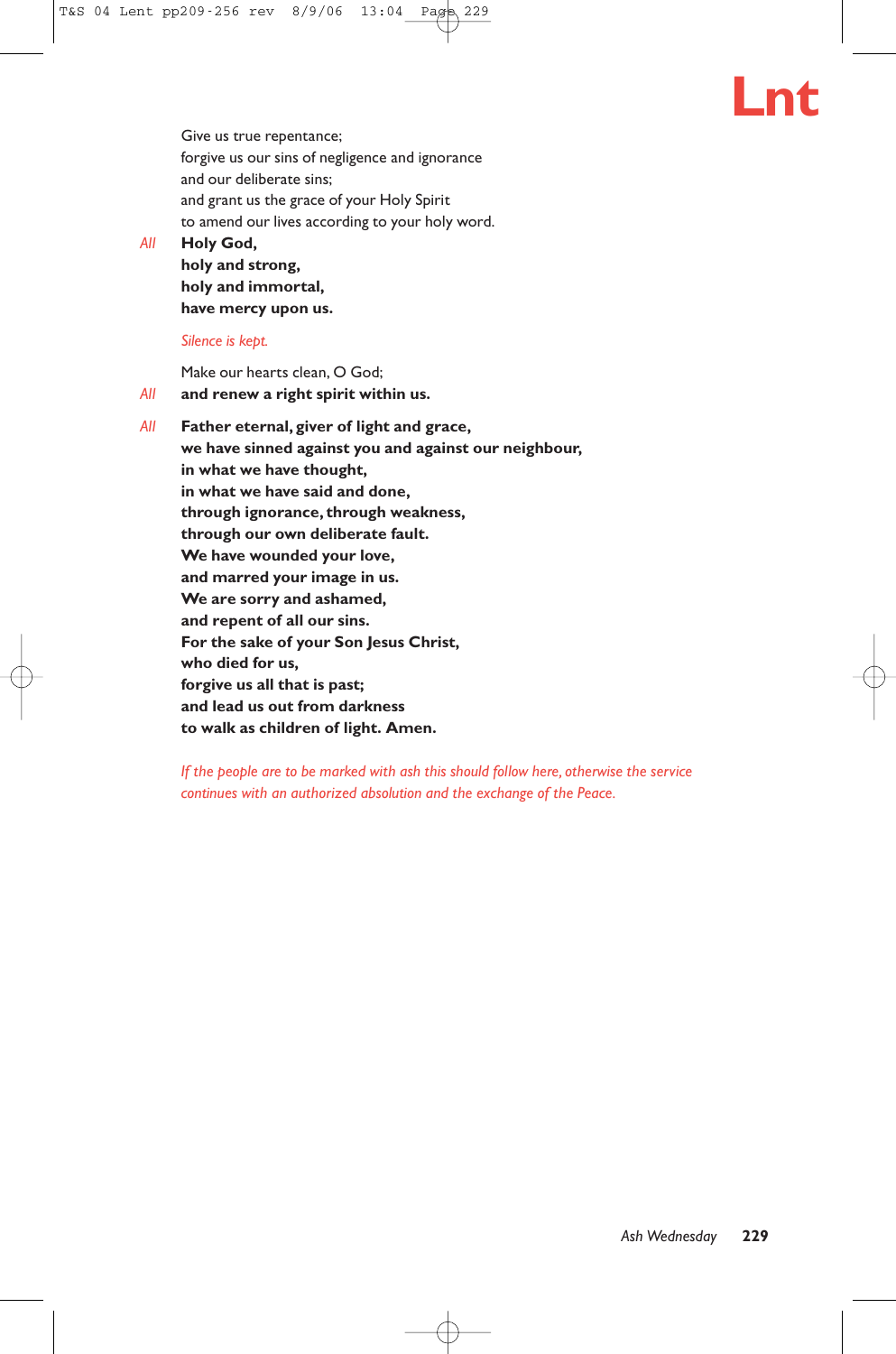# **The Imposition of Ashes**

#### *If the imposition of ashes is to follow, the president says*

Dear friends in Christ, I invite you to receive these ashes as a sign of the spirit of penitence with which we shall keep this season of Lent.

God our Father, you create us from the dust of the earth: grant that these ashes may be for us a sign of our penitence and a symbol of our mortality; for it is by your grace alone that we receive eternal life in Jesus Christ our Saviour.

#### *All* **Amen.**

#### *The president and people receive the imposition of ashes, the president first receiving the imposition from another minister. At the imposition the minister says to each person*

Remember that you are dust, and to dust you shall return. Turn away from sin and be faithful to Christ.

*or the ashes may be imposed without the use of words.*

*During the imposition silence may be kept, or a hymn, anthem or psalm may be sung.*

#### *One of these two prayers may be said by the president*

God our Father, the strength of all who put their trust in you, mercifully accept our prayers; and because, in our weakness, we can do nothing good without you, grant us the help of your grace, that in keeping your commandments we may please you, both in will and deed; through Jesus Christ our Lord.

#### *All* **Amen.**

#### *(or)*

The Lord enrich *you* with his grace, and nourish *you* with his blessing; the Lord defend *you* in trouble and keep *you* from all evil; the Lord accept *your* prayers, and absolve *you* from *your* offences, for the sake of Jesus Christ, our Saviour.

*All* **Amen.**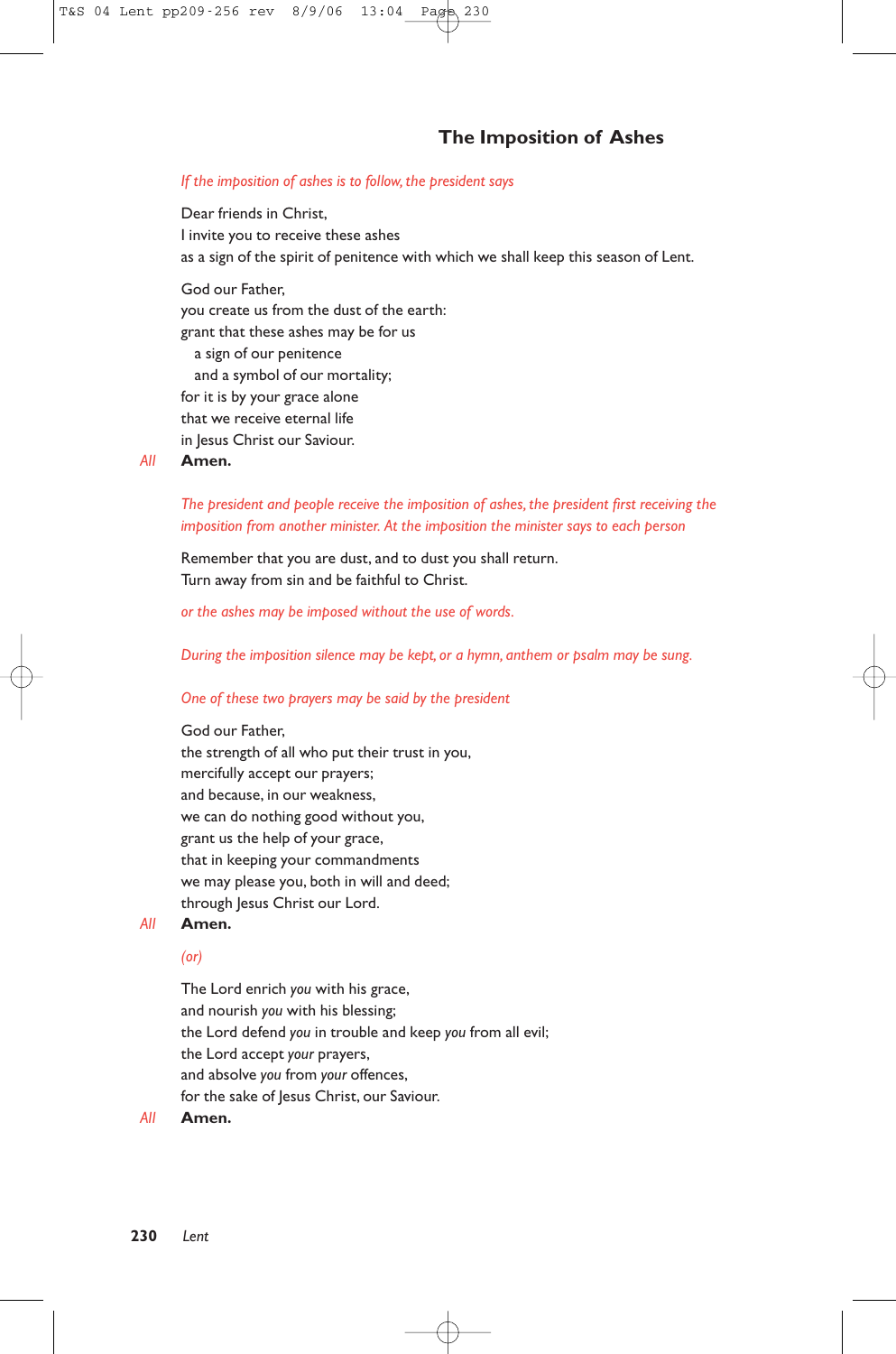# ¶ *The Liturgy of the Sacrament*



### **The Peace**

Since we are justified by faith, we have peace with God through our Lord Jesus Christ, who has given us access to his grace.

The peace of the Lord be always with you *All* **and also with you.**

#### *These words may be added*

Let us offer one another a sign of peace.

*All may exchange a sign of peace.*

# **Preparation of the Table Taking of the Bread and Wine**

*A hymn may be sung.*

*The gifts of the people may be gathered and presented.*

*The table is prepared and bread and wine are placed upon it.*

*At the preparation of the table one of these prayers may be said*

Merciful Father,

turn us from sin to faithfulness and from disobedience to love, and prepare us to celebrate the death and resurrection of Christ our Saviour who is alive and reigns, now and for ever.

#### *All* **Amen.**

#### *(or)*

Risen Lord and Saviour, present among us with the wealth of your love. Cleanse us from sin and give us the faith to offer our praise and grow in your grace.

*All* **Amen.**

*The president takes the bread and wine.*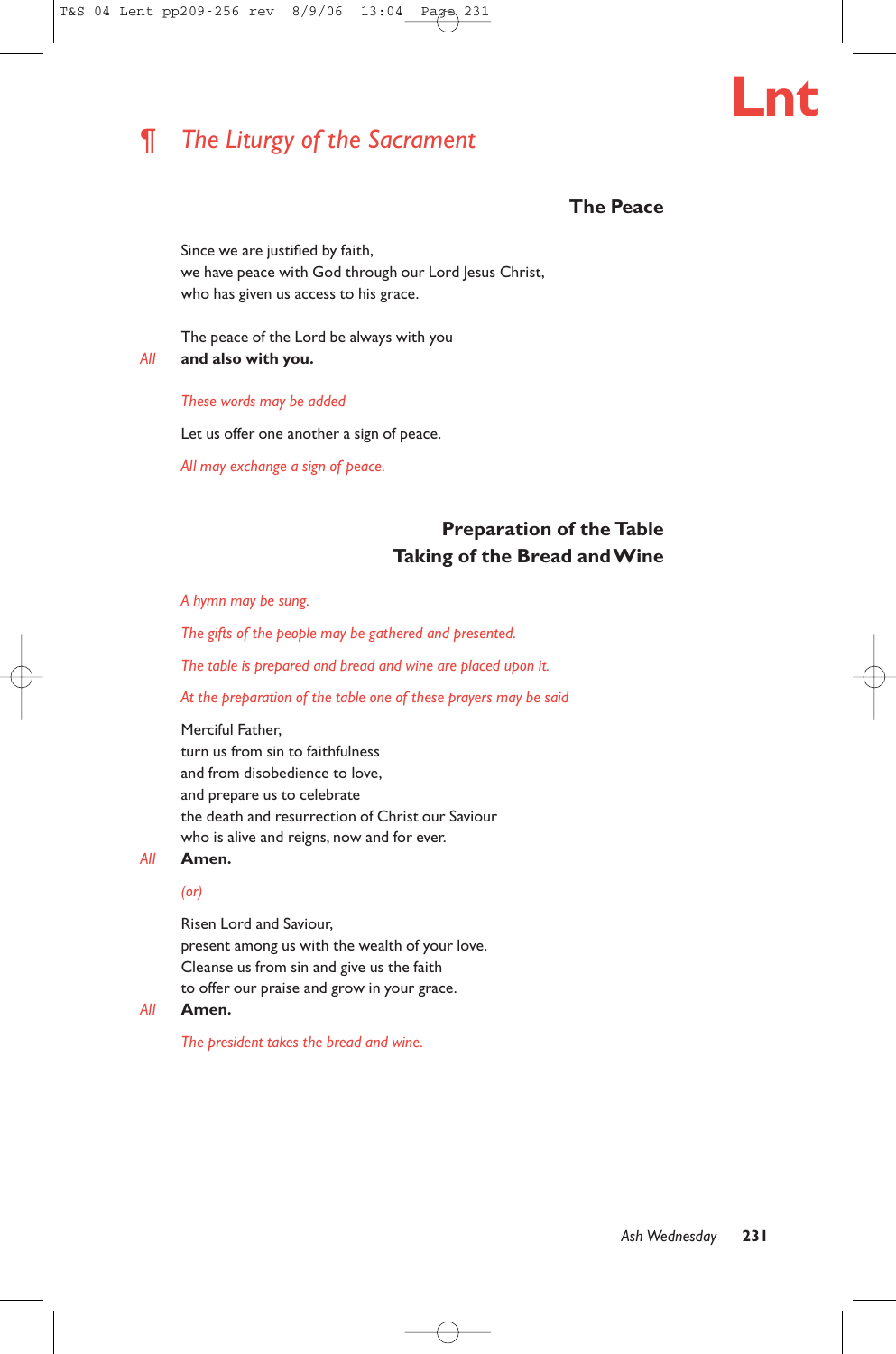#### *The president uses one of the authorized Eucharistic Prayers.*

*One of the following Proper Prefaces may be used where appropriate.*

It is indeed right and good to give you thanks and praise, almighty God and everlasting Father, through Jesus Christ your Son. For in these forty days you lead us into the desert of repentance that through a pilgrimage of prayer and discipline we may grow in grace and learn to be your people once again. Through fasting, prayer and acts of service you bring us back to your generous heart. Through study of your holy word you open our eyes to your presence in the world and free our hands to welcome others into the radiant splendour of your love. As we prepare to celebrate the Easter feast with joyful hearts and minds we bless you for your mercy and join with saints and angels for ever praising you and *saying*:

#### *(or)*

And now we give you thanks because you give us the spirit of discipline, that we may triumph over evil and grow in grace, as we prepare to celebrate the paschal mystery with mind and heart renewed.

#### **The Lord's Prayer**

Lord Jesus, remember us in your kingdom and teach us to pray.

*The Lord's Prayer is said.*

## **Breaking of the Bread**

#### *The president breaks the consecrated bread.*

Every time we eat this bread and drink this cup

*All* **we proclaim the Lord's death until he comes.**

*The Agnus Dei may be used as the bread is broken.*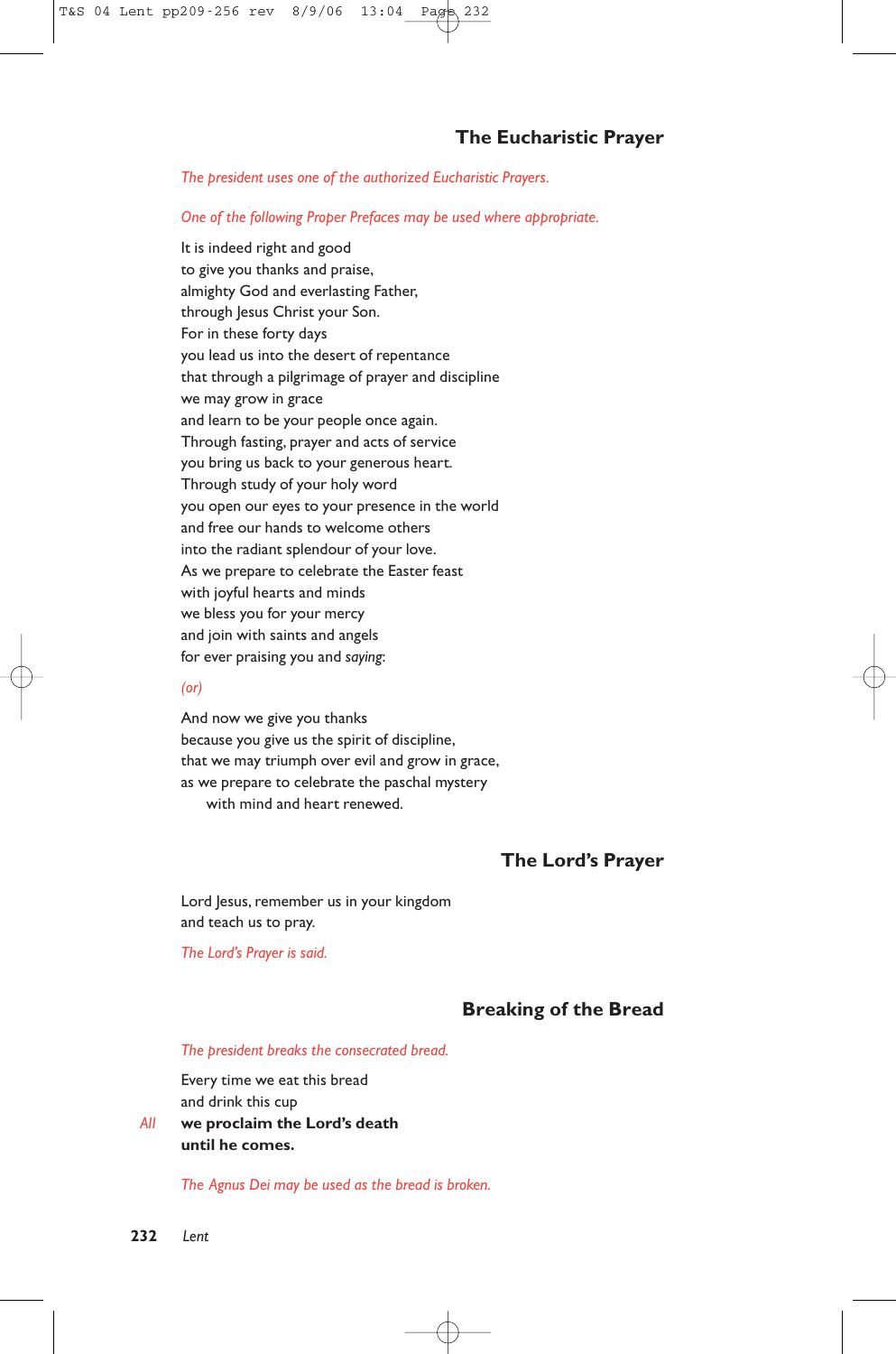# **Giving of Communion**

**Lnt**

#### *The president says*

Draw near with faith. Receive the body of our Lord Jesus Christ which he gave for you, and his blood which he shed for you. Eat and drink in remembrance that he died for you, and feed on him in your hearts by faith with thanksgiving.

#### *(or)*

Jesus is the Lamb of God who takes away the sin of the world. Blessed are those who are called to his supper.

*All* **Lord, I am not worthy to receive you, but only say the word, and I shall be healed.**

#### *The Prayer of Humble Access may be used.*

*During the distribution hymns and anthems may be sung.The Common Worship provision is followed for consecration of additional bread and wine and for disposing of what remains* (Common Worship: Services and Prayers for the Church of England*, page 182*)*.*

## **Prayer after Communion**

#### *Silence is kept.*

#### *This Post Communion or other suitable prayer is said*

Almighty God, you have given your only Son to be for us both a sacrifice for sin and also an example of godly life. give us grace that we may always most thankfully receive these his inestimable gifts, and also daily endeavour to follow the blessed steps of his most holy life; through Jesus Christ our Lord.

#### *All* **Amen.**

#### *All may say*

*All* **God of our pilgrimage, you have fed us with the bread of heaven. Refresh and sustain us as we go forward on our journey, in the name of Jesus Christ our Lord. Amen.**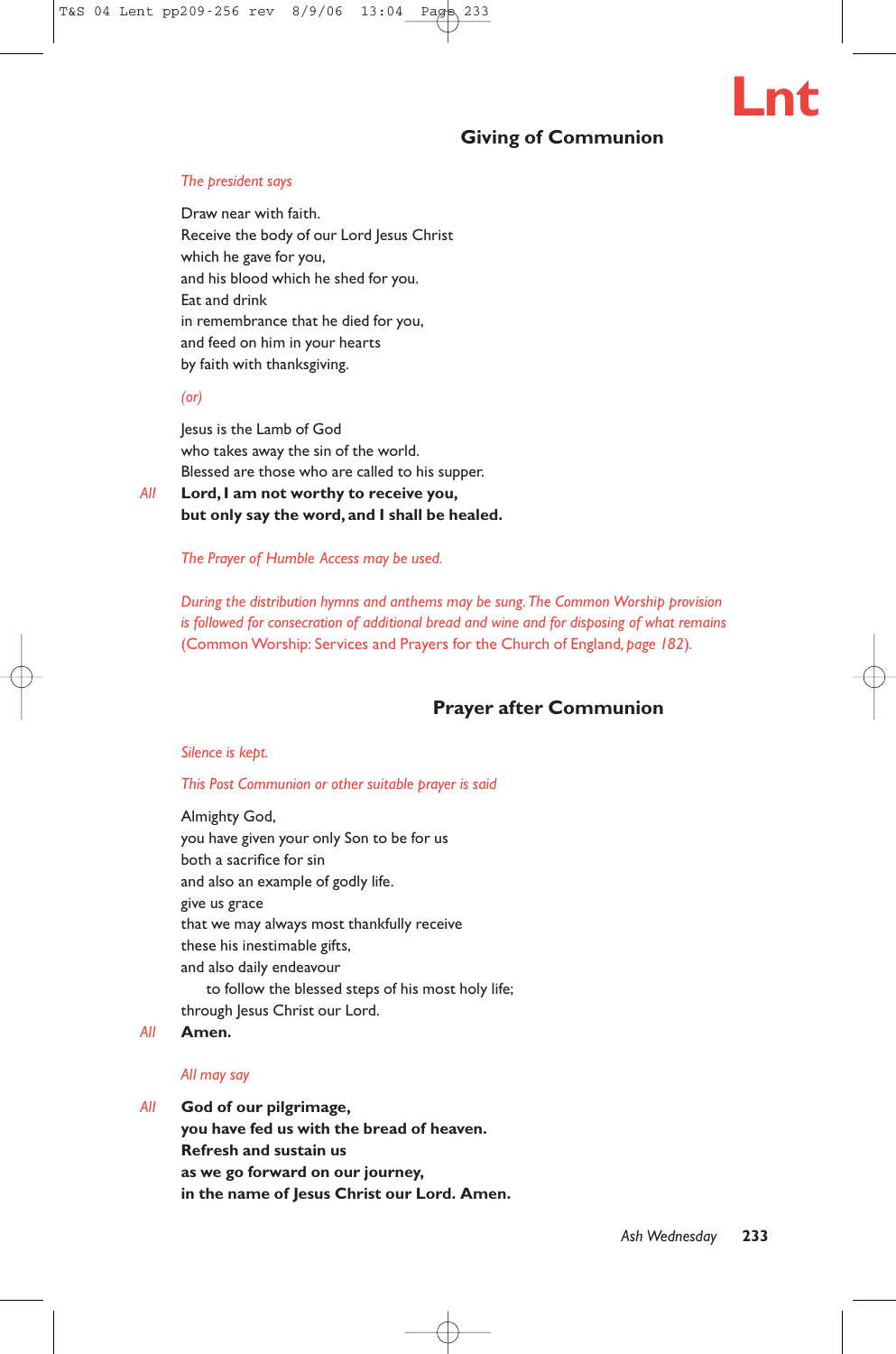

*A hymn may be sung.*

#### **Responsory**

#### *This responsory may be used*

This is love, not that we loved God,

- *All* **but that he loved us and sent his Son.** He is the sacrifice for our sins,
- *All* **that we might live through him.** If God loves us so much
- *All* **we ought to love one another.** If we love one another
- *All* **God lives in us.** *cf 1 John 4.12*

## **The Dismissal Gospel**

#### *This Dismissal Gospel may be used*

Hear the Gospel of our Lord Jesus Christ according to Luke.

#### *All* **Glory to you, O Lord.**

Which one of you, having a hundred sheep and losing one of them, does not leave the ninety-nine in the wilderness and go after the one that is lost until he finds it? When he has found it, he lays it on his shoulders and rejoices. And when he comes home, he calls together his friends and neighbours, saying to them, 'Rejoice with me, for I have found my sheep that was lost.' Just so, I tell you, there will be more joy in heaven over one sinner who repents than over ninety-nine righteous people who need no repentance. *Luke 15.4-7*

This is the Gospel of the Lord.

#### *All* **Praise to you, O Christ.**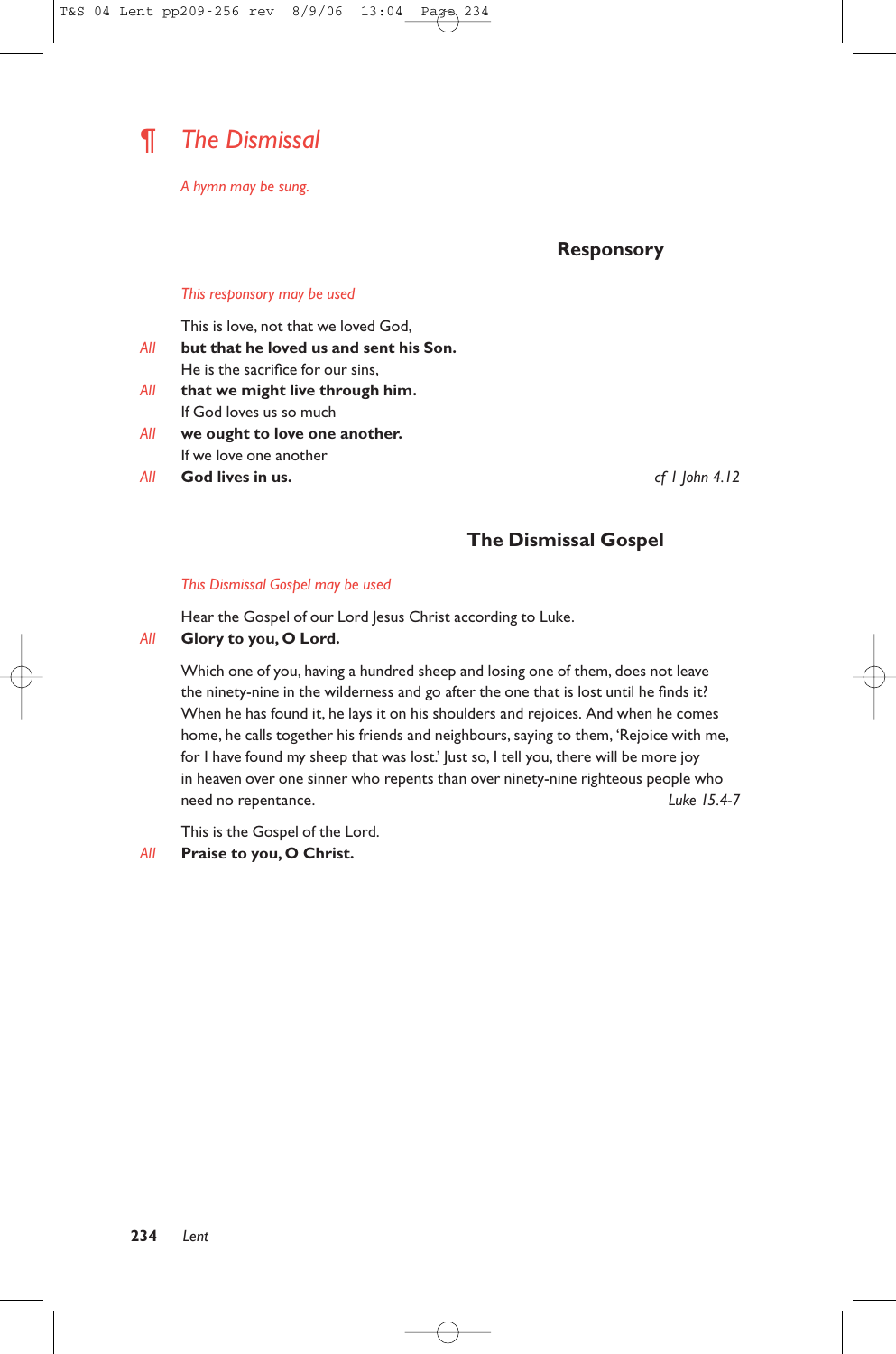# **The Blessing**

**Lnt**

#### *Either of these blessings may be used*

May God the Father, who does not despise the broken spirit, give to you a contrite heart.

#### *All* **Amen.**

May Christ, who bore our sins in his body on the tree, heal you by his wounds.

#### *All* **Amen.**

May the Holy Spirit, who leads us into all truth, speak to you words of pardon and peace.

#### *All* **Amen.**

And the blessing of God almighty, the Father, the Son, and the Holy Spirit, be among you and remain with you always.

#### *All* **Amen.**

#### *(or)*

Christ give you grace to grow in holiness, to deny yourselves, take up your cross, and follow him; and the blessing of God almighty, the Father, the Son, and the Holy Spirit, be among you and remain with you always.

*All* **Amen.**

# **The Dismissal**

#### *A minister dismisses the people.*

*These words may be used*

Go in peace to love and serve the Lord.

*All* **In the name of Christ. Amen.**

#### *(or)*

Go in the peace of Christ.

#### *All* **Thanks be to God.**

*The ministers and people depart.*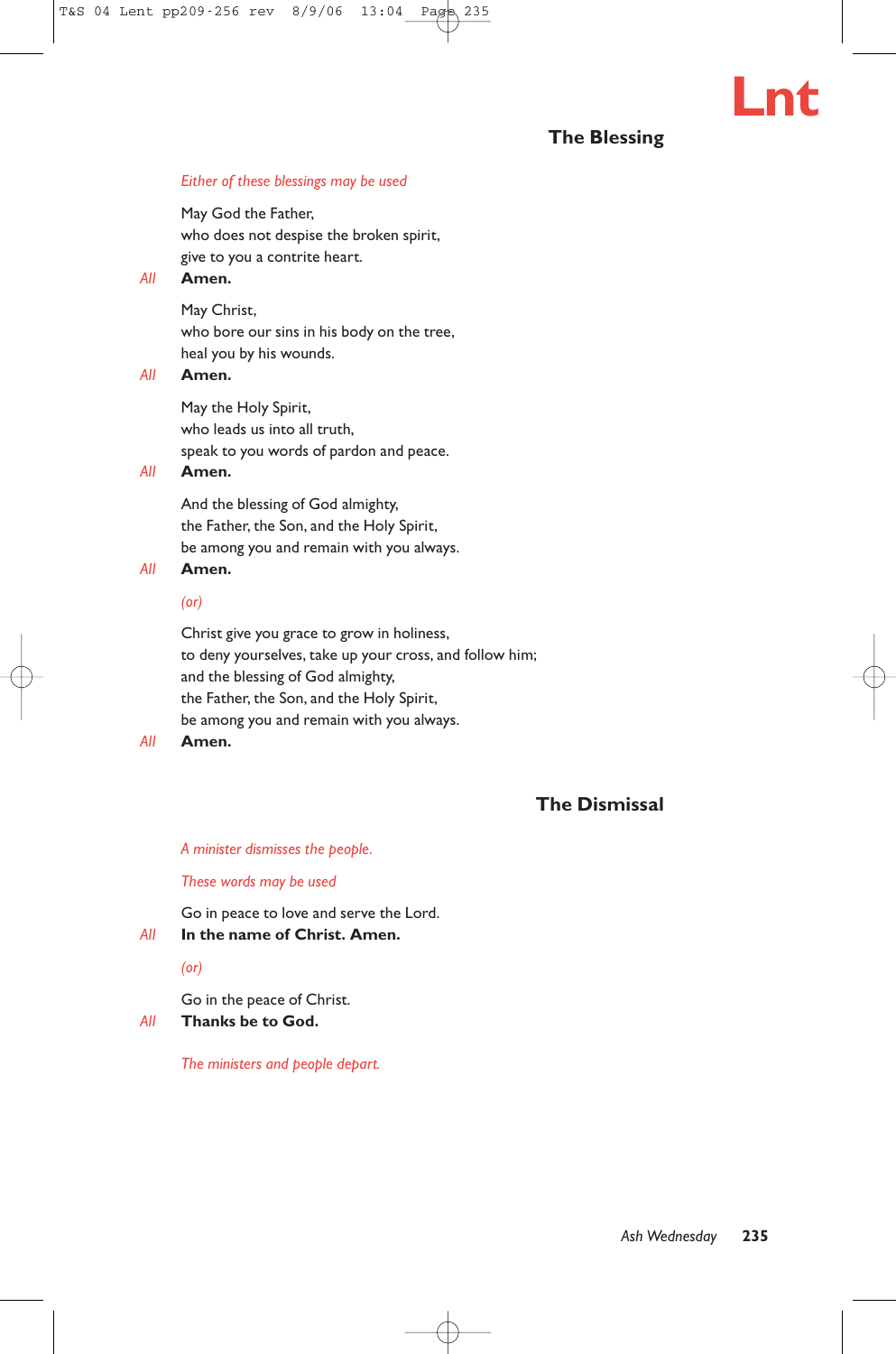# **The Way of the Cross**

# **A Brief History**

The Stations of the Cross have formed part of Christian devotion at Passiontide for many centuries because they enable us to engage actively with the path of suffering walked by Jesus.They originated when early Christians visited Jerusalem and wanted to follow literally in the footsteps of Jesus, tracing the path from Pilate's house to Calvary.They would pause for prayer and devotion at various points. Eventually those pilgrims brought the practice back to their home countries and ever since then Christians of differing traditions have used this form of devotion.

In the late fourteenth century the Franciscans were given the responsibility for the holy places of Jerusalem and they erected tableaux to aid the devotion of the visitors.These kinds of images are now commonplace inside churches, and occasionally outside them.

The number of stations has varied immensely through the centuries from as few as five to as many as thirty-six, but the now traditional number of fourteen was established by Clement XII in 1731 – nine scriptural stations and a further five based on popular devotion. However, owing to the increasing ecumenical popularity of this devotion there have been attempts to create a wholly scriptural set on which to focus.

The selection of stations presented here all have their root in the biblical story of Jesus rather than drawing on legend or popular, yet unscriptural, stories. This development makes the Stations of the Cross more accessible to all traditions within the Christian Church.

The recent rediscovery of the unity of the death and resurrection of Jesus has also led to the inclusion of a fifteenth station – the Resurrection.Though this may be superseded by the emergence of the Stations of the Resurrection as part of popular devotion, it is strongly suggested that this station be included, especially if the stations are used outside Lent and Passiontide.

Here, we offer liturgical resources only for scriptural stations, because those churches which have non-scriptural tableaux in place will probably have the resources already. Many churches will no doubt continue to use the fourteen 'traditional' stations because they are determined by the tableaux that are hung in the churches. For the information of those who may wish to use the 'traditional' stations they are listed on page 256.

The stations may be used as a focus for personal prayer or as part of a liturgical celebration. In this latter context they have been used either as a whole service in themselves, or a few of the stations have been used in the context of a larger liturgical celebration.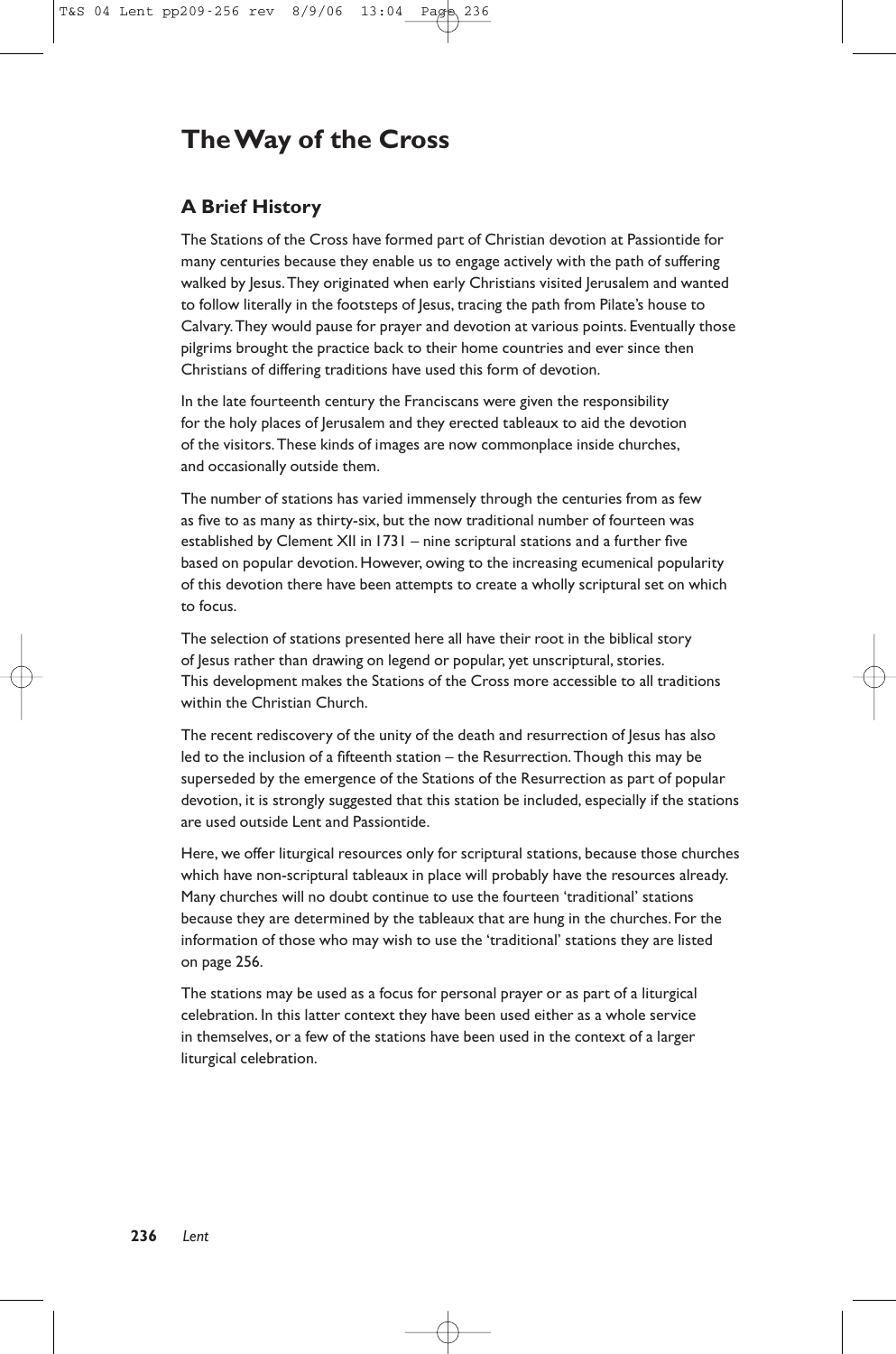

### **Notes**

#### **1 Images**

As well as the traditional tableaux around the walls of (or even outside) churches, there are a number of publishers who produce images that can easily be displayed when the Stations are used.There are also ways of representing the stations symbolically: for example, the Agony in the Garden could be represented by a goblet or chalice with wine in it, the betrayal and arrest by a pair of handcuffs etc. At the beginning of the service a large cross could be prominent, or brought in, from which the Gathering and the Conclusion could be led.

#### **2 Movement**

Movement is at the heart of this kind of worship. If possible, people should be encouraged to leave their places, move around the building and gather at each station. However, where it is necessary for the congregation to stay in their seats they could be encouraged to turn and face each of the stations.

#### **3 Structuring the Service**

The structure of the main part of the service is self-explanatory.The Gathering and the Conclusion should always be included. It is not necessary that all the stations be used in one act of worship; a few of them might be used over a number of weeks. It is recommended, however, that the order presented here should be maintained.

#### **4 Response**

At the end there is the opportunity to insert an appropriate response. This could be penitence, praise, intercession or some action that is appropriate to the stations selected.

#### **5 Music**

Hymns or songs may be added at suitable points. It is traditional to use a verse from the hymn *Stabat Mater* to conclude each station. If this is used it could replace the *Trisagion*.

#### **6 Holy Communion**

If the stations are to form part of a service of Holy Communion they form the Liturgy of the Word, and the Liturgy of the Sacrament begins with the Peace. Care should be taken to conform with the requirements of A Service of the Word with a Celebration of Holy Communion (*Common Worship: Services and Prayers for the Church of England*, page 25).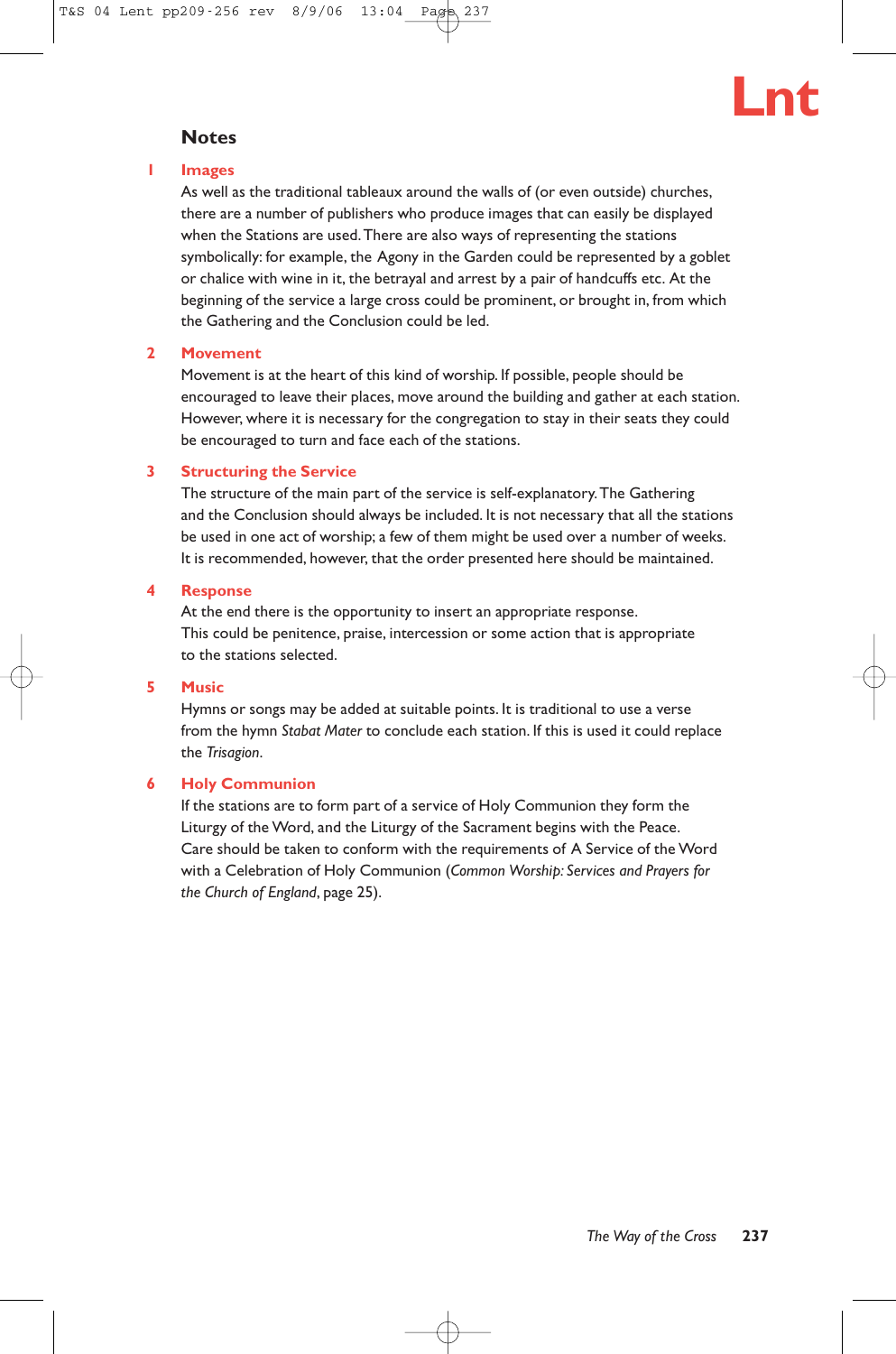# **The Way of the Cross**

# ¶ *The Gathering*

#### *The ministers enter in silence.*

In the name of the Father, and of the Son, and of the Holy Spirit.

#### *All* **Amen.**

Jesus told his disciples, 'If any want to become my followers, let them deny themselves and take up their cross and follow me. For those who want to save their life will lose it, and those who lose their life for my sake will find it.' *Matthew 16.24,25*

Once we were far off, but now in union with Christ Jesus we have been brought near through the shedding of Christ's blood, for he is our peace. *Ephesians 2.13,14*

*An appropriate greeting may be given.*

#### *A minister may introduce the service and then says*

Let us pray.

#### *A brief moment of silence follows.*

Almighty and everlasting God, who in your tender love towards the human race sent your Son our Saviour Jesus Christ to take upon him our flesh and to suffer death upon the cross: grant that we may follow the example of his patience and humility, and also be made partakers of his resurrection; through Jesus Christ your Son our Lord, who is alive and reigns with you, in the unity of the Holy Spirit, one God, now and for ever.

#### *All* **Amen.**

*All* **Holy God, holy and strong,**

**holy and immortal, have mercy upon us.**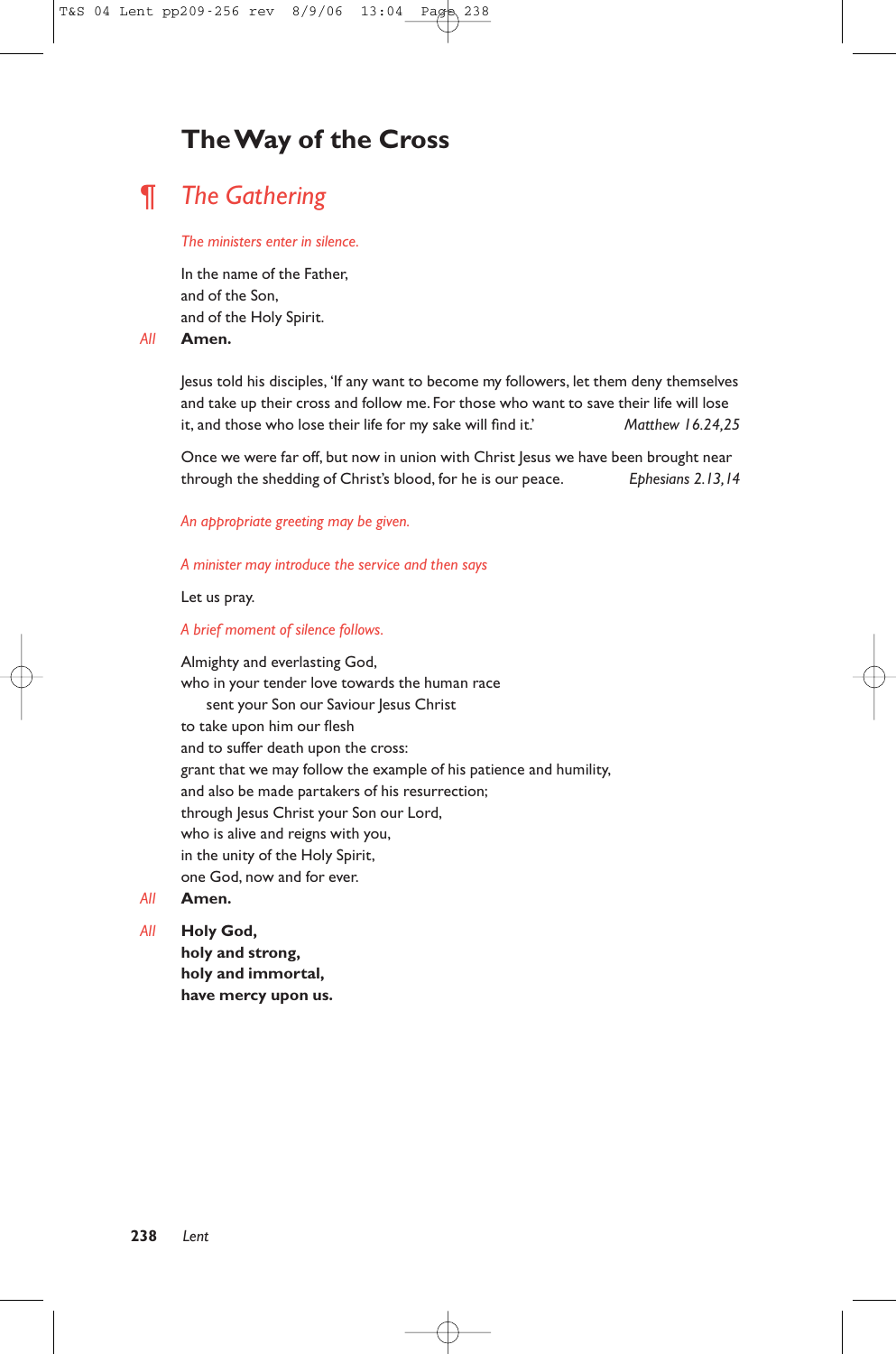# ¶ *First Station: Jesus in agony in the Garden of Gethsemane*

We adore you, O Christ, and we bless you,

*All* **because by your holy cross you have redeemed the world.**

# **Reading**

A reading from the Gospel according to Mark.

They went to a place called Gethsemane; and he said to his disciples, 'Sit here while I pray.' He took with him Peter and James and John, and began to be distressed and agitated. And he said to them, 'I am deeply grieved, even to death; remain here, and keep awake.' And going a little farther, he threw himself on the ground and prayed that, if it were possible, the hour might pass from him. He said, 'Abba, Father, for you all things are possible; remove this cup from me; yet, not what I want, but what you want.' *Mark 14.32-36*

# **Reflection / Meditation**

*Reflection or meditation may follow.*

#### **Prayer**

Lord Jesus, you entered the garden of fear and faced the agony of your impending death: be with those who share that agony and face death unwillingly this day. You shared our fear and knew the weakness of our humanity: give strength and hope to the dispirited and despairing. To you, Jesus, who sweated blood, be honour and glory with the Father and the Holy Spirit, now and for ever.

- *All* **Amen.**
- *All* **Holy God, holy and strong, holy and immortal, have mercy upon us.**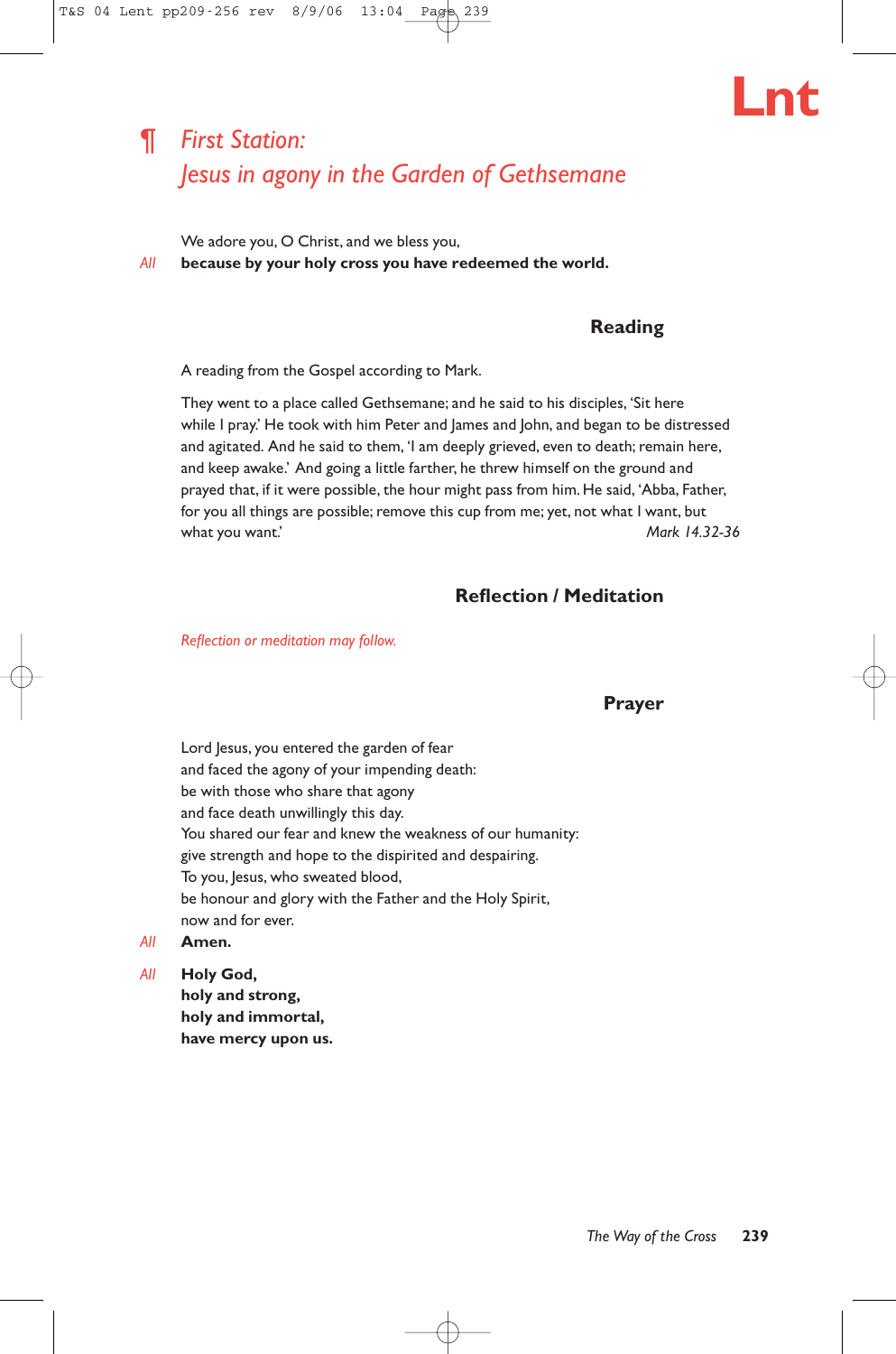# ¶ *Second Station: Jesus betrayed by Judas and arrested*

We adore you, O Christ, and we bless you,

*All* **because by your holy cross you have redeemed the world.**

# **Reading**

A reading from the Gospel according to Mark.

Immediately, while he was still speaking, Judas, one of the twelve, arrived; and with him there was a crowd with swords and clubs, from the chief priests, the scribes, and the elders. Now the betrayer had given them a sign, saying, 'The one I will kiss is the man; arrest him and lead him away under guard.' So when he came, he went up to him at once and said, 'Rabbi!' and kissed him.Then they laid hands on him and arrested him. *Mark 14.43-46*

# **Reflection / Meditation**

*Reflection or meditation may follow.*

## **Prayer**

Lord Jesus, you were betrayed by the kiss of a friend: be with those who are betrayed and slandered and falsely accused. You knew the experience of having your love thrown back in your face for mere silver: be with families which are torn apart by mistrust or temptation. To you, Jesus, who offered your face to your betrayer, be honour and glory with the Father and the Holy Spirit, now and for ever.

- *All* **Amen.**
- *All* **Holy God,**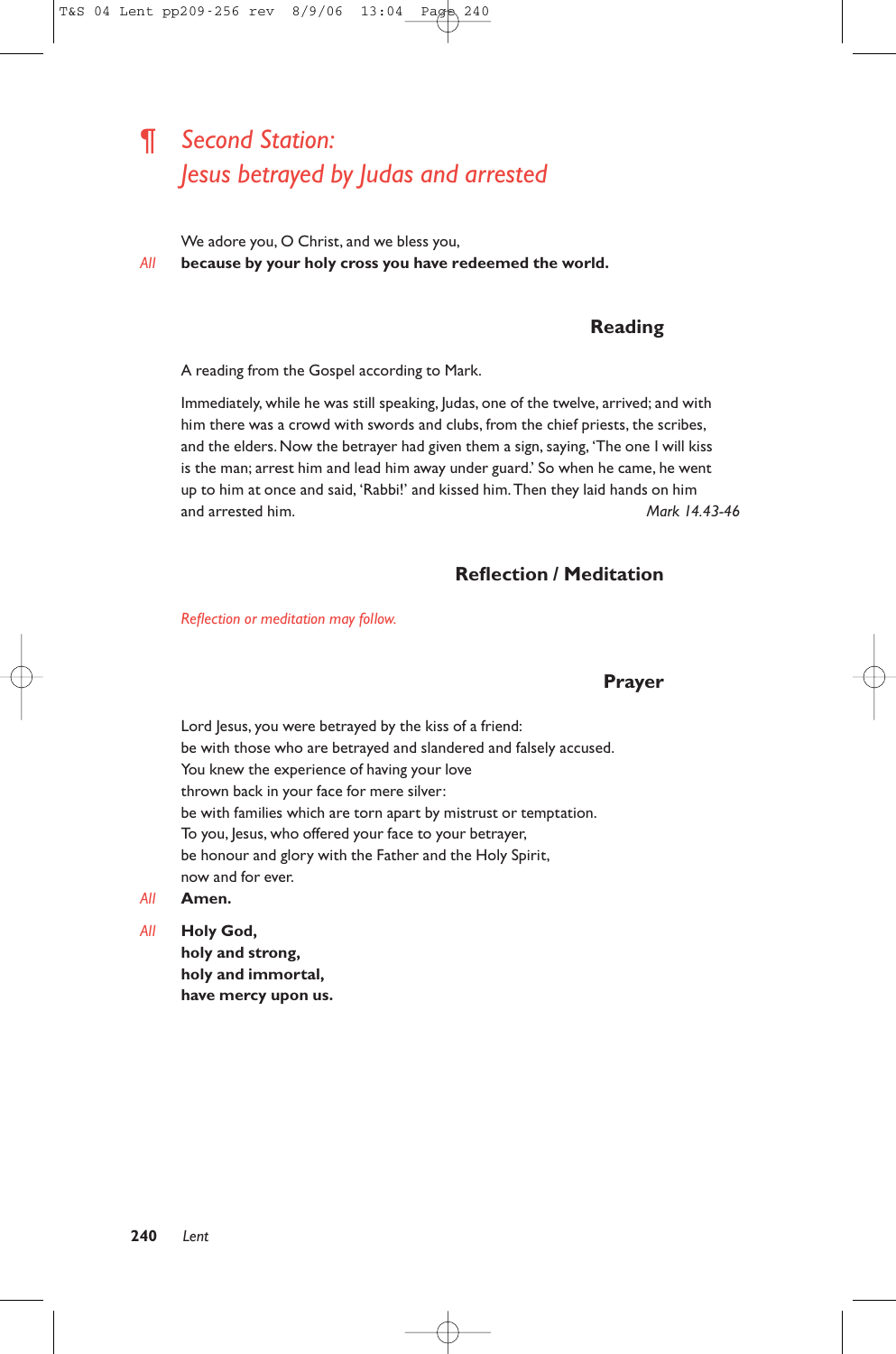# ¶ *Third Station: Jesus condemned by the Sanhedrin*

We adore you, O Christ, and we bless you,

*All* **because by your holy cross you have redeemed the world.**

# **Reading**

A reading from the Gospel according to Mark.

Now the chief priests and the whole council were looking for testimony against lesus to put him to death; but they found none. For many gave false testimony against him, and their testimony did not agree. Some stood up and gave false testimony against him, saying, 'We heard him say,"I will destroy this temple that is made with hands, and in three days I will build another, not made with hands".' But even on this point their testimony did not agree.Then the high priest stood up before them and asked Jesus, 'Have you no answer? What is it that they testify against you?' But he was silent and did not answer. Again the high priest asked him, 'Are you the Messiah, the Son of the Blessed One?' Jesus said, 'I am; and "you will see the Son of Man seated at the right hand of the Power", and "coming with the clouds of heaven".' Then the high priest tore his clothes and said, 'Why do we still need witnesses? You have heard his blasphemy! What is your decision?' All of them condemned him as deserving death. *Mark 14.55-64*

# **Reflection / Meditation**

*Reflection or meditation may follow.*

## **Prayer**

Lord Jesus, you were the victim of religious bigotry: be with those who are persecuted by small-minded authority. You faced the condemnation of fearful hearts: deepen the understanding of those who shut themselves off from the experience and wisdom of others. To you, Jesus, unjustly judged victim, be honour and glory with the Father and the Holy Spirit, now and for ever.

## *All* **Amen.**

## *All* **Holy God,**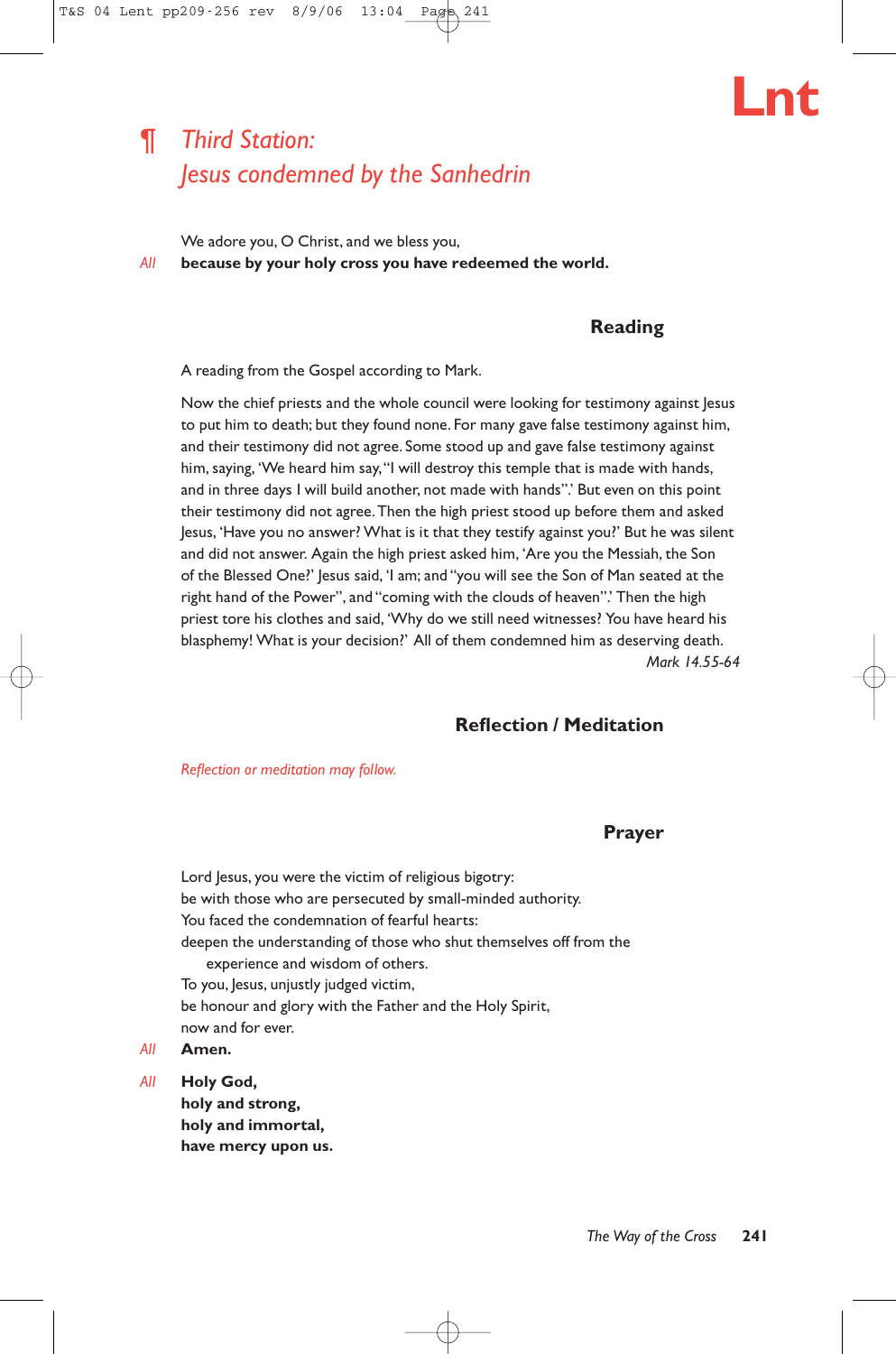# ¶ *Fourth Station: Peter denies Jesus*

We adore you, O Christ, and we bless you,

*All* **because by your holy cross you have redeemed the world.**

# **Reading**

A reading from the Gospel according to Mark.

At that moment the cock crowed for the second time.Then Peter remembered that Jesus had said to him, 'Before the cock crows twice, you will deny me three times.' And he broke down and wept. **And he broke down and wept. Mark 14.72** 

# **Reflection / Meditation**

*Reflection or meditation may follow.*

### **Prayer**

Lord Jesus, as Peter betrayed you,

you experienced the double agony of love rejected and friendship denied: be with those who know no friends and are rejected by society. You understood the fear within Peter: help us to understand the anxieties of those who fear for their future. To you, Jesus, who gazed with sadness at your lost friend, be honour and glory with the Father and the Holy Spirit, now and for ever.

#### *All* **Amen.**

*All* **Holy God,**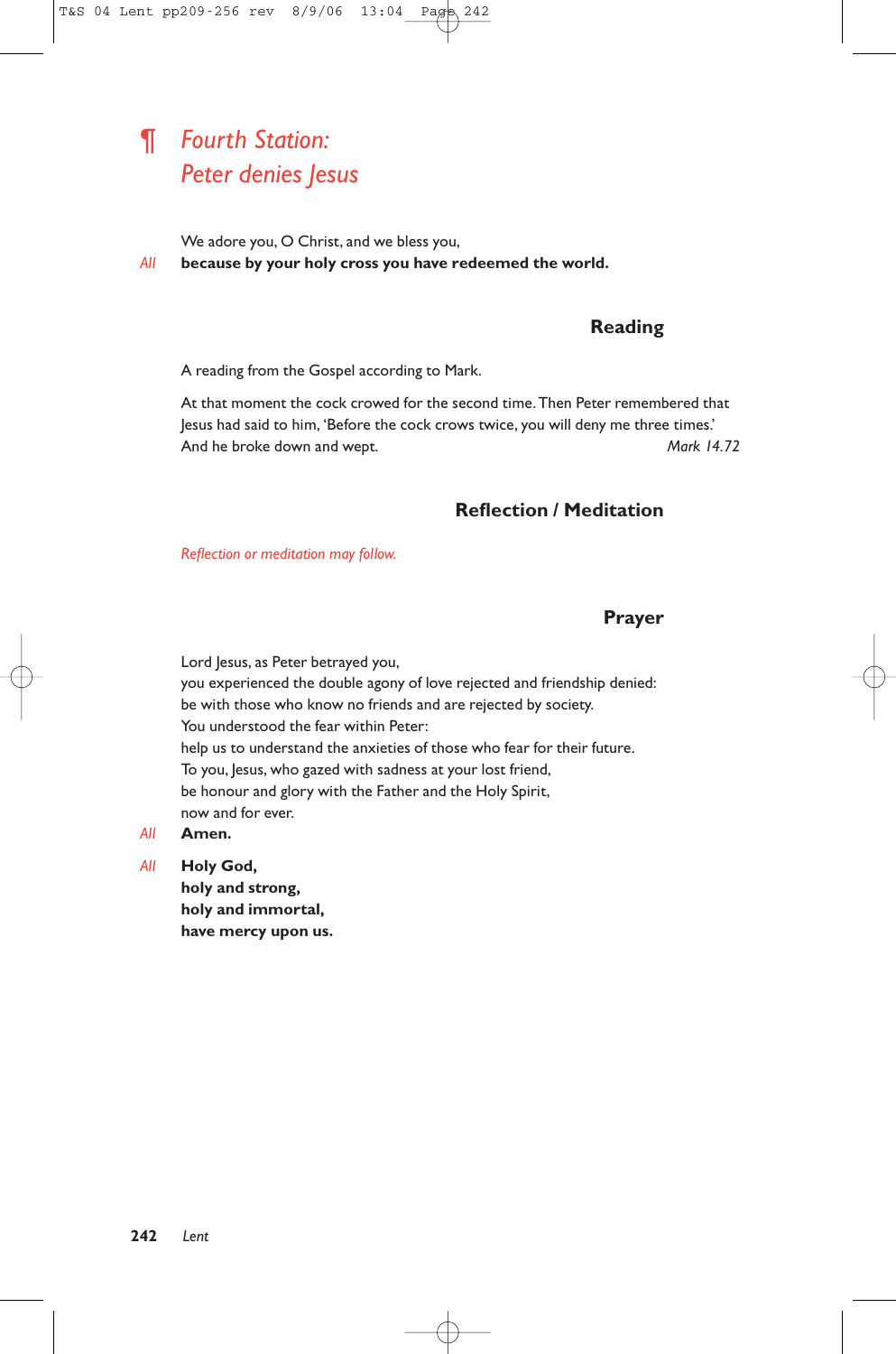# ¶ *Fifth Station: Jesus judged by Pilate*

We adore you, O Christ, and we bless you,

*All* **because by your holy cross you have redeemed the world.**

# **Reading**

**Lnt**

A reading from the Gospel according to Mark.

Pilate asked them, 'Why, what evil has he done?' But they shouted all the more, 'Crucify him!' So Pilate, wishing to satisfy the crowd, released Barabbas for them; and after flogging Jesus, he handed him over to be crucified. *Mark 15.14,15*

# **Reflection / Meditation**

*Reflection or meditation may follow.*

## **Prayer**

Lord Jesus, you were condemned to death for political expediency: be with those who are imprisoned for the convenience of the powerful. You were the victim of unbridled injustice: change the minds and motivations of oppressors and exploiters to your way of peace. To you, Jesus, innocent though condemned, be honour and glory with the Father and the Holy Spirit, now and for ever. *All* **Amen.**

*All* **Holy God,**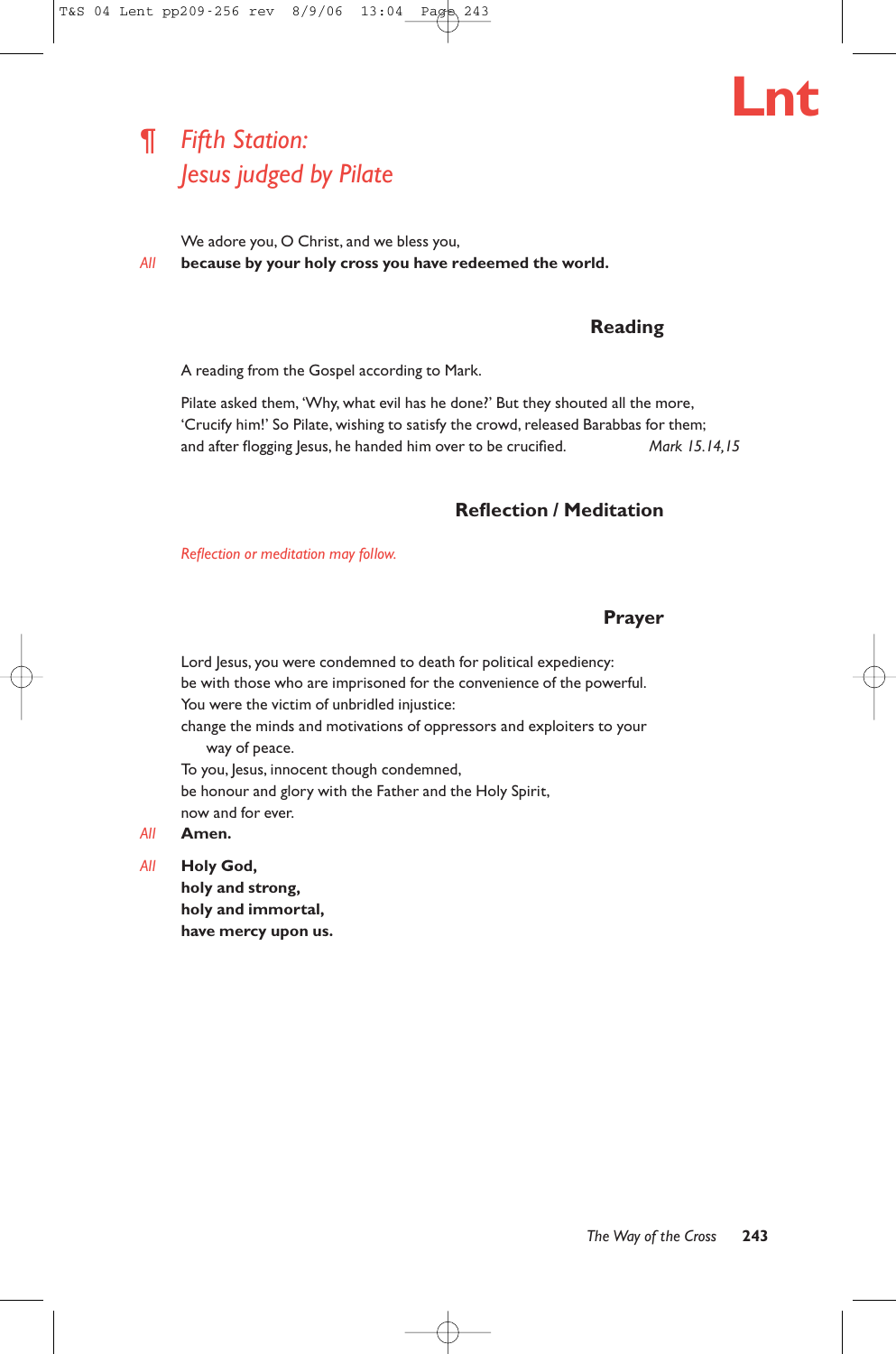# ¶ *Sixth Station: Jesus scourged and crowned with thorns*

We adore you, O Christ, and we bless you,

*All* **because by your holy cross you have redeemed the world.**

# **Reading**

A reading from the Gospel according to Mark.

And they clothed him in a purple cloak; and after twisting some thorns into a crown, they put it on him. And they began saluting him, 'Hail, King of the Jews!' They struck his head with a reed, spat upon him, and knelt down in homage to him.

*Mark 15.17-19*

# **Reflection / Meditation**

*Reflection or meditation may follow.*

# **Prayer**

Lord Jesus, you faced the torment of barbaric punishment and mocking tongue: be with those who cry out in physical agony and emotional distress. You endured unbearable abuse: be with those who face torture and mockery in our world today. To you, Jesus, the King crowned with thorns, be honour and glory with the Father and the Holy Spirit, now and for ever.

### *All* **Amen.**

*All* **Holy God,**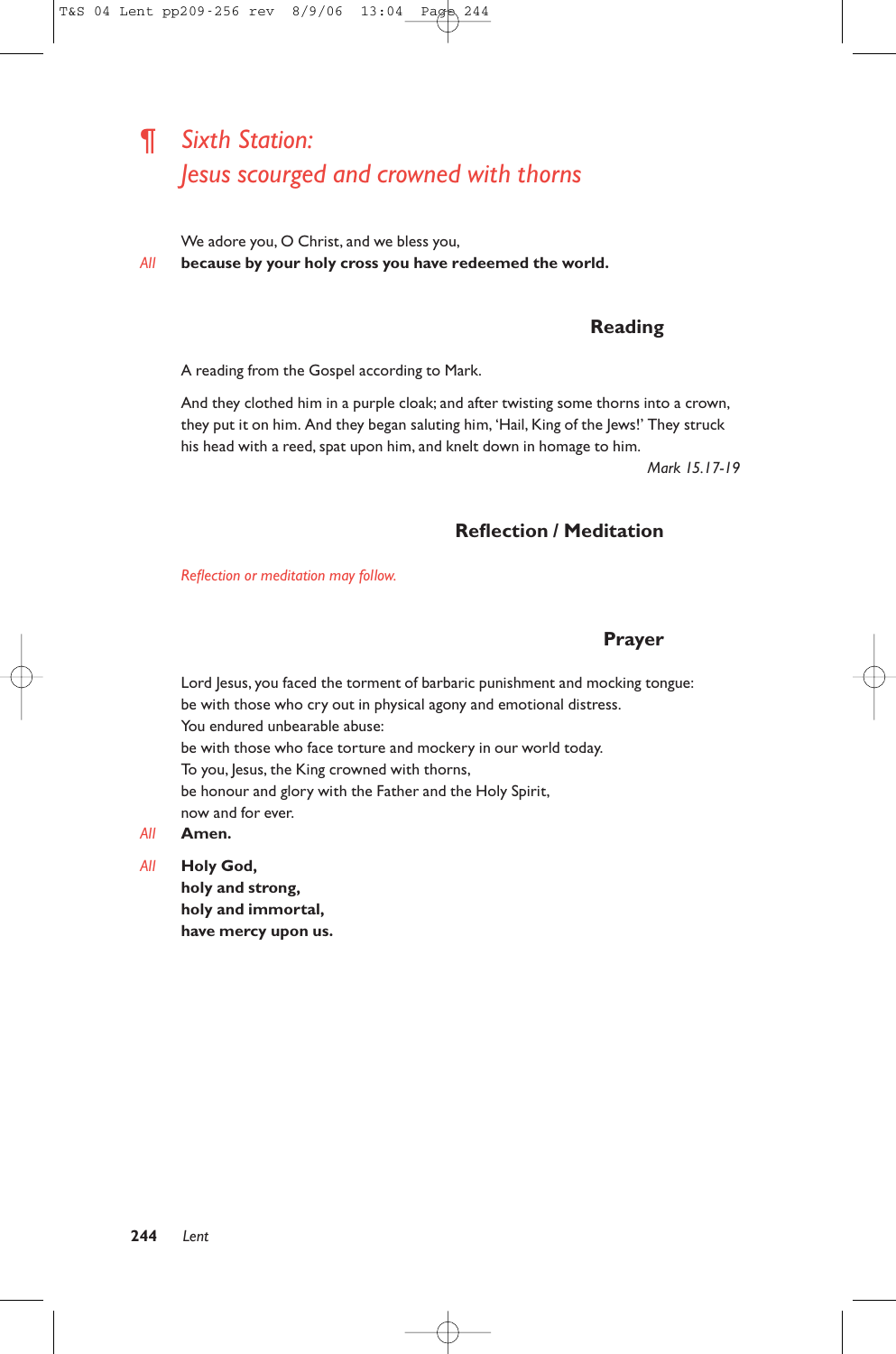# ¶ *Seventh Station: Jesus carries the cross*

We adore you, O Christ, and we bless you,

*All* **because by your holy cross you have redeemed the world.**

# **Reading**

A reading from the Gospel according to Mark.

After mocking him, they stripped him of the purple cloak and put his own clothes on him.Then they led him out to crucify him. *Mark 15.20*

# **Reflection / Meditation**

*Reflection or meditation may follow.*

# **Prayer**

Lord Jesus, you carried the cross through the rough streets of Jerusalem: be with those who are loaded with burdens beyond their strength. You bore the weight of our sins when you carried the cross: help us to realize the extent and the cost of your love for us. To you, Jesus, bearing a cross not your own, be honour and glory with the Father and the Holy Spirit, now and for ever.

- *All* **Amen.**
- *All* **Holy God, holy and strong, holy and immortal, have mercy upon us.**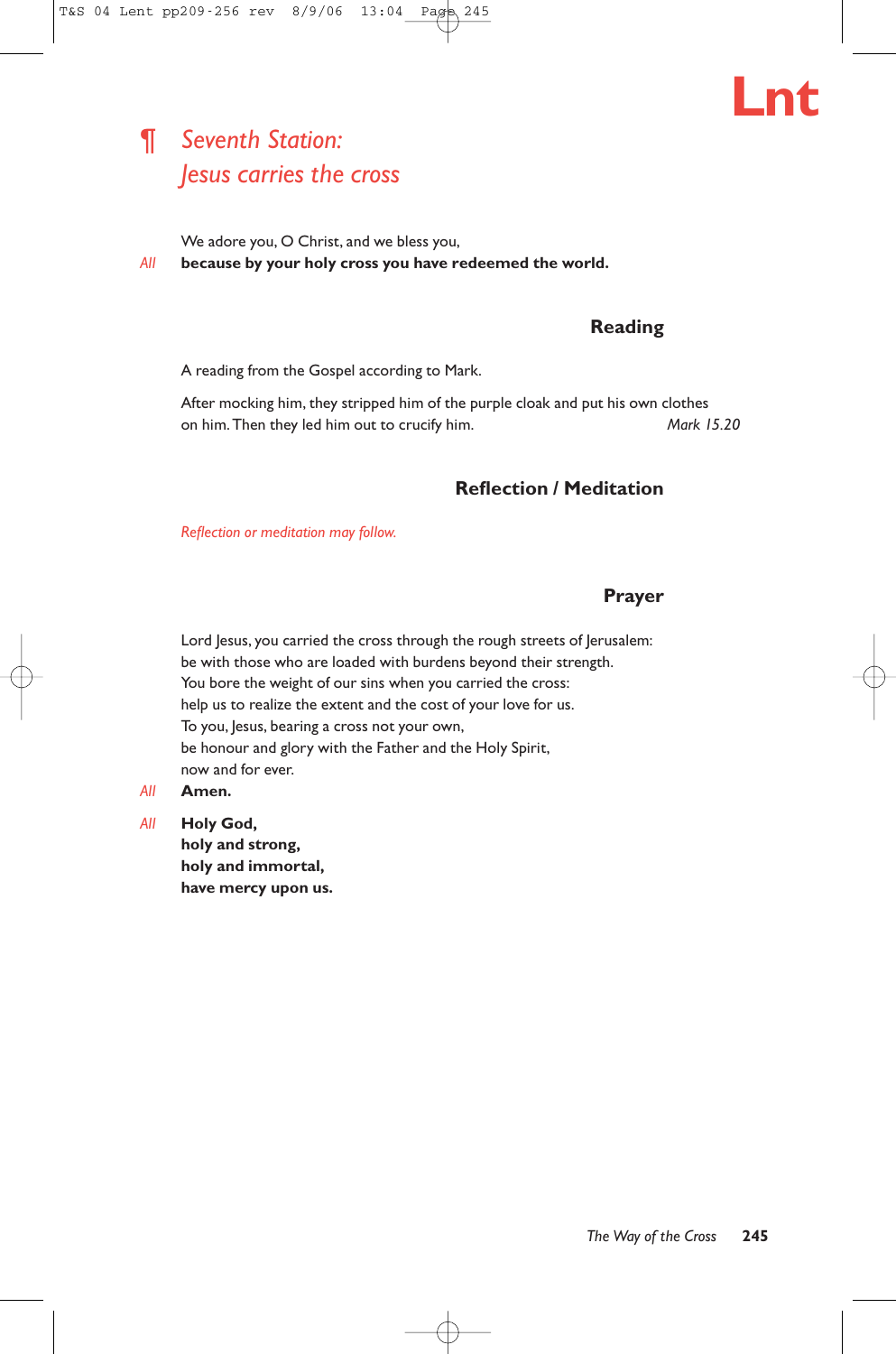# ¶ *Eighth Station: Simon of Cyrene helps Jesus to carry the cross*

We adore you, O Christ, and we bless you,

*All* **because by your holy cross you have redeemed the world.**

## **Reading**

A reading from the Gospel according to Mark.

They compelled a passer-by, who was coming in from the country, to carry his cross; it was Simon of Cyrene, the father of Alexander and Rufus. *Mark 15.21*

# **Reflection / Meditation**

*Reflection or meditation may follow.*

**Prayer**

Lord Jesus, you were worn down by fatigue: be with those from whom life drains all energy. You needed the help of a passing stranger: give us the humility to receive aid from others. To you, Jesus, weighed down with exhaustion and in need of help, be honour and glory with the Father and the Holy Spirit, now and for ever.

- *All* **Amen.**
- *All* **Holy God, holy and strong, holy and immortal, have mercy upon us.**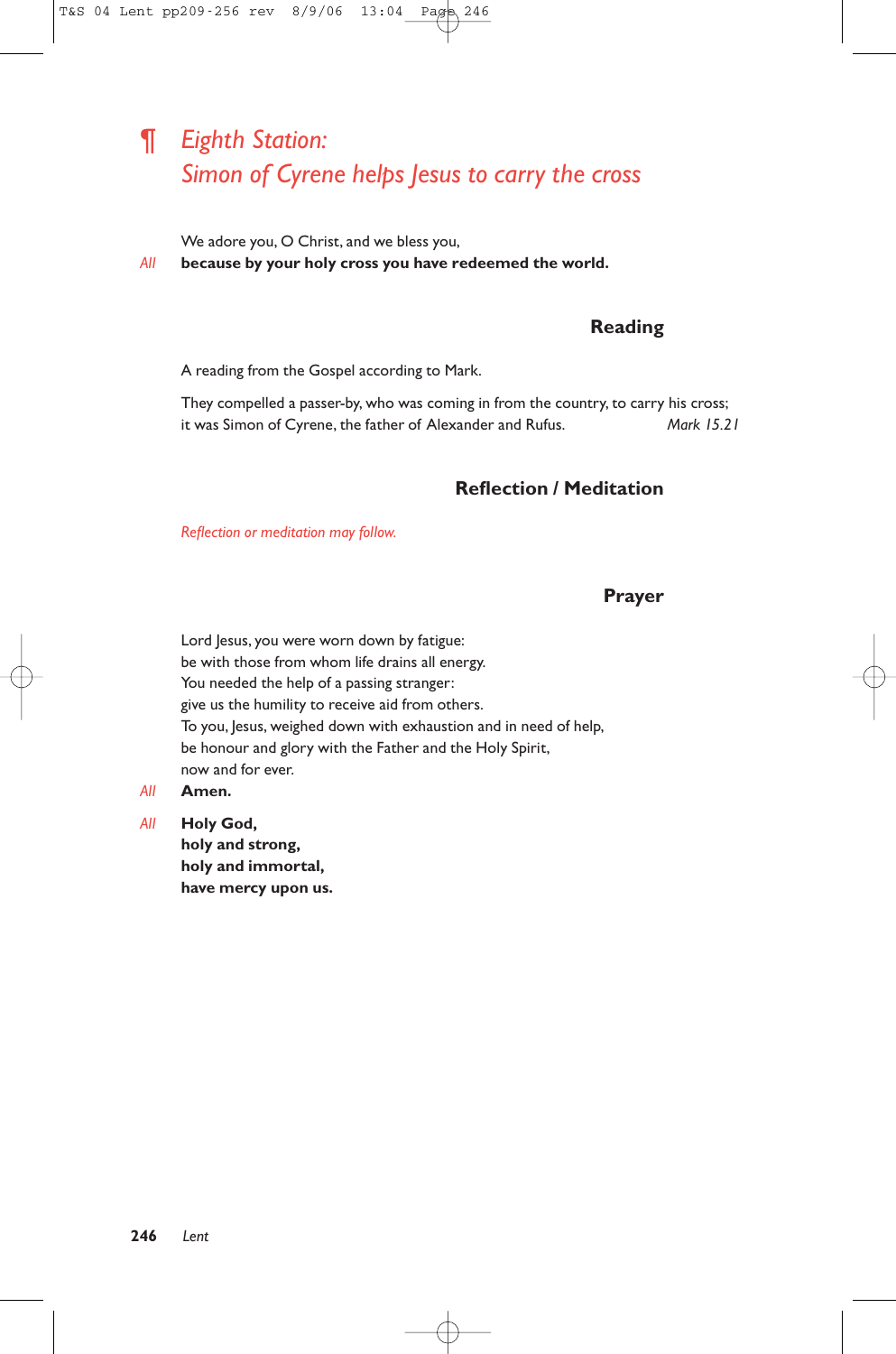# ¶ *Ninth Station: Jesus meets the women of Jerusalem*

We adore you, O Christ, and we bless you,

*All* **because by your holy cross you have redeemed the world.**

# **Reading**

A reading from the Gospel according to Luke.

A great number of the people followed him, and among them were women who were beating their breasts and wailing for him. But Jesus turned to them and said, 'Daughters of Jerusalem, do not weep for me, but weep for yourselves and for your children. For the days are surely coming when they will say,"Blessed are the barren, and the wombs that never bore, and the breasts that never nursed." Then they will begin to say to the mountains,"Fall on us"; and to the hills,"Cover us." For if they do this when the wood is green, what will happen when it is dry?'

*Luke 23.27-31*

# **Reflection / Meditation**

*Reflection or meditation may follow.*

#### **Prayer**

Lord Jesus, the women of Jerusalem wept for you: move us to tears at the plight of the broken in our world. You embraced the pain of Jerusalem, the 'city of peace': bless Jerusalem this day and lead it to the path of profound peace. To you, Jesus, the King of peace who wept for the city of peace, be honour and glory with the Father and the Holy Spirit, now and for ever.

*All* **Amen.**

*All* **Holy God, holy and strong, holy and immortal, have mercy upon us.**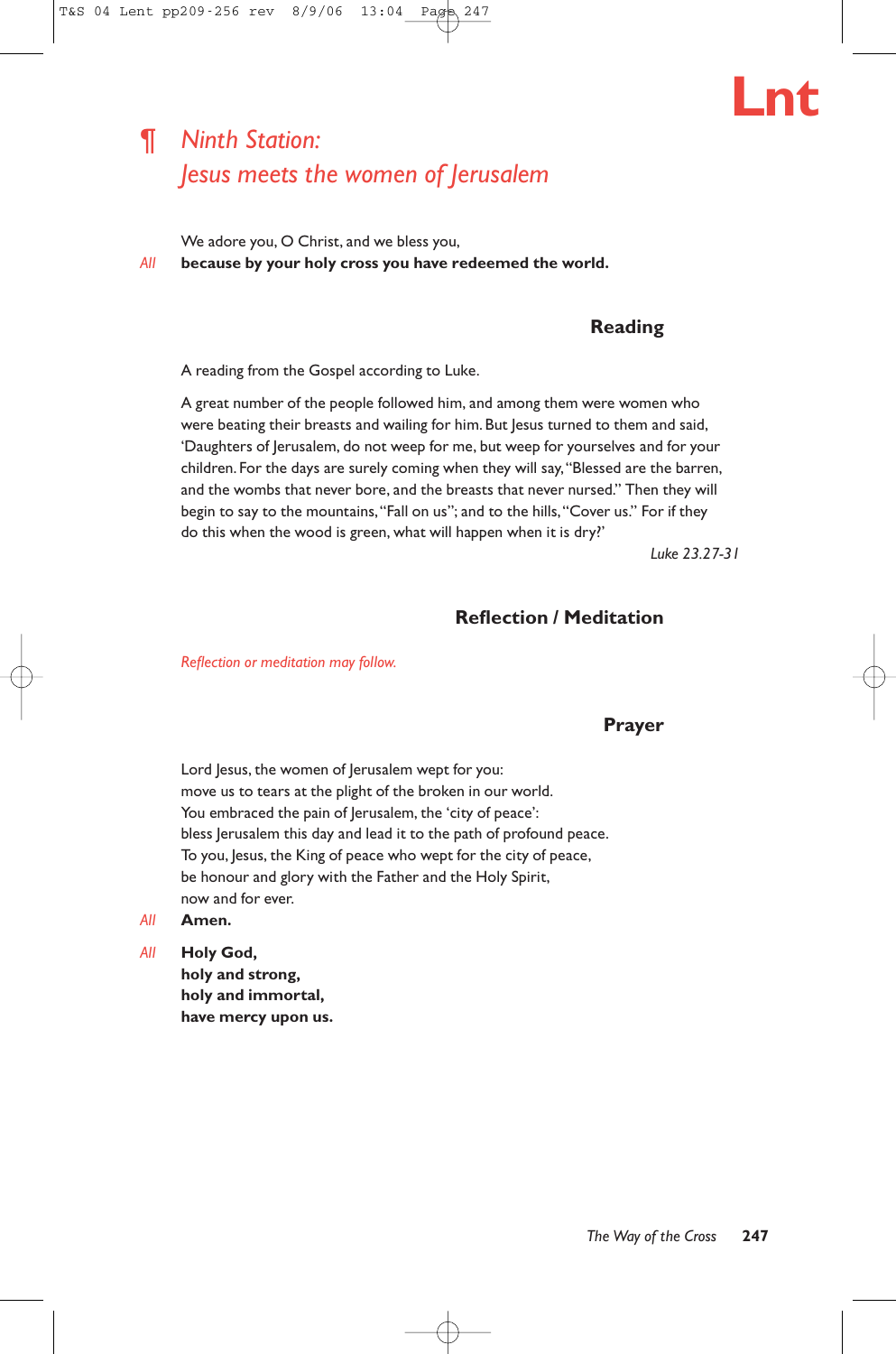

We adore you, O Christ, and we bless you,

*All* **because by your holy cross you have redeemed the world.**

# **Reading**

A reading from the Gospel according to Mark.

And they crucified him, and divided his clothes among them, casting lots to decide what each should take. *Mark 15.24* 

# **Reflection / Meditation**

*Reflection or meditation may follow.*

### **Prayer**

Lord Jesus, you bled in pain as the nails were driven into your flesh: transform through the mystery of your love the pain of those who suffer. To you, Jesus, our crucified Lord, be honour and glory with the Father and the Holy Spirit, now and for ever.

*All* **Amen.**

*All* **Holy God, holy and strong, holy and immortal, have mercy upon us.**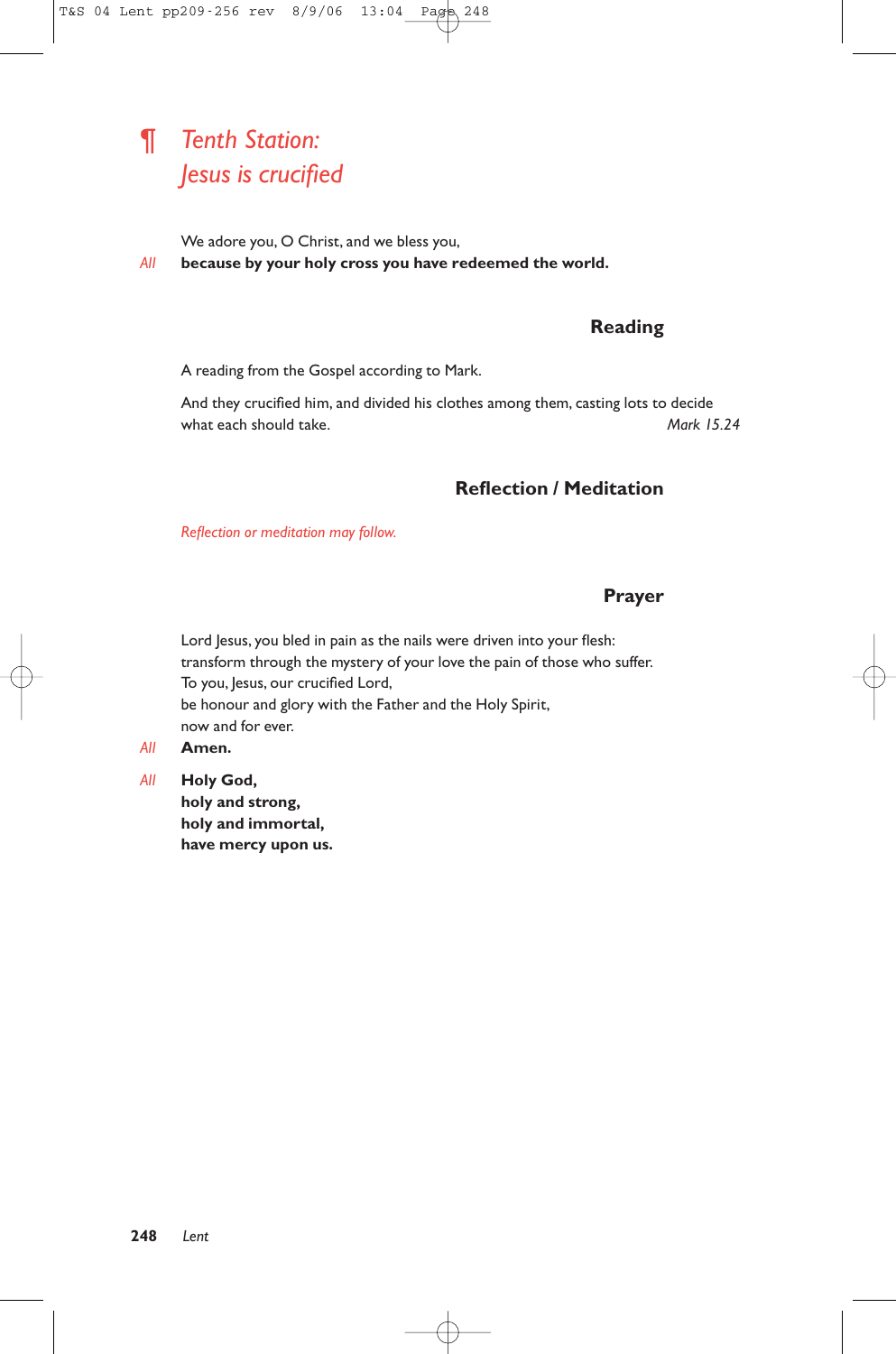# ¶ *Eleventh Station: Jesus promises the kingdom to the penitent thief*

We adore you, O Christ, and we bless you, *All* **because by your holy cross you have redeemed the world.**

# **Reading**

A reading from the Gospel according to Luke.

One of the criminals who were hanged there kept deriding him and saying, 'Are you not the Messiah? Save yourself and us!' But the other rebuked him, saying, 'Do you not fear God, since you are under the same sentence of condemnation? And we indeed have been condemned justly, for we are getting what we deserve for our deeds, but this man has done nothing wrong.' Then he said, 'Jesus, remember me when you come into your kingdom.' He replied, 'Truly I tell you, today you will be with me in Paradise.' *Luke 23.39-43*

# **Reflection / Meditation**

*Reflection or meditation may follow.*

# **Prayer**

Lord Jesus, even in your deepest agony you listened to the crucified thief: hear us as we unburden to you our deepest fears. You spoke words of love in your hour of death: help us to speak words of life to a dying world. To you, Jesus, who offer hope to the hopeless, be honour and glory with the Father and the Holy Spirit, now and for ever.

- *All* **Amen.**
- *All* **Holy God, holy and strong,**

**holy and immortal, have mercy upon us.**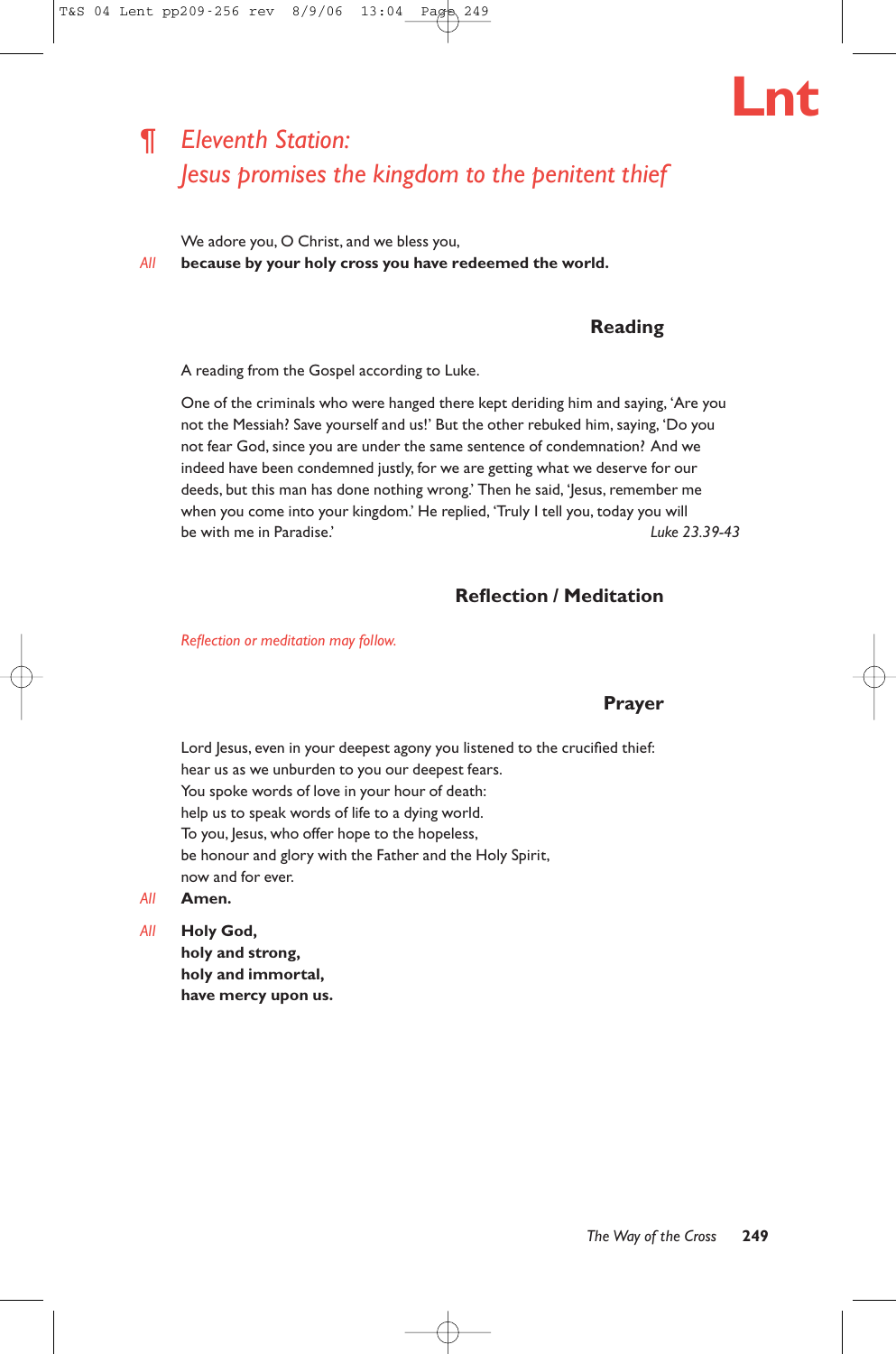# ¶ *Twelfth Station: Jesus on the cross; his mother and his friend*

We adore you, O Christ, and we bless you,

*All* **because by your holy cross you have redeemed the world.**

# **Reading**

A reading from the Gospel according to John.

When Jesus saw his mother and the disciple whom he loved standing beside her, he said to his mother, 'Woman, here is your son.' Then he said to the disciple, 'Here is your mother.' And from that hour the disciple took her into his own home. *John 19.26,27*

# **Reflection / Meditation**

*Reflection or meditation may follow.*

# **Prayer**

Lord Jesus, your mother and your dearest friend stayed with you to the bitter end, yet even while racked with pain you ministered to them: be with all broken families today and care for those who long for companionship. You cared for your loved ones even in your death-throes: give us a love for one another that is stronger even than the fear of death. To you, Jesus, loving in the face of death, be honour and glory with the Father and the Holy Spirit, now and for ever.

- *All* **Amen.**
- *All* **Holy God, holy and strong, holy and immortal, have mercy upon us.**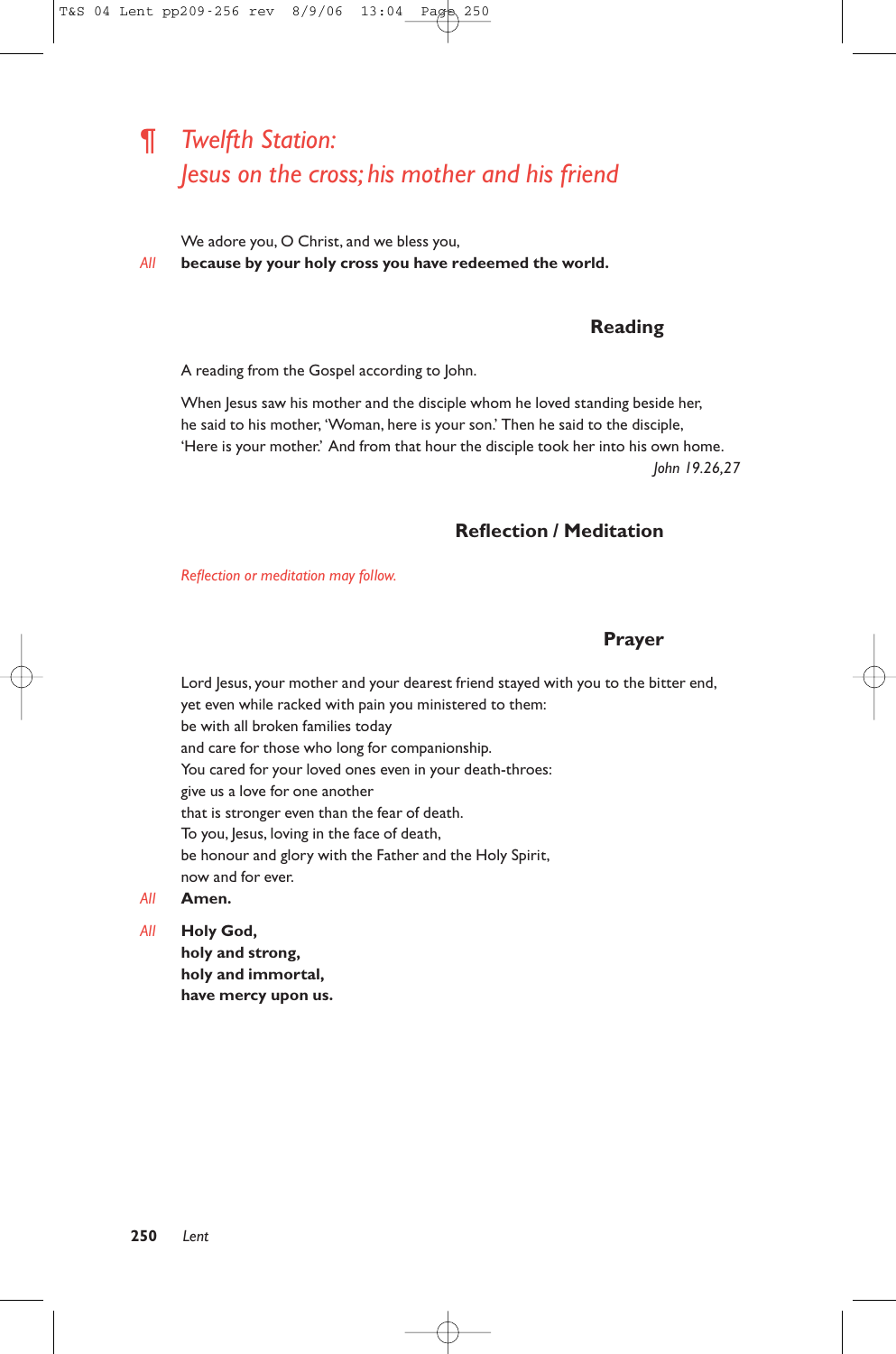# ¶ *Thirteenth Station: Jesus dies on the cross*

We adore you, O Christ, and we bless you, *All* **because by your holy cross you have redeemed the world.**

# **Reading**

A reading from the Gospel according to Mark.

At three o'clock Jesus cried out with a loud voice, 'Eloi, Eloi, lema sabachthani?' which means, 'My God, my God, why have you forsaken me?' When some of the bystanders heard it, they said, 'Listen, he is calling for Elijah.' And someone ran, filled a sponge with sour wine, put it on a stick, and gave it to him to drink, saying, 'Wait, let us see whether Elijah will come to take him down.' Then Jesus gave a loud cry and breathed his last. *Mark 15.34-37*

# **Reflection / Meditation**

*Reflection or meditation may follow.*

**Prayer**

Lord Jesus, you died on the cross and entered the bleakest of all circumstances: give courage to those who die at the hands of others. In death you entered into the darkest place of all: illumine our darkness with your glorious presence. To you, Jesus, your lifeless body hanging on the tree of shame, be honour and glory with the Father and the Holy Spirit, now and for ever.

- *All* **Amen.**
- *All* **Holy God,**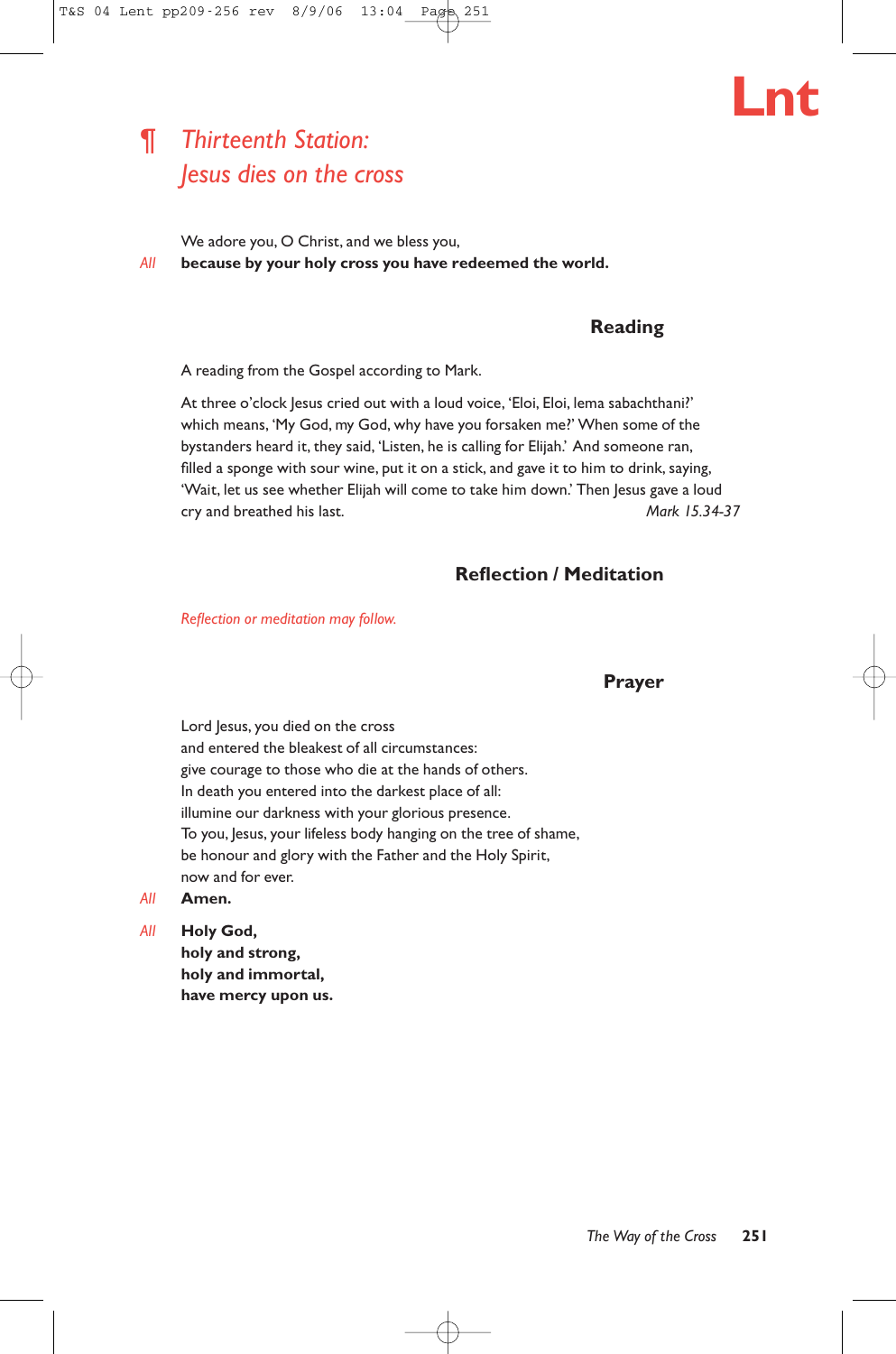

We adore you, O Christ, and we bless you, *All* **because by your holy cross you have redeemed the world.**

# **Reading**

A reading from the Gospel according to Mark.

Then Joseph bought a linen cloth, and taking down the body, wrapped it in the linen cloth, and laid it in a tomb that had been hewn out of the rock. He then rolled a stone against the door of the tomb. *Mark 15.46*

# **Reflection / Meditation**

*Reflection or meditation may follow.*

#### **Prayer**

Lord Jesus, Lord of life, you became as nothing for us: be with those who feel worthless and as nothing in the world's eyes. You were laid in a cold, dark tomb and hidden from sight: be with all who suffer and die in secret, hidden from the eyes of the world. To you, Jesus, your rigid body imprisoned in a tomb, be honour and glory with the Father and the Holy Spirit, now and for ever.

#### *All* **Amen.**

*All* **Holy God,**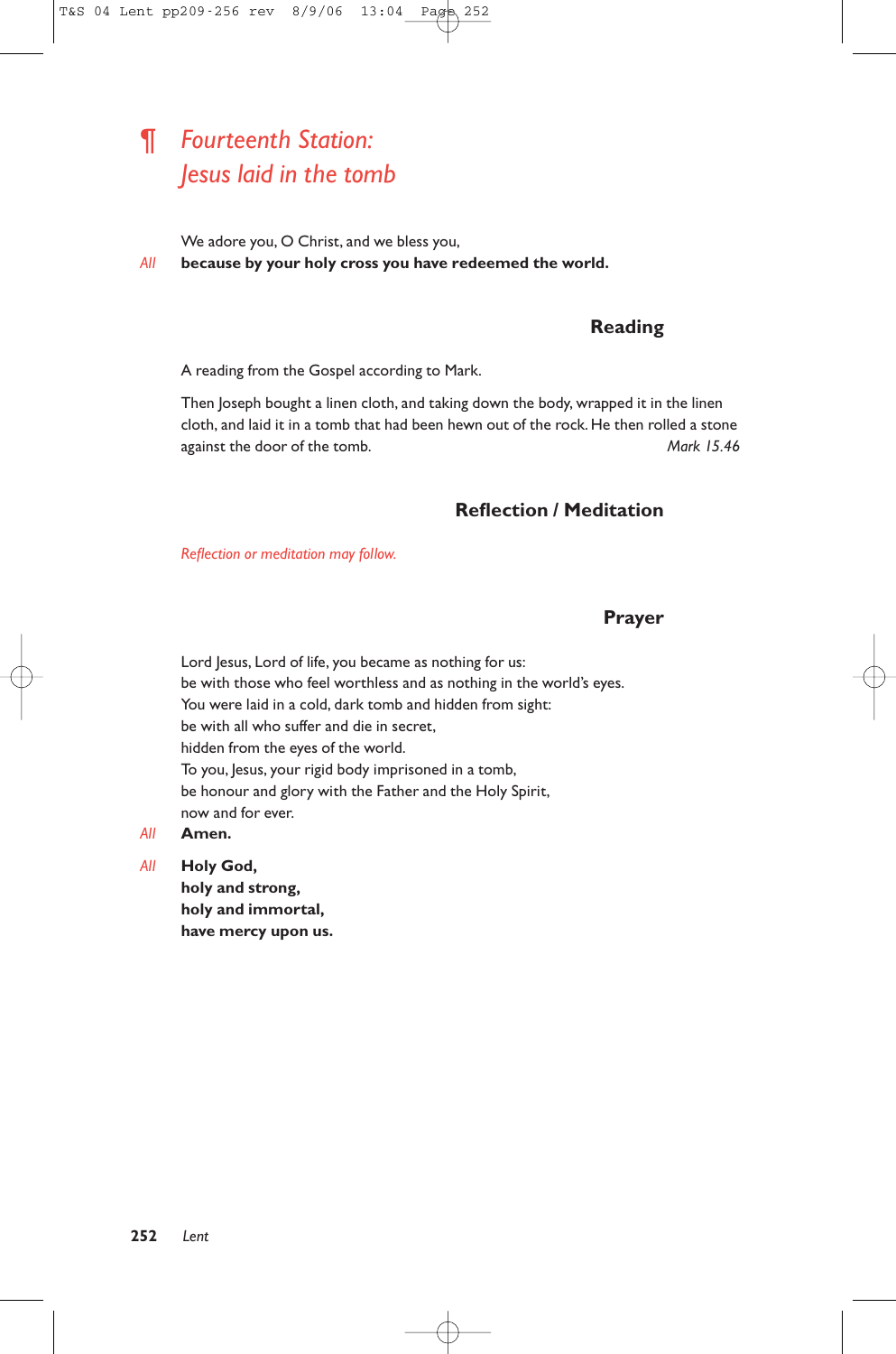# ¶ *Fifteenth Station: Jesus risen from the dead*

We adore you, O Christ, and we bless you, *All* **because by your holy cross you have redeemed the world.**

# **Reading**

A reading from the Gospel according to Mark.

When they looked up, they saw that the stone, which was very large, had already been rolled back. As they entered the tomb, they saw a young man, dressed in a white robe, sitting on the right side; and they were alarmed. But he said to them, 'Do not be alarmed; you are looking for Jesus of Nazareth, who was crucified. He has been raised; he is not here. Look, there is the place they laid him. But go, tell his disciples and Peter that he is going ahead of you to Galilee; there you will see him, just as he told you.' So they went out and fled from the tomb, for terror and amazement had seized them; and they said nothing to anyone, for they were afraid.

*Mark 16.4-8*

# **Reflection / Meditation**

*Reflection or meditation may follow.*

## **Prayer**

Lord Jesus, you were dead but now you are alive: transform the torments of this world's sin that we may see your radiant glory. You were raised from death to life: may the power of your resurrection live in us, that we may be channels of your true life beyond measure. To you, Jesus, who have broken free from the bonds of death, be honour and glory with the Father and the Holy Spirit, now and for ever.

- *All* **Amen.**
- *All* **Holy God, holy and strong, holy and immortal,**

**have mercy upon us.**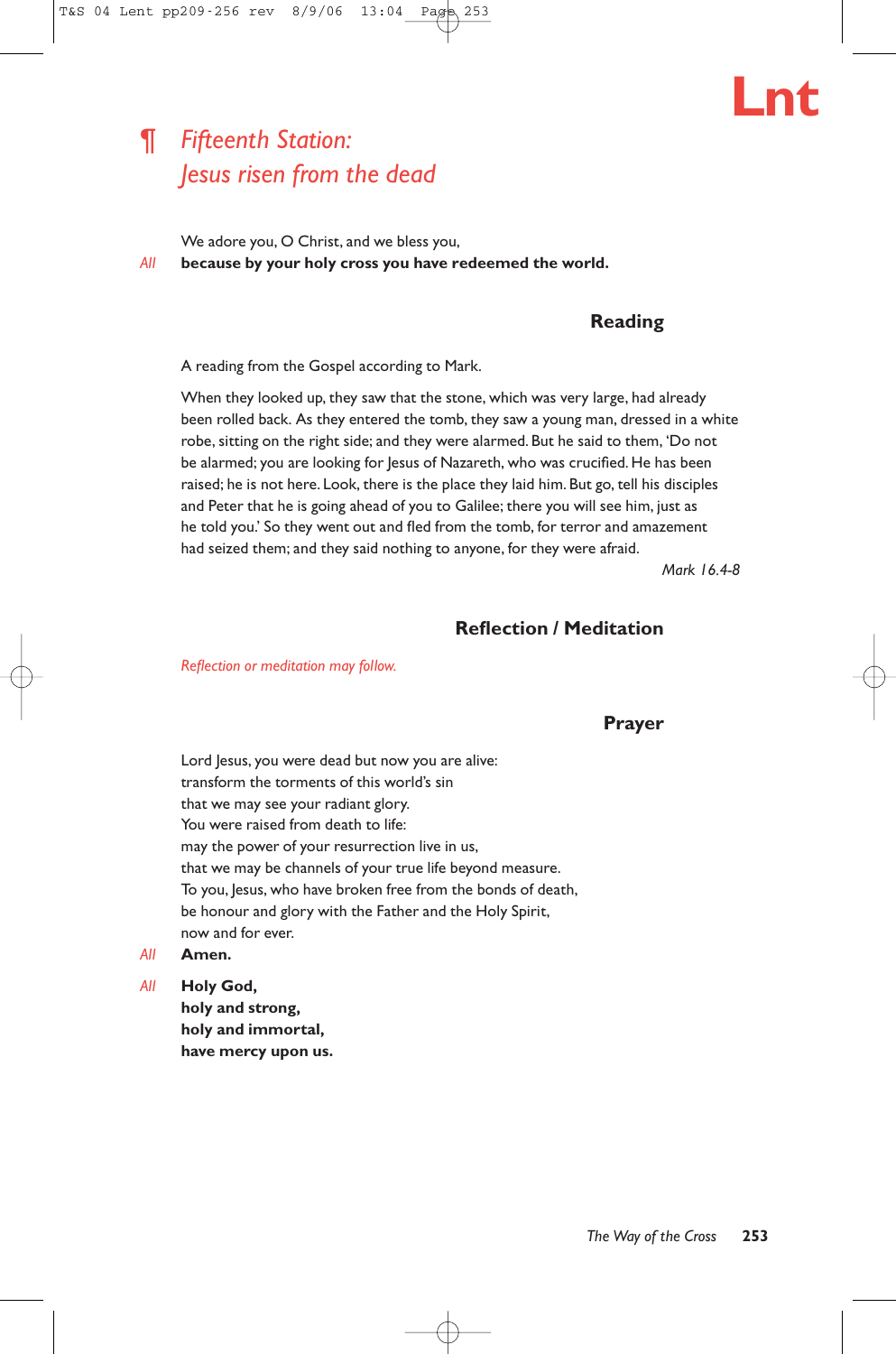# ¶ *The Conclusion*

*A response may be made to the preceding stations.This might take the form of praise, penitence, intercession or some other relevant action, accompanied by silence or singing.*

Let us pray for the coming of God's kingdom in the words our Saviour taught us.

#### *The Lord's Prayer is said.*

Most merciful God, who by the death and resurrection of your Son Jesus Christ delivered and saved the world: grant that by faith in him who suffered on the cross we may triumph in the power of his victory; through Jesus Christ your Son our Lord, who is alive and reigns with you, in the unity of the Holy Spirit, one God, now and for ever.

*All* **Amen.**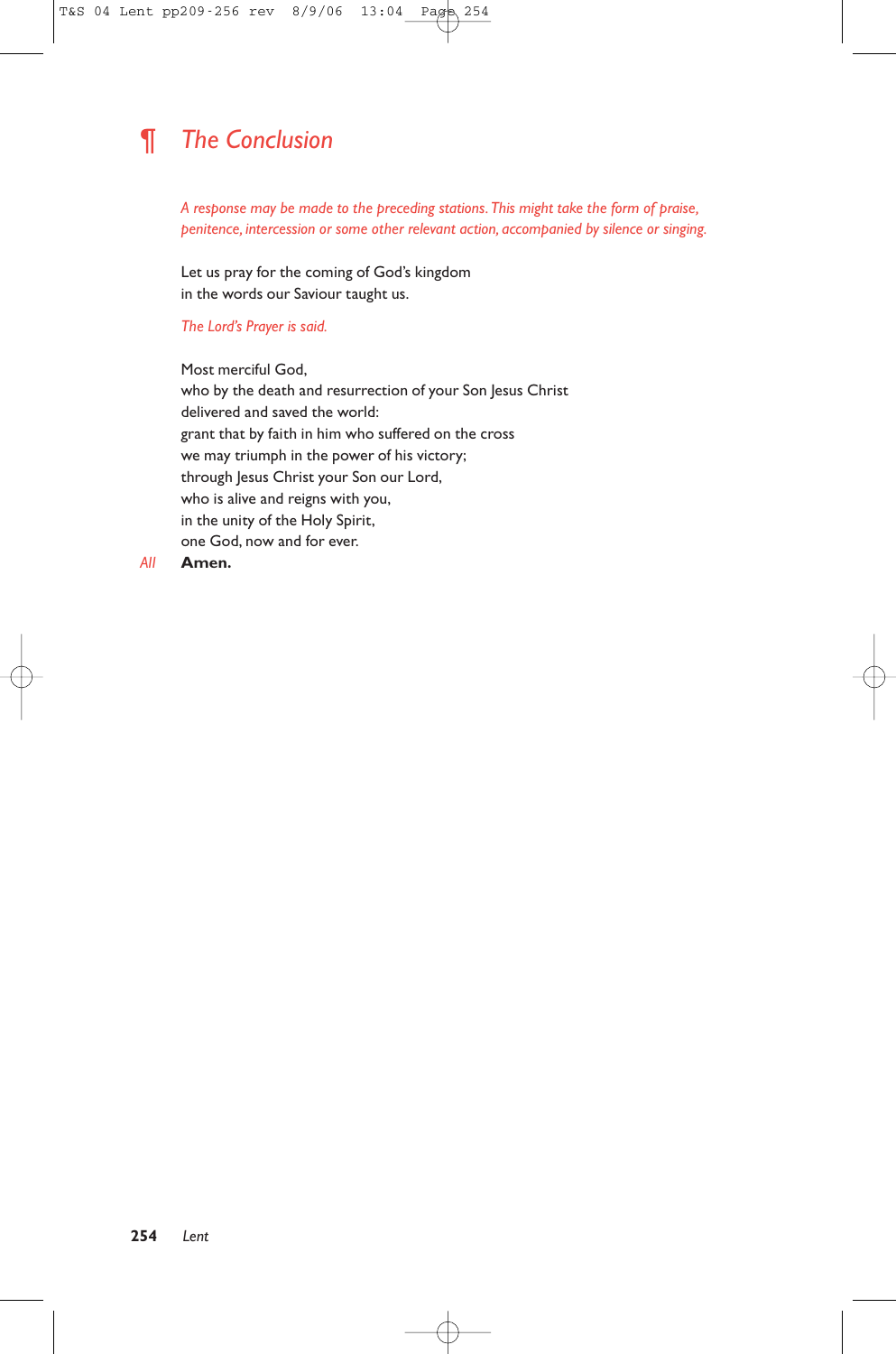#### *One of the following responsories is used*

You are worthy, O Lamb, for you were slain, and by your blood you ransomed for God saints from every tribe and language and nation; you have made them to be a kingdom and priests serving our God.

*All* **We adore you, O Christ, and we bless you, because by your holy cross you have redeemed the world.**

To him who loves us and has freed us from our sins by his blood, and made us a kingdom of priests to stand and serve before our God;

#### *All* **to him who sits upon the throne and to the Lamb be praise and honour, glory and might, for ever and ever. Amen.**

*(or)*

### *All* **We adore you, O Christ, and we bless you, because by your holy cross you have redeemed the world.**

Christ was manifested in the body, vindicated in the spirit, seen by angels, proclaimed among the nations, believed in throughout the world, glorified in high heaven.

### *All* **We adore you, O Christ, and we bless you, because by your holy cross you have redeemed the world.**

The Lord be with you.

#### *All* **And also with you.**

May God bless us, that in us may be found love and humility, obedience and thanksgiving, discipline, gentleness and peace.

*All* **Amen.**

*The ministers depart in silence.*